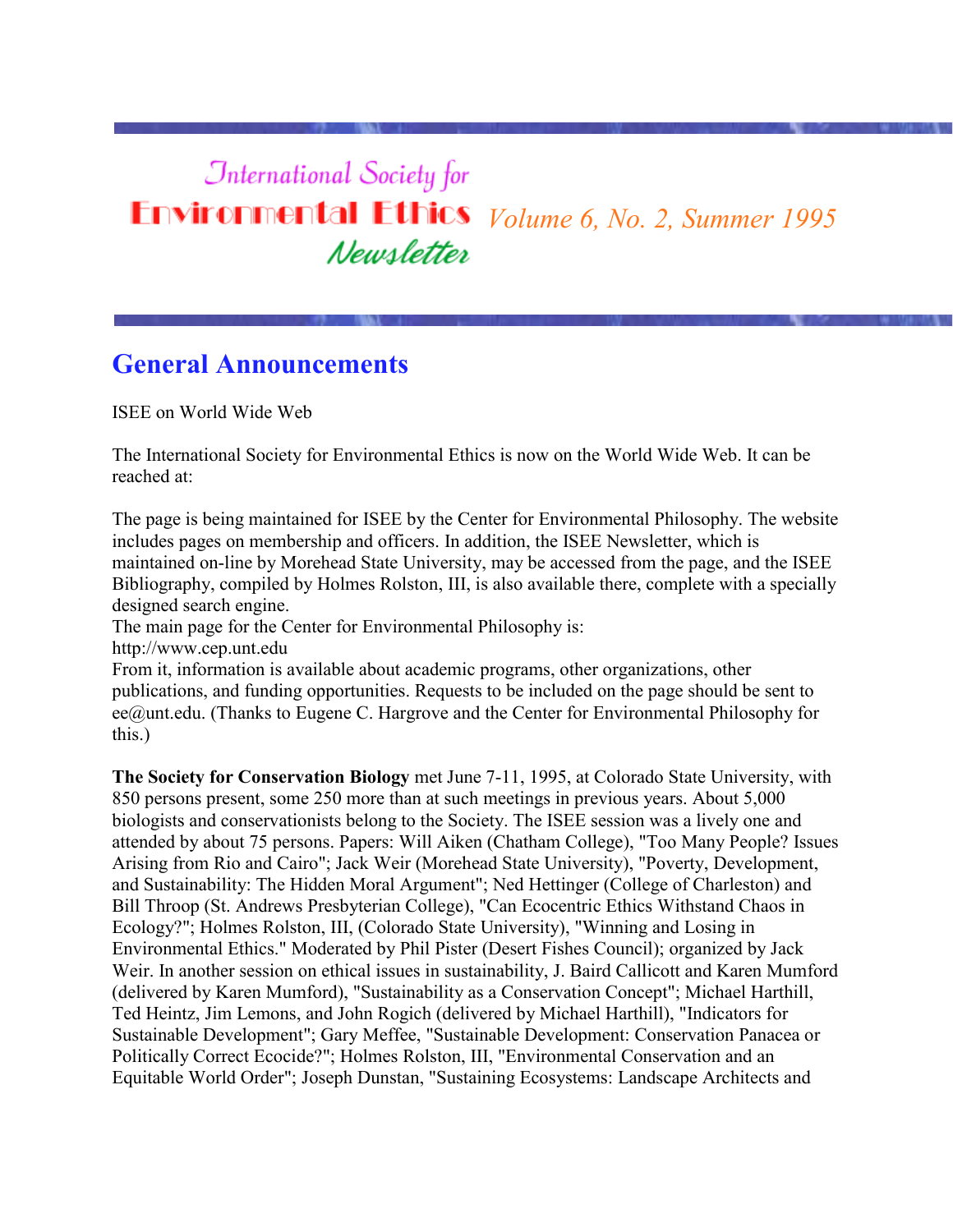Conservation Biologists as Partners." Organized by Katherine Jope and Joseph Dunstan, National Park Service. And lots, lots more.

**1996 Call for Papers**: SCB will meet in June 1996 at Brown University, Providence, Rhode Island, USA. For information about submitting a paper, contact: Jack Weir, UPO 662, Morehead State University, Morehead, KY 40351, Tel. 606-784-0046, Email j.weir@msuacad.moreheadst.edu.

**The American Society for Environmental Literature** met June 9-10, 1995, at Colorado State University, with 300 persons present, simultaneously to the 850 biologists with the SCB above, all in the same building! There was a session: "Environmental Philosophy: From Physics to Metaphysics, Ethics to Aesthetics." Participants: Bill Stephenson (Religion, Northland College, Wisconsin), on hidden religious agendas in teaching nature writing; Sean O'Grady (English, Boise State), on literary reactions to an environmentally-destructive nuclear power site; David Rothenberg (Philosophy, New Jersey Institute of Technology), on ways to the mountains, comparing accounts of ascents ancient and modern, east and west; and Norman Fischer (Philosophy, Kent State) on environmental aesthetics in Kant and Scheler. Chaired by Holmes Rolston. Other sessions on "Women and Landscape," on native American literature, on literature and the international environment, and much more. For information on the Association for the Study of Literature and Environment, founded in 1992, contact David W. Teague, Secretary, University of Delaware, Parallel Program, 333 Shipley St., Wilmington, DE 19801. There is an e-mail network: To subscribe: asle-request@unr.edu.

#### **Election of ISEE Secretary**

Laura Westra (University of Windsor) has been re-elected Secretary. She and **Roger Paden** (George Mason University) were candidates. Ballots were mailed in April 1995 and were due by May 15th via return mail to Prof. Kristin Shrader-Frechette (University of South Florida).

**Current officers** and their terms of service are:

President: Mark Sagoff (Institute for Philosophy and Public Policy), term to expire end of academic year 1997

Vice-President, J. Baird Callicott (University of Wisconsin, Stevens Point), term to expire end of academic year 1997

Secretary: Laura Westra (University of Windsor), term to expire end of academic year 1998 Treasurer: Ned Hettinger (College of Charleston), term to expire end of academic year 1996

#### **"Word of Thanks" from the Secretary**

I would like to express my thanks for the very strong vote of confidence I received from the membership of ISEE. Aside from the personal satisfaction, I am particularly delighted that our interdisciplinary society has also proven itself to be truly multicultural and open to and accepting of differences. Your strong endorsement of my role in the Society, in spite of my different ethnic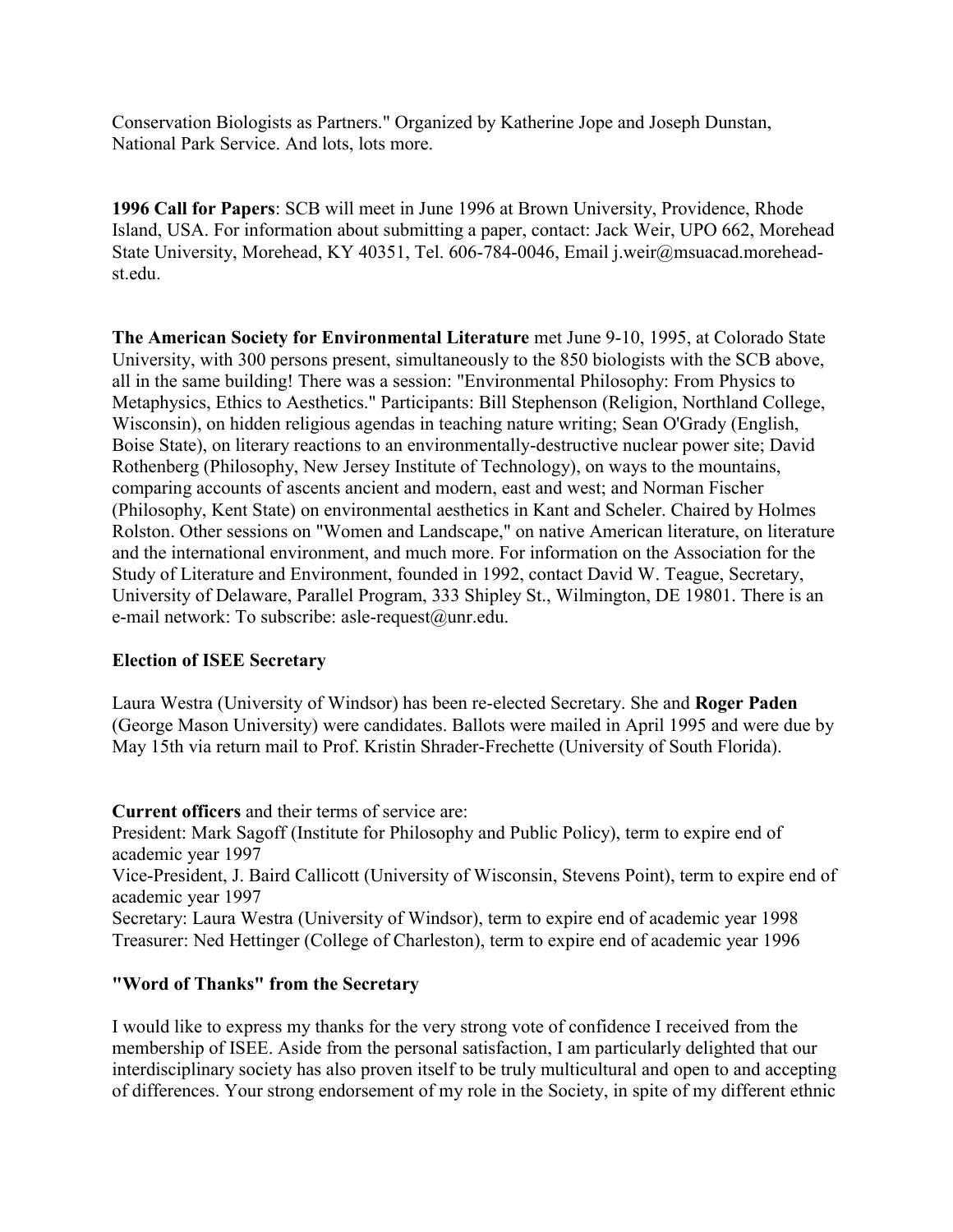background, leading to somewhat different dispositions and mores than the majority of members, is duly noted and appreciated. On the other hand, any suggestions about future directions or complaints about any aspect of my activities in regard to the Society should be directed to me, and will be seriously considered. I am very proud of our first five years of operation, and I am sure that, given a group that is as intellectually strong and vital as ours, the next five years can only be better. --Laura Westra, ISEE Secretary.

#### **Nominations (and Volunteers) Needed**

During the next year, ISEE will hold elections by mail ballot for membership on the **Nominating Committee** and for **Treasurer**. The current Nominating Committee hopes to conduct the mail ballot in January 1996 but needs to prepare a ballot before then. By September 1, 1995, please send your suggestions for candidates for Treasurer and for the Nominating Committee (please include a 10-12 line biosketch and confirmation that the person is willing to be nominated) either to: Mark Sagoff, President of ISEE, Inst. for Philosophy and Public Policy, SPA Bldg. 039, 3rd Floor, University of Maryland, College Park, MD 20742, USA; or Kristin Shrader-Frechette, Chair of the Nominating Committee of ISEE, Dept. of Philosophy, 107 Cooper Hall, University of South Florida, Tampa, FL 33620-5550, USA.

The present nominating committee is:

Kristin Shrader-Frechette (University of South Florida), Chair; Jack Weir (Morehead State University); George Sessions (Sierra College); Robin Attfield (University of Wales).

**The Central Division of the APA** met April 26-29, 1995, Palmer House Hilton Hotel, Chicago, IL. **ISEE sessions** were: Thursday, April 27, 7:30-10:00 (Wabash Parlour), L. Westra, Chair, on the topic: "Environmental Ethics in Europe," with papers by Jan Wawrzyniak, "The Social Self-Delusion of Utilitarian Philosophy of Environmental Policy," Konrad Ott, University of Tubingen, Germany, "Can One Coherently Argue Both in Support of Discourse Ethics and Deep Ecology?" and Adrian Miriou, Romania. Friday, April 28 (Private Dining Room #6), Panel Discussion on "Environmental Racism," James Sterba, Chair; speakers: Robert Bullard, Clarke University, "Justice in Environmental Decision-Making," Bill Lawson, University of Delaware, "Environmental Justice in the Urban Setting," Laura Westra, University of Windsor, "Titusville, AL and BFI: A Case Study," Peter Wenz, Sangammon State University, "Just Garbage." The annual **deadlines for paper submissions** for the ISEE sessions regularly held at the three divisional American Philosophical Association meetings are:

-Eastern Division: March 1

-Central Division: proposals by October 15, papers by January 1 -Pacific Division: proposals by October 15, papers by January 1 --Submit Eastern Division proposals to Professor Eric Katz, Department of Humanities, New Jersey Institute of Technology, Newark, NJ 07102, USA. --Submit Central Division proposals to Professor Laura Westra, Department of Philosophy, University of Windsor, Windsor, Ontario N9B 3P4. --Submit Pacific division proposals to Professor James Heffernan, Department of Philosophy, University of the Pacific, 3601 Pacific Avenue, Stockton, CA 95211, USA.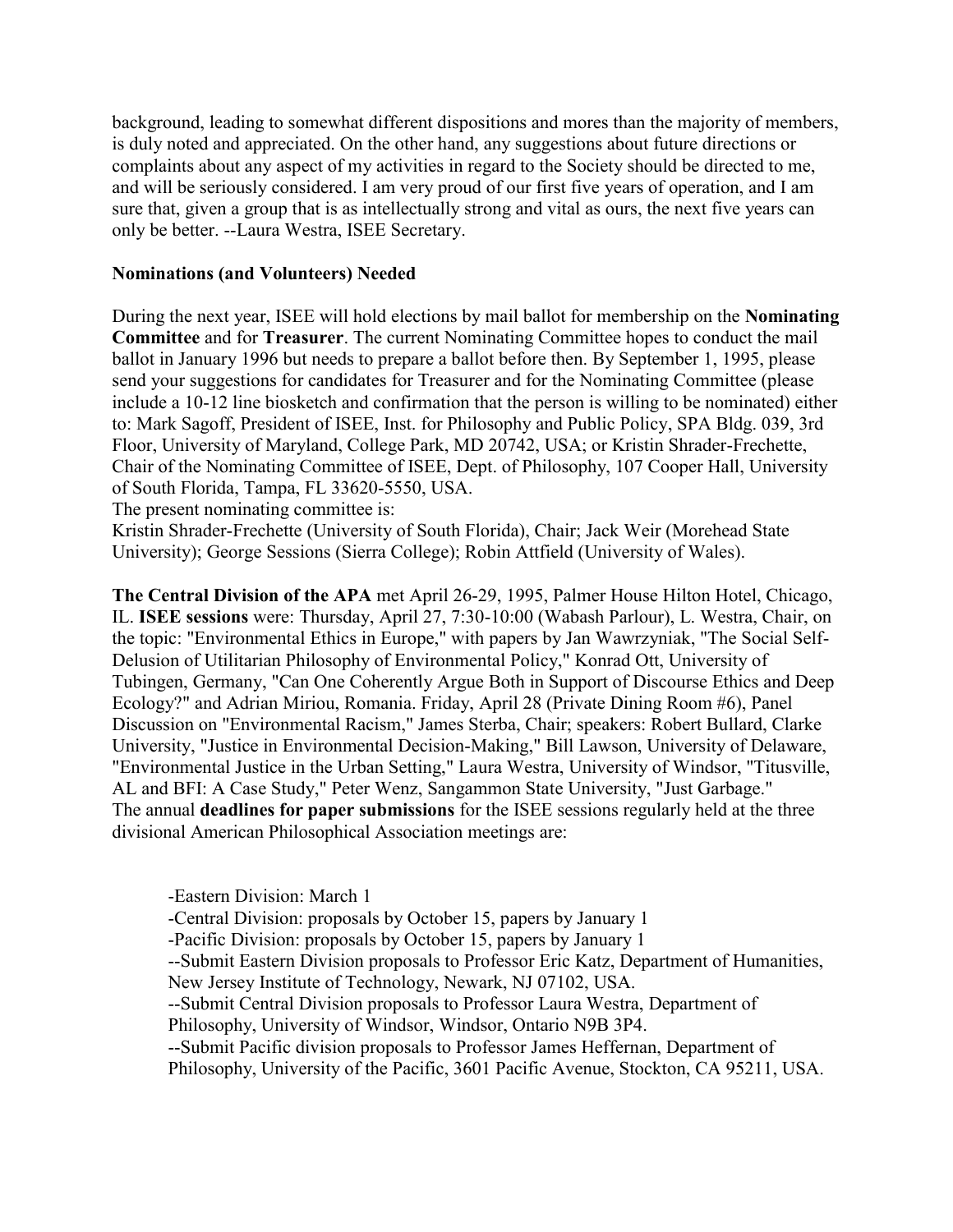**ISEE President Mark Sagoff** will be meeting and speaking with economists and philosophers in the United Kingdom during August, appearing at Cambridge (Aug. 1), OCEES, Oxford (Aug. 3), the University of Lancaster (Ambleside Campus) (Aug. 10), and the University of York (Aug. 14).

Several environmental philsophers (including Sagoff) will convene at a Workshop on Ethics and Economics in Environmental Management, sponsored by the Swedish Collegium for Advanced Study in the Social Sciences, in Uppsala, Sweden, August 25-27, 1995.

Sagoff's article, "Carrying Capacity and Ecological Economics," will appear in the October 1995 isssue of BioScience. A reply by Herman Daly appears with it.

**Holmes Rolston** is visiting professor at the University of Stellenbosh, Stellenbosch, **South Africa**, in July and August, sponsored by the Department of Philosophy and its Unit for Environmental Ethics. Rolston's itinerary also includes speaking engagements and seminars at the University of South Africa (UNISA) in Pretoria, at the Conference of the Environmental Education Association of South Africa near Durban, at Rhodes University in Grahamstown, at the University of Cape Town, and the University of the Western Cape, as well as various contacts with environmental, business, and wildlife professionals. On the outdoor side, it includes several treks into the bush, and a seminar and trek in Kruger National Park. Johan Hattingh heads the Unit for Environmental Ethics and is the ISEE contact person in Africa

**J. Baird Callicott** will leave the University of Wisconsin, Stevens Point and move to the University of North Texas where he will be a member of the faculty of the Department of Philosophy and Religion Studies and participate in the department's environmental ethics graduate program. Beginning September 1, 1995, his address will be: J. Baird Callicott Department of Philosophy and Religion Studies University of North Texas P.O. Box 13526 Denton, TX 76203-6526, USA Office: 817-565-2266; 817-565-4448 (fax) callicot@terrill.unt.edu(do not use until September 1st) From June 1 to July 5, 1995, **Callicott** was at **James Cook University**, Townsville, North Queensland, **Australia**. He assisted administrators in designing a program in environmental philosophy. The new program will be interdisciplinary, and will give an ethical dimension to the four central disciplines at JCU: general science, biological science, behavioral science, and the arts. A few philosophy courses will be offered in 1996, and staff and courses will be added each year until a full degree program is in place. Philosophy-related courses already being taught will be cross-listed as philosophy courses, giving an immediate impetus to the program. The university has had no philosophy program, which could be advantageous, Callicott claims, since out-dated curricular biases will not have to be refuted and revised. Callicott predicts that philosophy in the 21st century will return to the "big questions" of previous centuries, abandoning the analytic approach dominant in the 20th century. Graduates of the program are expected to proceed to advanced studies in economics, business, or environmental law. On June 5th, Callicott presented a public lecture at the university entitled "Toward a Global Environmental Ethic."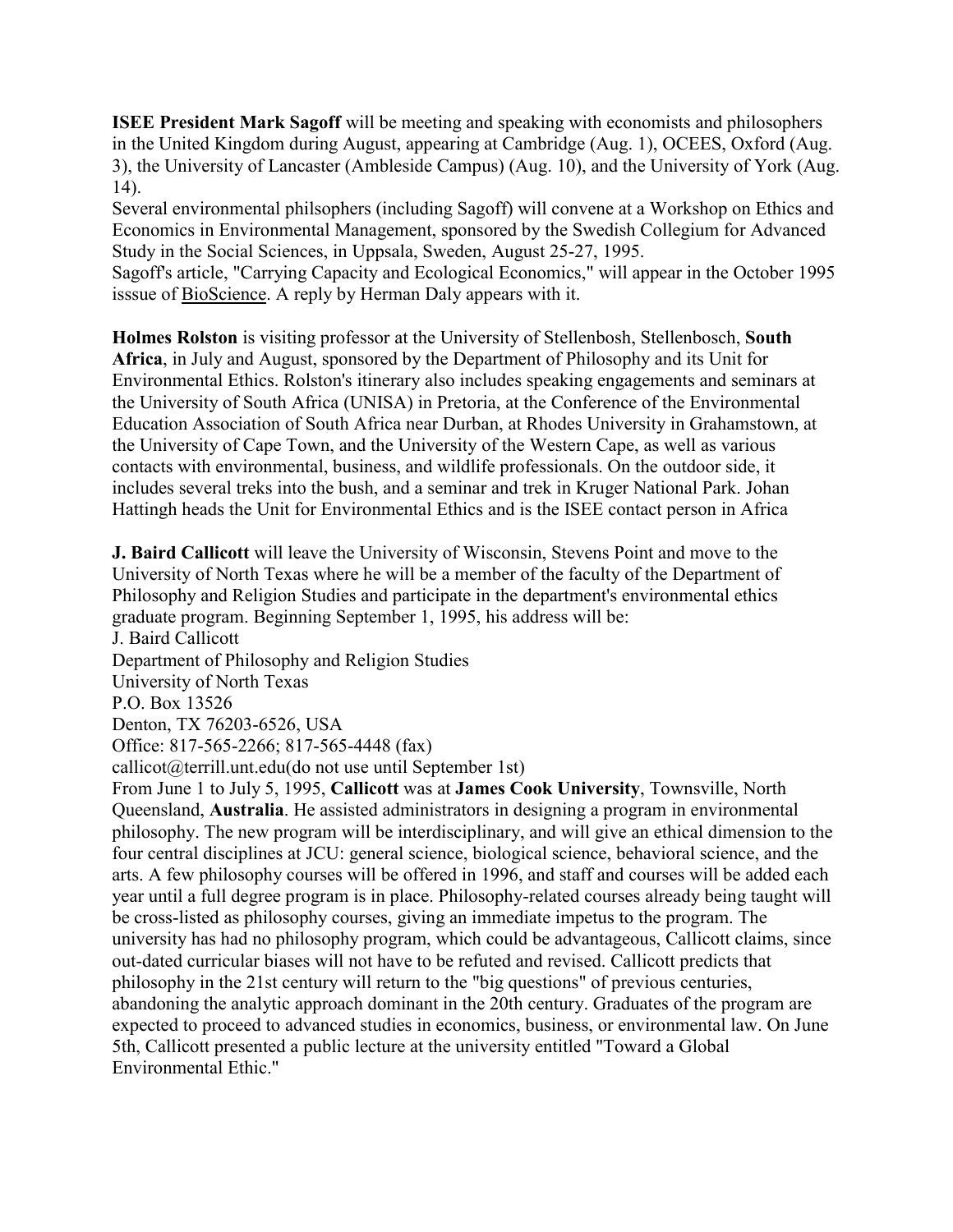**The Chinese Society for Environmental Ethics** has four emphases over the next months: 1) Publishing an anthology from the Second Chinese Academic Conference on Ecology, Environment, Natural Resources and Social Development; 2) Setting up the Volunteer Association for Eco-Conservation, a working group in Heilong Jian Province (North China, in the region once called Manchuria); 3) Developing a study on ancient ecological and ethical thought in traditional Asia; 4) Finishing translations into Chinese of Holmes Rolston, Philosophy Gone Wild and Environmental Ethics. (Thanks to Ye Ping, Secretary, Northeast Forestry University, Harbin.)

**Environmental Ethics at the University of Lisbon.** Professor Viriato Soromenho-Marques announces the first graduate program in environmental ethics in Portugal, a master's degree in philosophy of nature and environment, coordinated by five faculty members there. Contact Professor Dr. Viriato Soromenho-Marques, Cidade Universitaria, Apartado 1699, Lisboa Codex, Portugal. Soromenho-Marques recently reviewed Rolston's Conserving Natural Value in Jornal de Letras, a Portuguese journal of humanities and letters, with a distribution of 20,000 copies throughout the Porguguese-speaking world. Soromenho-Marques is also a founder of Quercus, the Portuguese National Association for the Conservation of Nature.

**Socijalna ekologija (Social Ecology: Journal for Environmental Thought and Sociological Research** has been published since 1992 by the Faculty of Philosophy, Department of Sociology, **University of Zagreb, Croatia**. The journal is in Croatian, with paper summaries in English and German. One international edition of the journal in English each year is planned. The first university course in "social ecology" in the former Yugoslavia was started in 1986 in the Faculty of Philosophy; a graduate course has since been added, and several research projects have been completed, including the launching of the journal. The editor is Professor Ivan Cifric, Faculty of Philosophy, Department of Sociology, I. Lucica 3, 41000 Zagreb, Croatia. Fax: 385 (country code) 1 (city code) 51 38 34.

**Environmental Ethics at Bucharest University**. The Senate of the University has approved a course on environmental ethics to be taught to philosophy, theology, and biology students. The course is inaugurated by Professor Adrian Miroiu, who is dean of the Faculty of Philosophy. Address: Facultatea de Filosofie, Universitatea Bucuresti, Bd. M. Kogalniceanu No 64, Bucharest, Romania. Miroiu was last year on study leave at Cornell University, and participated in the ISEE session at Central Division APA in Chicago last spring.

**Seminar on Metaphysics and Environmental Ethics** was held May 30-June 1 at Florida Atlantic University. The organizers were Don Marietta and Lester Embree (Florida Atlantic University). Participants included: Robin Attfield (Cardiff University of Wales), Susan Armstrong (Humboldt State), Frederick Ferré (University of Georgia), Eugene Hargrove (University of North Texas), Max Oelschlaeger (University of North Texas), Ullrich Melle (Katholicke Universiteit Leuven), Peter Miller (University of Winnipeg), and Laura Westra (University of Windsor). For more details, contact: Prof. Lester Embree, Center for Advanced Research in Phenomenology, Inc., c/o Department of Philosophy, Florida Atlantic University, Boca Raton, FL 33431, USA; tel./Fax 407-367-3827.

**Philosophy and Geography.** The Society for Philosophy and Geography and Rowman & Littlefield Publishers announce the publication of a new peer-reviewed yearly annual. Volume 1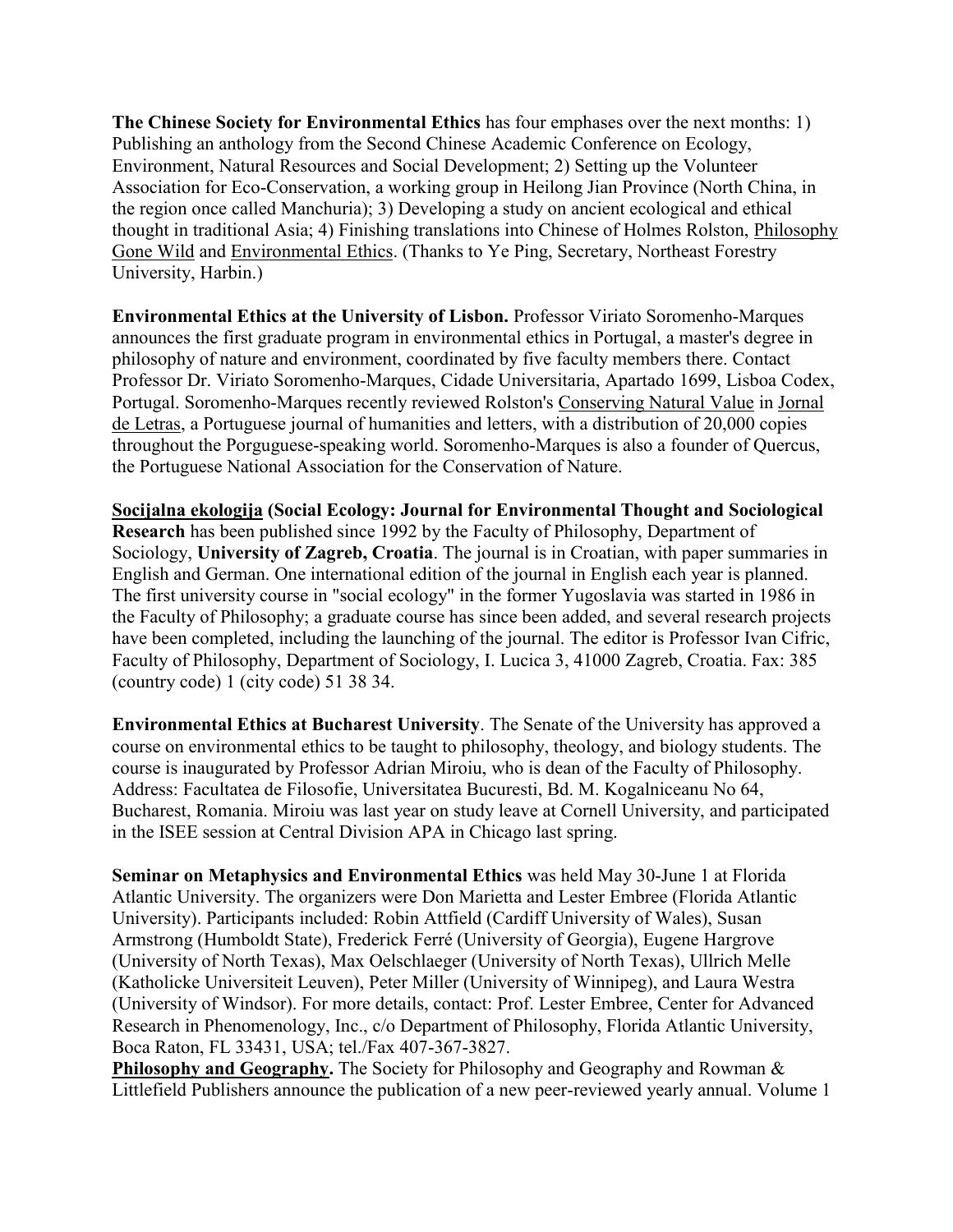will be on environmental ethics. First issue deadline, December 1, 1995. Send papers to the editors: Jonathan M. Smith, Department of Geography, Texas A&M University, College Station, TX 77843-3147, USA. J0S7507@tamvm1.tamu.edu. Or: Andrew Light, Department of Philosophy, 4-108 Humanities Centre, University of Alberta, Edmonton, Canada T6G 2E5. andrew.light@ualberta.ca Editorial board members include: Albert Borgmann (Montana), J. Baird Callicott (Wisconsin, Stevens Point), Edward Casey (SUNY, Stony Brook), Denis Cosgrove (Royal Holloway, London), James Duncan (Syracuse), Nicholas Entrikin (UCLA), Mark Gottdiner (SUNY at Buffalo), David Harvey (Johns Hopkins), Kathleen Higgins (Texas, Austin), Bernd Magnus (UC Riverside), Thomas McCarthy (Northwestern), John Pickles (Kentucky), Moishe Postone (Chicago), David Seamon (Kansas State), Neil Smith (Rutgers), Iris Marion Young (Pittsburgh).

**International Journal of Wilderness.** The Wilderness Research Center, University of Idaho, is launching this new journal with the first issue to be published September 1995, 1,500 copies. John C. Hendee is managing editor. Wilderness Research Center, University of Idaho, Moscow, ID 83844-1144, USA. Phone 208-885-2267. Fax: 208-885-6268. Vance Martin is Executive Editor, International. The Wild Foundation, 2162 Baldwin Rd., Ojai, CA 93023, USA. Phone 805-649-3535. Fax 805-649-1757.

**EarthLight** is a new periodical, launched by Thomas Berry and Brian Swimme, featuring the connection between environmental/ecological issues and spirituality. Subscriptions \$15. Contact: Paul Burks, editor, 1558 Mercy St., Mountain View, CA 94041, USA. 415-960-1767.

**Call for Applications for Life Sciences Bioethics Institute**: The Iowa State University Model Program in Environmental and Agricultural Ethics at Michigan State University, May 5-10, 1996, in East Lansing, MI. The ISU institute teaches basic methods and principles in ethics to life science faculty members, focusing on those who deal with the environment, food, nutrition, animals, and agriculture. The institute equips faculty to introduce discussions of ethical issues into existing science courses. Two philosophers, professors Fred Gifford (Michigan State) and Gary Comstock (Iowa State), are joined by internationally recognized experts in ethics to lecture on moral theory and to lead discussion sessions of pedagogy. The institute provides case studies, classroom exercises, bibliographies, and other practical strategies used successfully by life scientists to introduce ethics into their classes. Possible issues to be covered: Honesty and integrity in scientific research; Environmental ethics and intrinsic value of ecosystems; Labeling of genetically-engineered foods; Animal welfare and rights; Justice between developed and developing economies; Risk assessment and the politics of uncertainty; Feminist moral theory; The place of human beings in nature. All participants will receive a \$250 stipend. Applicants must be tenured or tenure-track life science faculty members. The institutions of out-of-town applicants must commit funds to cover applicant's travel, lodging, and meals. Applicants promise to introduce the equivalent of at least one hour-long discussion of ethics into each semesterlength class they teach. Deadline for applications is March 1, 1996. Contact Professor Gary Comstock, Coordinator, Bioethics Program, 413 Ross Hall, Ames, IA 50011-2063,USA, phone: 515-294-0054, Iowa State University fax: 515-294-1003, email: comstock@iastate.edu.

**The Society for Human Ecology**, 8th International Conference, will be held October 19-22, 1995, at Granlibakken Conference Center at Lake Tahoe, Tahoe City, California, USA. ISEE is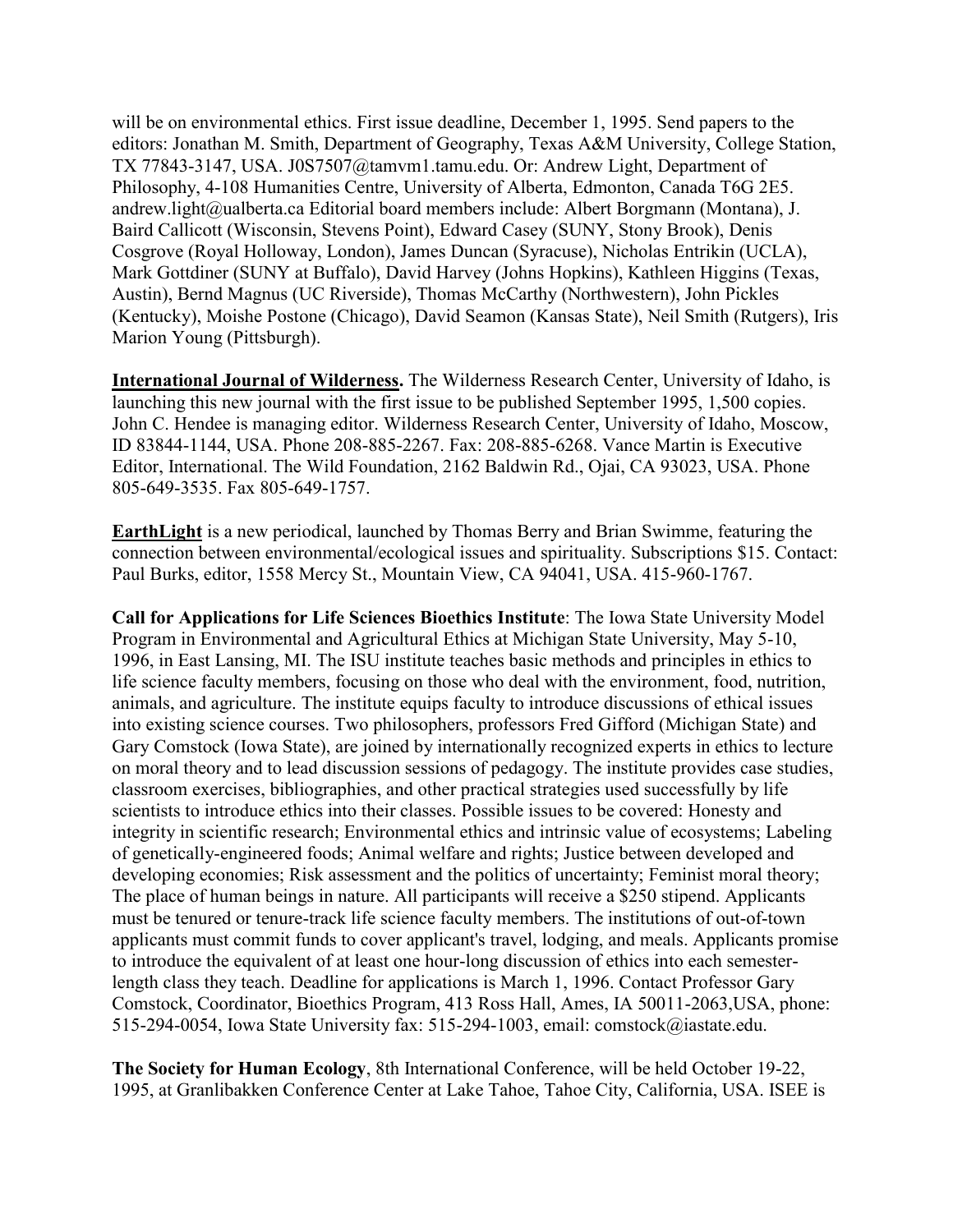cosponsoring a symposium on Humans and Nature: False Dichotomies and Fruitful Contrasts. Papers include, "Humans and the Value of the Wild," Bill Throop, St. Andrews College; "Enhancing Natural Value," Ned Hettinger, College of Charleston; "The Takings Issue and Two Visions of Humans' Relations to Nature," Gary Varner, Texas A&M University; and "Nature and Human Ecology," John Visvader, College of the Atlantic. The symposium will be on Friday Oct 20, from 10am-12pm. For information on the conference, contact Nancy Markee, Environmental and Resource Sciences/199, University of Nevada at Reno, Reno, Nevada 89557-0013, USA, internet: nlmarkee@scs.unr.edu.

**Call for Papers**: The Environmental Challenge to Social and Political Theory, edited by **Roger S. Gottlieb**, to be published by Routledge in 1996; papers due February 1, 1996

The premise of this volume is that the ecological crisis challenges the presuppositions and theoretical stances of dominant Western social and political theories. Liberalism, Marxism, feminism, rights theory, general orientations towards justice, conceptions of political alignments and emancipatory strategy--all are brought into question when existing social practices threaten the natural world as an environment for human beings.

Approximately half the papers will appear in a special volume of Social Theory and Practice (Summer, 1995): "Imperialism and Environmentalism," Eric Katz; "The Threat of Ecofascism," Michael E. Zimmerman; "Expanding Wilderness: An Ecofeminist Rapprochement of Environmentalism and Animal Liberation," Bryan Luke; "International Justice and Wilderness Preservation," Mark A. Michael; "Is Liberalism Environmentally Friendly?," Avner de-Shahit; "Empathy, Society, Nature, and the Relational Self: Deep Ecology and Liberal Modernity," Gus diZerega; "Materialists, Ontologists, and Environmental Pragmatists," Andrew Light. New papers may include, but are not necessarily limited to, the following topics:

\*Sustainability. Sustainability relates to both formal issues of democracy and substantive normative concerns. On what basis will we distinguish between what is to be sustained and what is frivolous or exploitative? Whose voices will be heard in the debate over sustainability? Is the current social order sustainable?

\*Communicative Reason. Habermasian communicative ethics bases concepts of justice in unrestrained communication. Is this framework necessarily anthropocentric? Is there any way to include "nature" in the dialog of "reasoned" speech?

\*Postmodernism/Deconstruction. Does the environmental crisis--with the seeming objectivity and decisiveness of its potential effect on human life--render postmodernism highly suspect? Is the fate of the earth the inescapable grand narrative?

\*Analysis of principle concepts of ecological theory. These include nature, species, ecosystem, bioregion, ecosystem integrity, environmental racism.

\*Political strategies of environmentalism. Does the critical nature of environmental issues alter assessments of political strategies? How are the interest group or standpoint politics of race, class, gender, etc., affected by a political context in which concerns are in some sense universal? \*Anthropocentrism in postmodern ethics. For instance, does Levinas's sense of the inevitable distance between ourselves and the "other" to whom we are obligated ignore the close connections between human beings and the non-human, natural Other of our ecological setting? \*Environmental theory and Marxism. What is the environmental significance of Marxism? Is the new ecoMarxism viable?

\*Genocide and Ecocide. How do the great human devastations of our century--the Holocaust, world wars, racial or national massacres--compare to our elimination of species and ecosystems? \*Spirituality and Social Theory. Green perspectives are often animated by a spiritual revisioning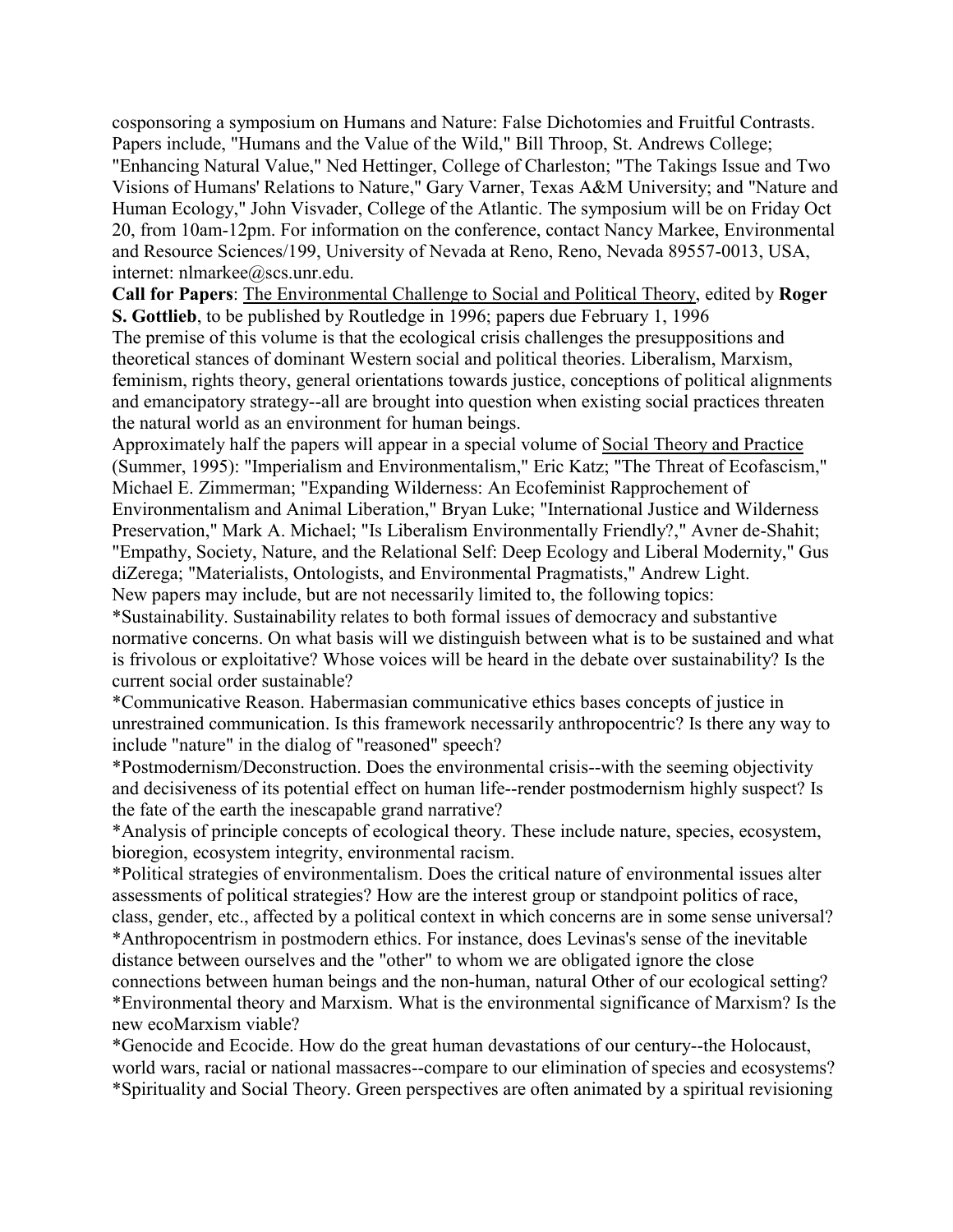of ultimate values and human identity. What implications do these perspectives have for the essentially secular dominant social theories of modernity?

For further information, or to discuss a possible submission, contact: Roger S. Gottlieb, Paris Fletcher Distinguished Professor of Philosophy, Department of Humanities and Arts, Worcester Polytechnic Institute, Worcester, MA 01609; USA, Tel: 508-831-5439; gottlieb@wpi.wpi.edu

**Krishna Consciousness and the Environment**. A source for information on organic gardening, vegetarianism, ox training, reverence for life, and alternative lifestyles is the Bhaktivedanta Society and the Bhaktivedanta Book Trust. Publications and videos are available on Hinduism and ecology, Hare Krishna rural life, ox power and training, cow protection, cooking (and cookbooks), "nonmechanistic science," "Vedic cosmography," "consciousness and the laws of nature," and other topics. The society has a number of farms, communes, urban houses, and restaurants throughout the world. Just published is a book by Michael A. Cremo and Mukunda Goswami entitled Divine Nature: A Spiritual Perspective on the Environmental Crisis (see Articles and Books). Michael W. Fox of the Humane Society (USA) praises the book as "wonderful." Last March, Cremo presented a scholarly paper at the Conference on Religion and Technology, an annual conference at Kentucky State University, Kentucky, USA, whose plenary speakers have included Holmes Roston, III, and James Hillman. For more information, contact: The Bhaktivedanta Book Trust, 3764 Watseka Ave., Los Angeles, CA 90034 USA; Tel. 800- 927-4152.

**The Canadian Society for the Study of European Ideas** (Société canadienne pour l'étude des idées européenes) held its Fifth Annual Conference, June 3-4, 1995, in conjunction with the Learned Societies Conference, Université de Quebec a Montreal, Montreal QC, Canada. A session was held on June 4th on "Ideas of Nature and Land": Chair: Thomas Heyd; Papers: "Being-in-the-World and Nature in a Japanese Context: Watsuji's Theory of Milieu," Yoko Arisaka (UC Riverside); "Glenn Gould's Idea of the North," Matthew Stephens (Alberta); "Potamographic Maps," Tom Conley (Minnesota/Harvard); "Social Change and Human-Nature Interaction in the Transformation of Socialist to Capitalist Societies," Wolf Schluchter (Freie Universitat Berlin/Cottbus, Germany). For more information, contact Thom Heyd or Andrew Light (address below), who jointly organized the session.

**Schumacher College.** This international centre for ecological studies was described in the last issue as the "Institute for Ecology, Justice and Faith." In fact it has only ever been called Schumacher College, but it does run residential courses with scholars such as James Hillman, Thomas Berry, Arne Naess and Helena Norberg-Hodge. Autumn 1995 courses are listed in Events and Calendar section.

**Call for Papers:** The International Society of Business, Economics and Ethics is having its First World Congress in Tokyo, July 25-28, 1996. Papers due: December 15, 1995. Contact: Georges Enderle, College of Business Administration, U. of Notre Dame, Notre Dame IN 46556, U.S.A.

**Call for Papers:** The Society for Philosophy and Geography and Rowman & Littlefield Publishers announce the publication of a new peer-reviewed yearly annual: Philosophy and Geography, edited by Jonathan Smith (Geography, Texas A&M University) and Andrew Light (Philosophy, University of Alberta). Each volume will focus on a specific theme. Volume 1: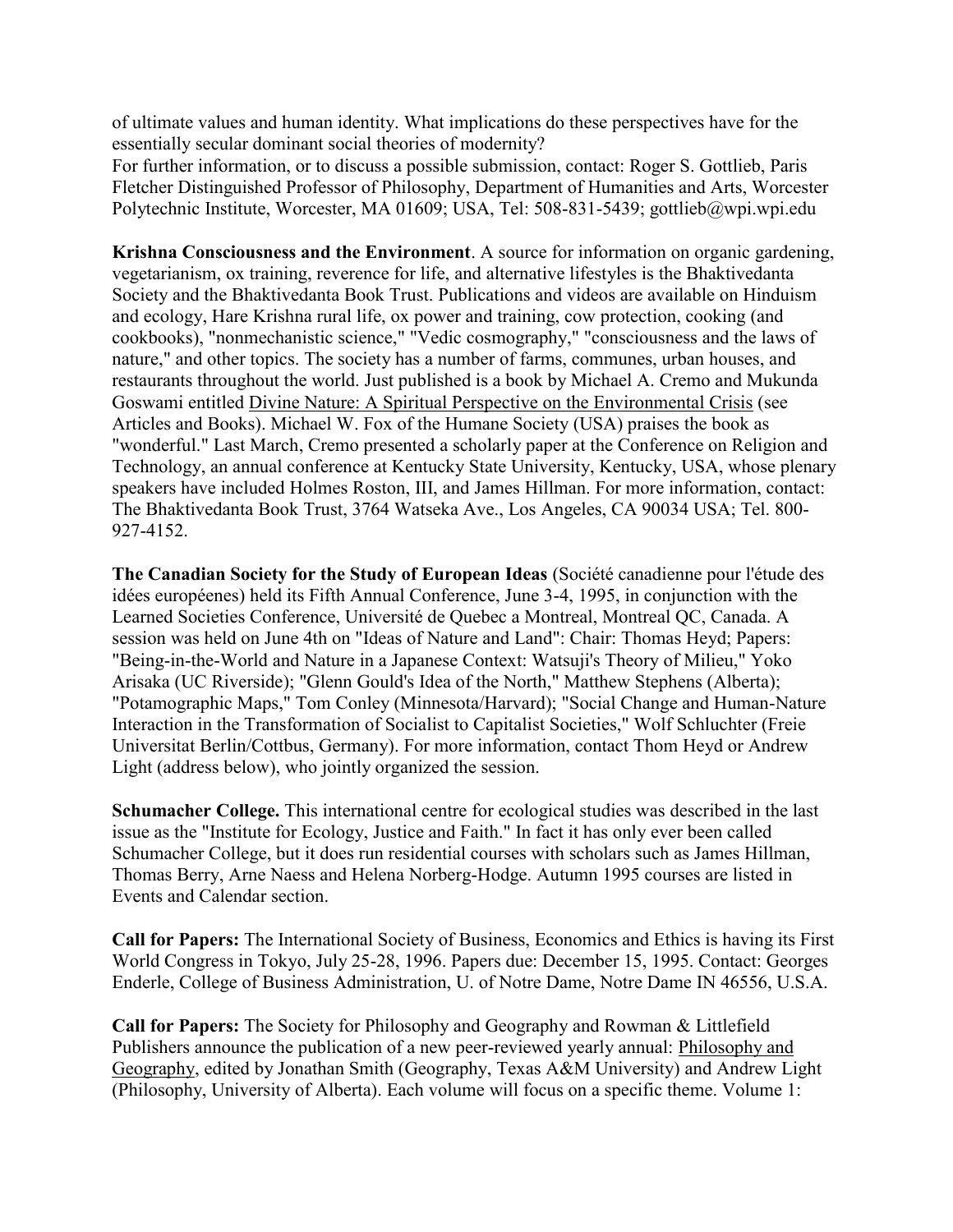Environmental Ethics. Papers are invited on any aspect of environmental ethics that may be of interest to philosophers or geographers. Authors need not address their topic through a conjunction of philosophy and geography but are encouraged to do so. First issue deadline, December 1, 1995. Send all papers to Andrew Light, Department of Philosophy, 4-108 Humanities Centre, University of Alberta, Edmonton, Canada T6G 2E5. andrew.light@ualberta.ca

**Call for Papers:** Responsibilities to Future Generations: The Sequel. **Ernest Partridge** has been asked by a major publisher to collect another anthology on the topic of the Duty to Posterity. (His first anthology, Responsibilities to Future Generations, published by Prometheus Books, is now out of print). Published or (preferably) original papers are invited on the topics of 1) the rights of and duties to future generations, 2) motivation problems regarding provision for the remote future, 3) general and particular policy issues affecting future generations, or other philosophically-oriented issues. "Future Generations" is understood to mean future persons with lives that are non-concurrent with those of the present generation. The tentative deadline for receipt of papers is January 1, 1996. Partridge can be contacted at Northland College, Ashland, WI 54806, USA. Email: gadfly@igc.apc.org. Since Prof. Partridge is wandering this summer (as far away as Russia and Italy), it would be best to contact him through e-mail.

**The International Association for Business and Society (IABS)** held its Sixth Annual Meeting in Vienna, Austria, June 26-29, on the topic "From Business and Society to Business in Society," with a strong emphasis on global issues, with the participation of many from Europe and elsewhere. Although an evident effort was made to include environmental issues in many sessions, papers tended to raise questions about means rather than ends. How to include environmental considerations in business decisions, particularly in the context of the acknowledged marketing creed of ever-increasing production/sales, presented a paradox without apparent solution. One excellent session on "Overconsumption as a Special Issue: The Implications for Business," raised some very difficult questions, as did a session on "Ecology, Sustainability and Society," with excellent papers by Donald Mayer (Oakland University), "The Zero Option," and Jean Garner Stead, suggesting the natural environment as a "stakeholder" in business decisions. Thomas Donaldson and Richard De George presented strong and provocative papers, both raising questions without ever addressing environmental issues as such. The IABS will meet in Sante Fe next year, March 21-24, 1996. George Brenkert read a paper on "Trust, Morality and International Business," and Laura Westra spoke on "The Global Dimensions of Environmenatl Equity: Environmentalism Without Racism." IABS will be meeting in Montreal, Quebec, in 1996, and Westra has already been asked to organize a session. Anyone interested in going to Montreal,

please contact Westra with suggestions about topics, papers, etc.

**Phil Frankenfeld** has moved from Milwaukee, WI, to Long Beach, CA, USA. Requests for his Bibliography for Technological Citizenship should be sent to: 6291 Bixby Hill Road, Long Beach, CA 90815, USA; Tel. 310-596-0441. Hardcopy by request, although it's on disks (Microsoft Word). Subject headings include: Environmental Justice, Ethics of Uncertainty, Environmental Policy, Consumer Environmentalism, Environmental Law, Whistleblowing. (Thanks, Phil, for making this available.)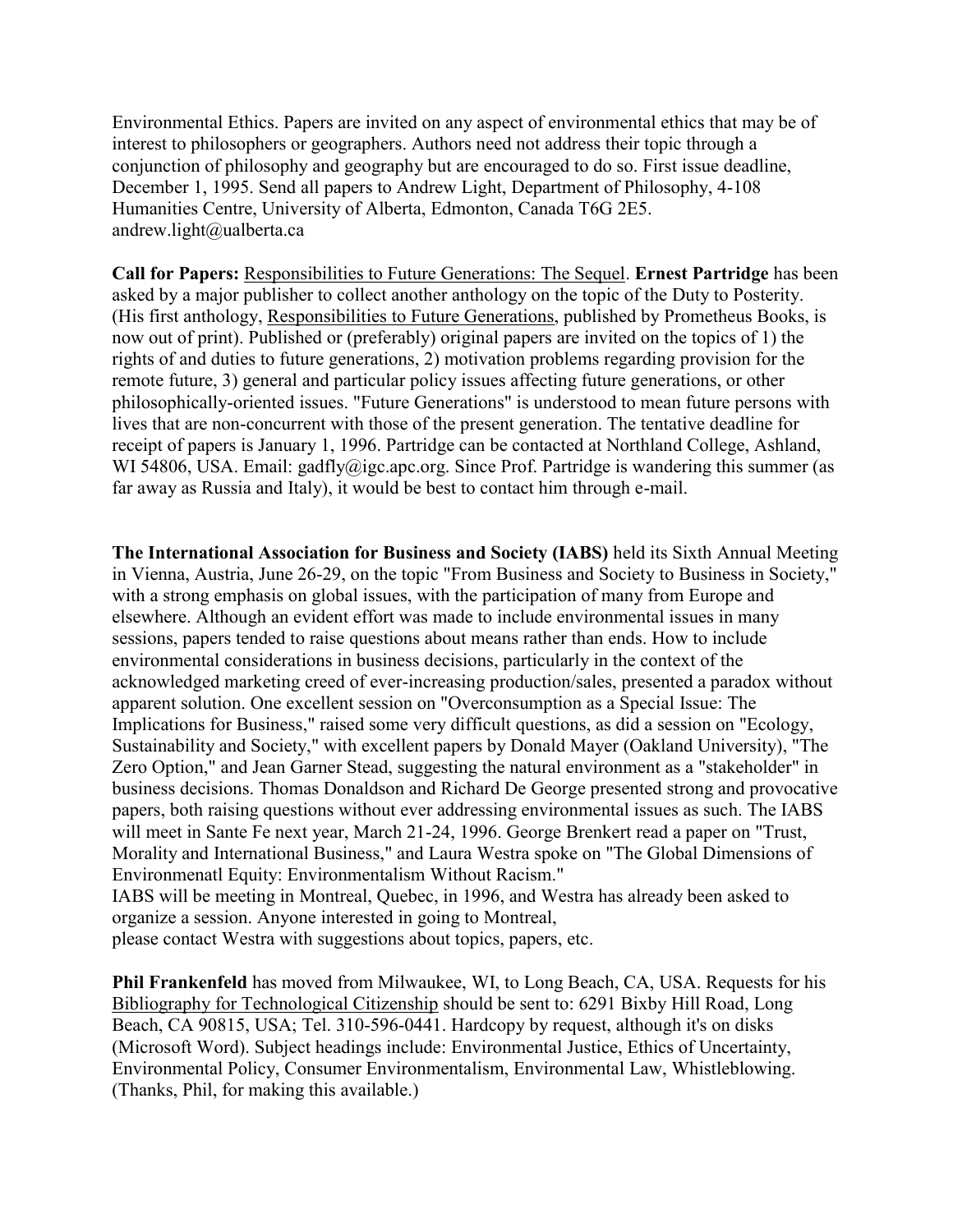**World Association of Soil and Water Conservation**, Third International Symposium on Headwater Control, will be holding a conference on "Sustainable Reconstruction of Highland Headwater Regions," in Delhi and Himachal Pradesh, India, October 6-15, 1995. This federal conference aims to unite the perspectives of the scientific researcher, environmental practioner, and policy-maker. Its concern is the search for improved strategies for the reconstruction of threatened environments and livelihoods in highland, steepland, and headwater regions. Address for all conference correspondence: Dr. R. B. Singh, HC3 Convenor, Department of Geography, Delhi School of Economics (University of Delhi), Delhi--110007, India. Fax: 91-11-725-7049.

**Oxford Brookes University** is offering a Postgraduate Program in the School of Social Sciences with an MA in Environmentalism and Society. This course focuses on the aims, philosophy and practical implications of the environmental movement. It focuses on critical analysis of ideologies, values and policies, and emphasizes the importance of sustainable development and social justice. For further particulars write to: Dr. George Revill, Geography Unit, School of Social Sciences, Oxford Brookes University, Gipsy Lane Campus, Oxford OX3 0BP, UK. Tel: 01865-483750. Fax 01865-483937.

**Call for Papers.** Terra Nova: Nature and Culture is a **new journal** to be published by MIT Press and the Department of Social Science and Policy Studies at the New Jersey Institute of Technology. **David Rothenberg** is Editor. Publication will begin in January 1996. Professional and refereed, the journal will cross the boundaries between disciplines to show how serious discussion of the problem of nature appears in many fields of creative inquiry. Subscriptions are US \$32 for individuals, \$95 for institutions. Rothenberg can be contacted at the department above, NJIT, University Heights, Newark, NJ 07102, USA; Tel. 201-596-3289; Fax 201-565- 0586; Email rothenberg@admdin.njit.edu.

**The Institute for Social Ecology** will hold several workshops and courses throughout the spring and summer in Plainfield, Vermont, USA. Workshops/courses include: Community Development, Global and Local Health, Lessons from Ladhak: "Counter Development," Agriculture and Food Systems, Appropriate Technology, Reconstructive Anthropology, Feminism and Ecology, Anarchist Education, Ecology and Spiritual Renewal, Biological Agriculture, Cooperatives and Ecological Democracy, Environmental Racism, Ecological Activism, Radical Democracy and Our Future, and more. Faculty includes: Margot Adler, Janet Biehl, Murray Bookchin, Helen Norberg-Hodge, Daniel Chodorkoff, Dave Dellinger, Chaia Heller, Isola Kokumo, Susan Meeker-Lowry, Beverly Naidus, Brian Tokar, and others. In conjunction with Goddard College, the Institute offers an MA degree in Social Ecology (36 credit hours). The Institute has applied to the Vermont Department of Higher Education for authority to grant Ph.D. degrees in Social Ecology with concentrations in philosophy, anthropology, education, social theory, and individually-designed programs. Admission is highly selective, and applicants must have a faculty sponsor. The Institute publishes a bi-annual newsletter and sponsors the scholarly journal, Society and Nature, edited by Takis Fotopoulos. For additional information, contact: Claudia B. Maas, Associate Director, Institute for Social Ecology, P.O. Box 89, Plainfield, VT 05667, USA, Tel. 802-454-8493.

**Call for Papers:** The Cambridge Quarterly of Healthcare Ethics has begun a section called **"Global Bioethics,"** and the journal is interested in receiving papers. Bioethics and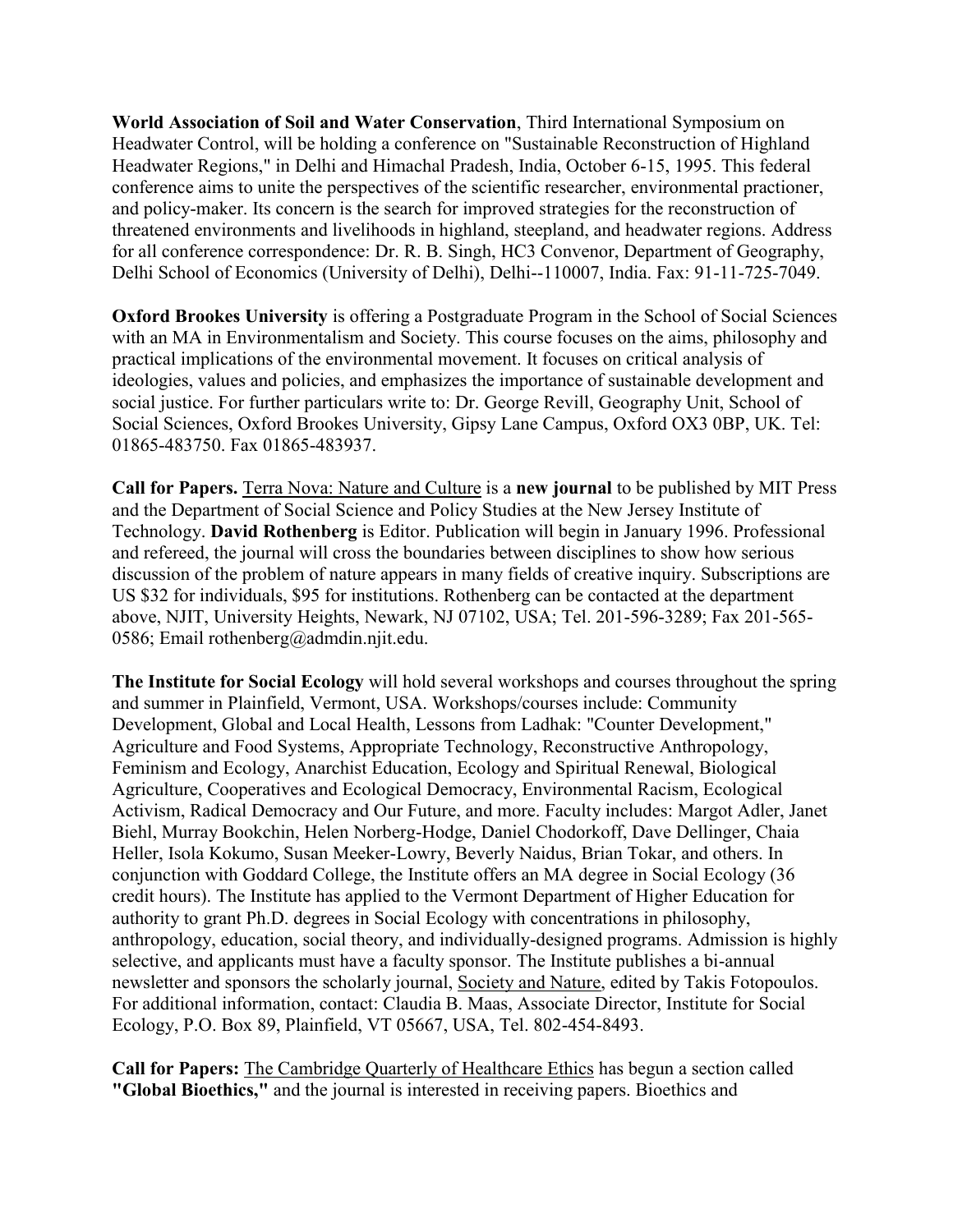environmental ethics blossomed in the 1970s, but the disciplines developed largely independent of each other. As environmental crises deepen and the need for health care reform increases, it is essential that the interrelationship of the two be explored and the gap bridged. Possible topics include: explorations of human health and welfare, resource use, technology, justice, environmental ethics, and the place of humans in nature. This is the official journal of the International Bioethics Institute. To join an E-mail discussion group on "Environmental Bioethics," send your name and Email address to Andrew Jameton: ajameton@unmcvm.unmc.edu. Submit manuscripts to: Andrew Jameton, Department of Preventive and Societal Medicine, University of Nebraska Medical Center, 600 S. 42nd St., Omaha, NE 68198-4350, USA; Tel. 402-559-4680; Fax 402-559-7259.

**Call for Papers**: The Interdisciplinary Research Network on the Environment and Society (**IRNES**) will host its 4th annual conference at the University of Keele, Staffordshire, ST5 5BG, UK. Themes include, Women and the Environment, Popular Protest and Environmental Change, Ecology: Connecting the Natural and Social Sciences, Environmental Policy After Rio, Sustainable Development and the Global Economy, Environment and Health. Papers are invited on these and any topic on the relationship between environment and society. Contact: John Barry, Dept. of Politics, University of Keele, Keele, Staffs., ST5 5BG, Email poa19@cc.keele.ac.uk.

**The School for Field Studies** offers semester and summer environmental field studies programs. Wildlife management studies in Kenya. Marine resource studies in the Carribean. Coastal studies in Pacific Northwest Canada. Island management studies in Palau. Sustainable development studies in Costa Rica. Rainforest studies in Australia. About \$2,500-3,000 for summer programs; \$11,000 for semester programs, plus transportation. 16 Broadway, Beverly, MA 01915-4499, USA. Phone 508-927-7777. Fax 508-927-5127.

An **environmental ethics course** was taught at **Oxford University** this spring. Roger Crisp was the organizing figure, and he invited seven scholars to present papers, including Dale Jamieson, Bernard Willliams, the animal rights theologian Andrew Linzey, the American philosopher Brian Klug, and Paul Waldau, who will speak on "Environmental Ethics and the Problem of the Individual." (Thanks to Paul Waldau, Christ Church, University of Oxford for this information.)

ISEE will meet in conjunction with the **American Institute for Biological Sciences** (AIBS) in San Diego, CA, USA, August 6-10, 1995. ISEE's session is entitled "Science and Ethics," and speakers and topics are: Charles R. Malone (Environmental Scientist with the Nuclear Waste Project Office [NV])," "Ecology, Ethics and Professional Environmental Practice: A Case Study"; Larry Stowell (Plant Pathology) and W. D. Gelenter (Entomology), "Ethical Challenges Faced by Professionals in Modern Agriculture"; Laura Westra (University of Windsor), "The Ethics of Integrity and the Canadian Fish Wars." George Sessions and Cory Briggs will also speak, titles to be announced. (Thanks to Laura Westra for organizing and chairing this meeting.) A **conference** on Environmental Ethics, Philosophy of Ecology and Bioethics, will be held August 26-29, 1995 in **Cortona, Italy**. The meeting is co-organized by Laura Westra, the IREE Institute in Ottawa, Ontario, Global Bioethics, and the Faculty of Economics, University of Siena. About sixty participants are expected, about twenty from Italy. The non-Italian participants include speakers from Canada, the U.S., Russia, Finland, Switzerland, England, and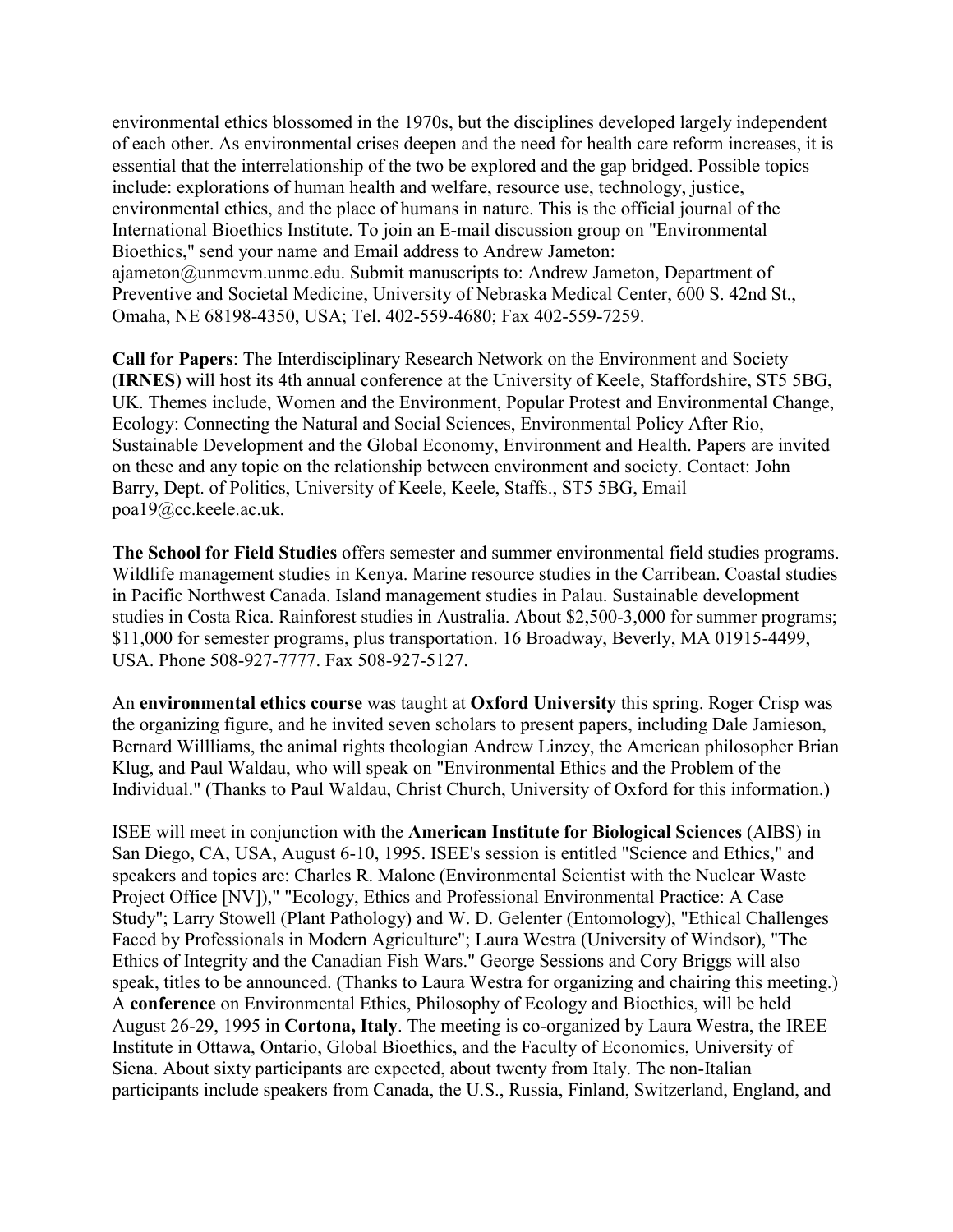Japan. For more information, contact: Laura Westra (address below) or at 10 Lynch Rd., Willowdale, Ontario, M2J 2V5, Canada; Fax 905-738-4421.

The Ometeca Institute presents Working Conference IV on the **Relations Between Humanities and Science**, at Rutgers University, July 24-28, 1996. Three copies of complete papers are due November 15, 1995. Conference languages include Spanish and Portuguese, as well as English. Topics include Theoretical Aspects of the Relationship Between Science and the Humanities; Ecocentrism: the New Paradigm?; Science, Aboriginal Cultures, and the Role of "Story," and many others. For a brochure and further information, write: The Ometeca Institute, P. O. Box 38, New Brunswick, NJ, 08903-0038, USA, Fax 908-932-6916, or Dr. James Anderson, Communications, Information and Library Studies, Rutgers University, 4 Huntington St., Room 316, New Brunswick, NJ, 08901-1071, USA, Fax 908-932-6916.

**The First World Conference of Business, Economics and Ethics** will be held July 25-28, 1996 in **Tokyo, Japan**. Topics include: Ethics and International Business, Specific Challenges for Business Ethics in Developing Countries, and Practical and Theoretical Relevance of Religious Traditions. Papers in triplicate are due by December 15, 1995. Notification of acceptance will be March 1, 1996. For papers and additional information, contact Prof. Georges Enderle, University of Notre Dame, College of Business Administration, Notre Dame, IN, 46556, USA, Fax 219- 631-5255.

**The Center for Bioregional Studies and Conflict Resolution** has been established. Codirectors are Drs. John K. Gamman and Michael V. McGinnis. The Center hopes to develop a bioregional theory of transition and practice, and associates have published cultural and ecological studies in ethics, place-oriented behavior, ecosystem administration, and environmental dispute resolution (EDR). For more information, contact: Michael V. McGinnis, 7602 Hollister Ave, Suite 202, Goleta, CA, 93117, USA.

**Providence College** wishes to announce its Environmental Studies Program. The program's Director is Laura L. Landen, Ph.D., Associate Professor of Philosophy. For more information, contact Prof. Landen, Providence College, Providence, RI 02918-0001, USA; Tel. 401-865- 2255; Fax 401-865-1222; Email: llanden@providence.edu.

**Finn Arler** is a good contact in **Denmark** for environmental ethics. He is organizing a workshop on environmental ethics at a Nordic Philosophy Symposium in August, on "Nature and Lifeworld," at which Robin Attfield is a speaker, and he has research in progress on man and nature at a research center in Odense. Address: Department of Philosophy, University of Aarhus, Bygning 328, DK 8000 Aarhus C, Denmark. Phone: 45-8942-1111. Fax: 86-19-16-99.

**Ethics, Environment, and Agricultural Quarantine:** Walter A. Pokines, Jr., is pursuing a Ph.D. dissertation in this area with the Union Institute, and invites correspondence. He is a senior quarantine officer for the U.S. Department of Agriculture, 7845 South County Road, Tipp City, Ohio 45371, USA.

A new journal, **Environment and History**, specializing in environmental history, is based in the U.K. Papers are invited. Contact Richard H. Grove, Global Environmental History Unit,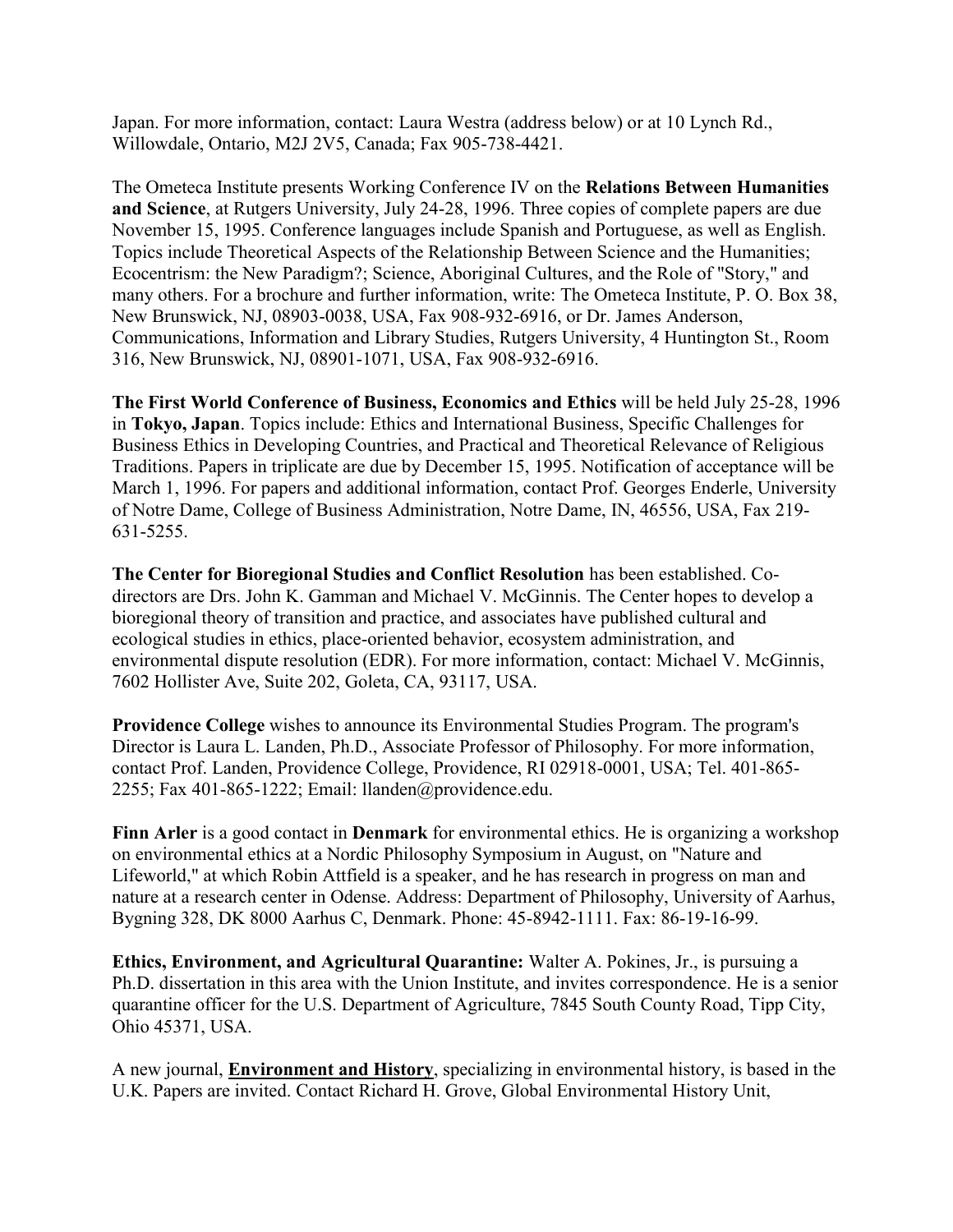Department of History and Philosophy of Science, University of Cambridge, Free School Lane, Cambridge CB2 3RH, UK. Fax 44-1223-332333.

**Jack Weir** is co-editor of the ISEE Newsletter, and **Holmes Rolston, III** continues as co-editor as well. Jack is the producing editor, and items should preferentially be sent to him. Send information for the Newsletter to Jack via Email where possible since this saves re-typing: j.weir@msuacad.morehead-st.edu (Note the hyphen!)

or

iseenewsletter@msuacad.morehead-st.edu

Postal address: Jack Weir, Dept. of Philosophy, UPO 662, Morehead State University, Morehead, Kentucky 40351-1689, USA. Phone: 606-784-0046 (Home Office, Voice Mail); 606- 783- 2785 (Campus Office, Voice Mail); 606-783-2185 (Secretary, Dept. of English, Foreign Languages and Philosophy); Fax 606-783-2678 (include Weir's name on the Fax).

**Robert Elliot** is the contact person for **Australia and New Zealand**. Send membership forms and dues in amount \$15.00 Australian (\$10.00 for students) to him. Address: Department of Philosophy, University of New England, Armidale, NSW, 2351, Australia. Phone: 61 (country code) (0)67-732657 (direct line). (0)67-732896 (Dept. office). Fax 61 (country code) (0)67- 733317. E-mail: relliot@metz.une.edu.au

**Wouter Achterberg** is the contact person for the **United Kingdom and Europe** (For Eastern Europe and the former Soviet Union, see below.) Those in Western Europe and the Mediterranean should send their dues to him (the equivalent of \$15 U.S.) at the Faculty of Philosophy, University of Amsterdam, Nieuwe Doelenstraat 15, 1012 CP Amsterdam, Netherlands. He reports that it is difficult to cash checks in this amount without losing a substantial part of the value of the check and encourages sending bank notes and cash directly to him, as it is reasonably safe. Contact him if in doubt what currencies he can accept. Fax: 31 (country code) 20 (city code) 5254503. Phone: 31-20-5254530.

**Jan Wawrzyniak** is the contact person for **Eastern Europe** and the former Soviet Union. He is on the faculty in the Department of Philosophy at Adam Mickiewicz University of Poznan, Poland. Because of the fluid economic situation in Eastern Europe, members and others should contact him regarding the amount of dues and the method of payment. He also requests that persons in Eastern Europe send him information relevant to a regional newsletter attachment to this newsletter. Business address: Institut Filozofii, Adam Mickiewicz University, 60-569 Poznan, Szamarzewskiego 91c, Poland. Phone: 48 (country code) 61 (city code) 46461, ext. 288, 280. Fax: 48 (country code) 61 (city code) 535535. Home address: 60-592 Poznan, Szafirowa 7, Poland. Phone 48-61-417275. Checks can be sent to his home with more security.

**Professor Johan P. Hattingh**, Department of Philosophy, University of Stellenbosch, 7600 Stellenbosch, South Africa, is the ISEE contact for **Africa**. Contact him with regard to membership and dues payable, again the approximate equivalent of \$U.S. 10, but with appropriate adjustment for currency differentials and purchasing power. Hattingh heads the Unit for Environmental Ethics at Stellenbosch. Phone: 27 (country code) 21 (city code) 808-2058 (office), 808-2418 (secretary); 887-9025 (home); Fax: 886-4343. E-mail jph2@maties.sun.ac.za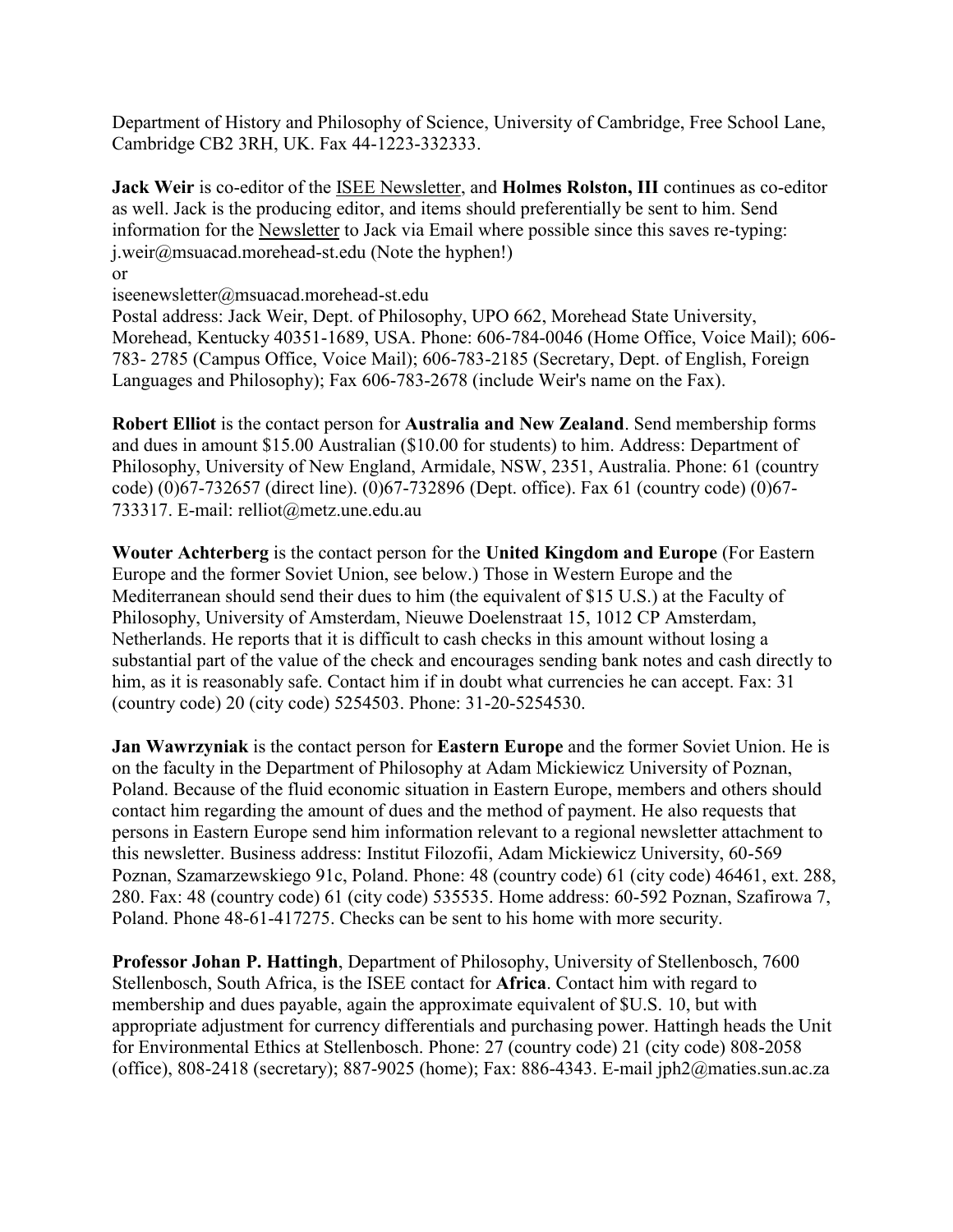**Professor Yu Mouchang**, Institute of Philosophy, Chinese Academy of Social Sciences, Beijing 100732, P. R. China, is the contact person in mainland **China**.

**Annual membership dues for ISEE** are U.S. \$15 per year in the United States, and CND \$20 in Canada. Students are \$10 U.S. or CND. Dues overseas are the equivalent of U.S. funds. If you've not done so, please send in your dues now, to L. Westra (address below).

ISEE Newsletters on Internet

Back issues of the ISEE Newsletter are available, 24 hours a day, from anywhere in the world, if you have access to the educational network. At your local prompt:

#### Enter: **gopher infoserv.morehead-st.edu**

(**NOTE:** Access is via gopher. If your local system does not have gopher access, you'll need to hunt around on Internet to find another server that provides free access to gopher.) You will get a welcome screen with seven choices.

Take: **7. Search MSU Gopher Server Using Jughead.**

You will get a window screen asking for words to search for.

#### Enter: **Words to search for: International Society for Environmental Ethics**

You will get a screen with this as the option. Enter.

You will get a screen:

- 1. About the ISEE Newsletter
- 2. 1990 Issues/ 3. 1991 Issues/ 4. 1992 Issues/
- 5. 1993 Issues/
- 6. 1994 Issues/
- etc.

Select the year that you want, find the Newsletter(s), and either read on screen, or, better, at any point after the file has been retrieved and is on screen, Email it to yourself. When you take q to Quit, you will be given a menu opportunity to mail the entire file (this issue of the Newsletter) to your Email address. The mailing only takes seconds. You can then download the Newsletter file to a disk on your local computer. Likely you'll get the file as a text-only file, which can then be retrieved into WordPerfect or whatever word processing software you wish.

Master Environmental Ethics Bibliography

**The Master Bibliography in Environmental Ethics** is available with the completed 1994 update. This bibliography contains all the bibliographic entries from the Newsletter of the Society, volumes 1(1990)--5(1994), all the articles and abstracts from the journal Environmental Ethics, volumes  $1(1979)$ --16(1994), all the articles and abstracts from the journal Environmental Values, volumes 1(1992)--3(1994), and the other bibliographies. It is available in either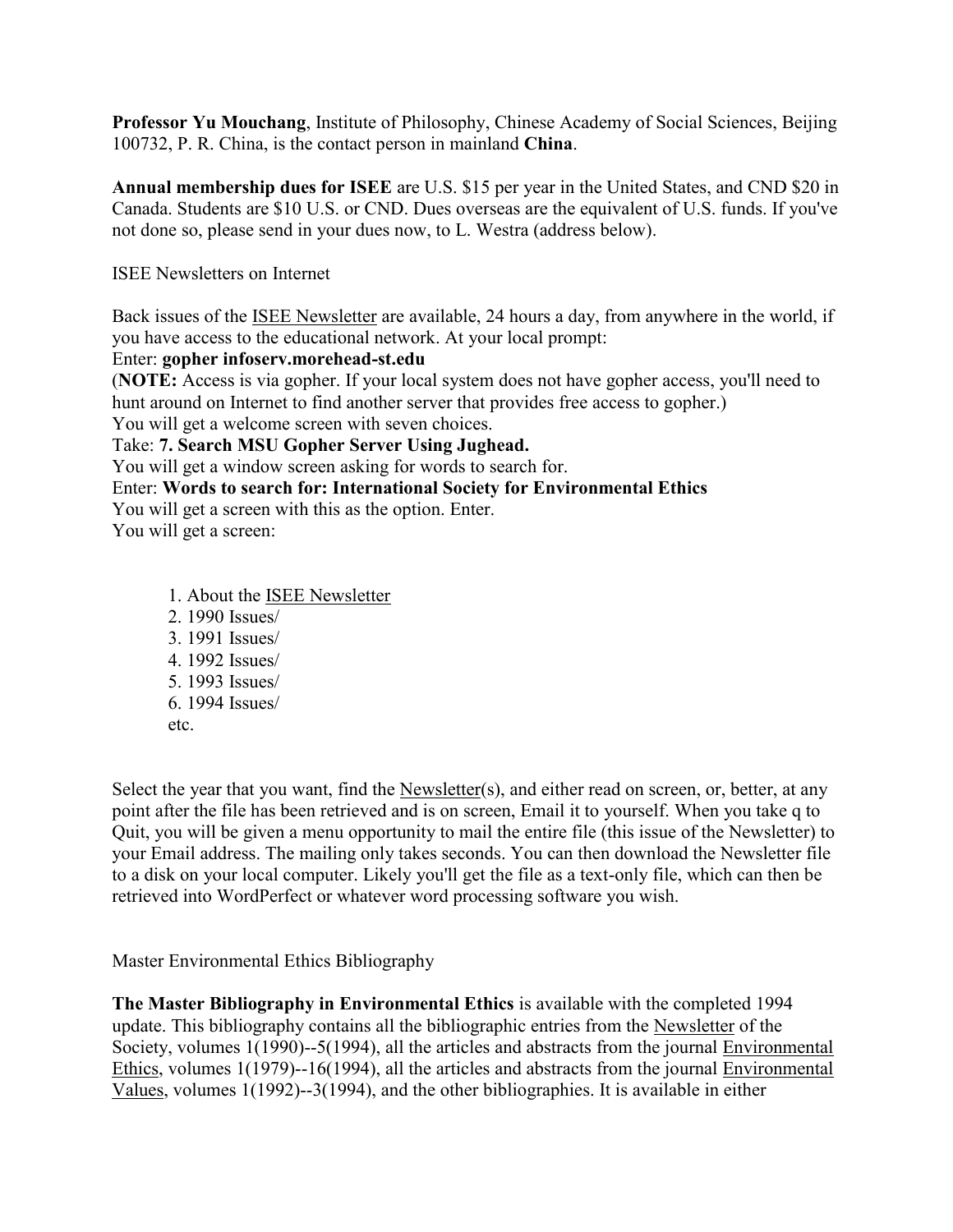WordPerfect 5.1 (DOS format) or in Macintosh format (also WordPerfect). The bibliography is in two halves, A-L and M-Z. One way to use it is simply to print out each half, take it to Kinko's, have it spiral bound, label the covers, and you instantly have as full a reference base as otherwise exists in print. Another way to use it is to search through it and copy out the various entries in which you are interested, stringing these together into a text of your own on the second screen in your software. The bibliography can be searched for key words, depending on your software. Copies of these disks are available from any of the ISEE contact persons throughout the world (see their names and addresses below) and at selected other locations. The compiler of the bibliography, from whom disks may be obtained is: Holmes Rolston, III, Department of Philosophy, Colorado State University, Fort Collins, CO 80523, USA. Phone: 303-491-6315 (office). Fax: 303-491-4900. E-mail: rolston@lamar.colostate.edu. Send \$5 to Rolston, stating whether you wish the WordPerfect or the Macintosh disk.

**Access via World Wide Web:** The Master Bibliography can be accessed from the ISEE World Wide Web Site at:

http://www.cep.unt.edu/ISEE.html

Thanks to Gene Hargrove for setting this up.)

Videotapes and Media

**"Spaceship Earth**, **Green Means,"** and **"Return to the Sea**.**"** Public Broadcasting Service Adult Learning Satellite Service (**PBS ALSS**) broadcast this series of programs June 22 and 23. Extensive use is made of satellite imaging, remote sensing, sonar, and lasers. Footage was shot in Australia, Bolivia, France, Italy, Japan, Java, Kenya, UK, USA, and the former USSR. The following topics are examined in more depth than usual for video media: population, the earth's crust, world markets, weather, seas and oceans, rivers, forest, food, and earth's inhabitants. Also: overgrazing and green cowboys, green surfers, high school students cleaning up creek beds, Wes Jackson as the prairie prophet, boat patrols, consumption reduction, old growth in the northwest (U.S.), the manatee, reefs, Belize's rainforest and barrier reef, salt marshes, and much more. Standard fees: \$275, \$125, \$150 (U.S.) respectively. Print materials are also available. To order or for more information, contact: **Environmental Media**, 800-368-3382, or **PBS ALSS**, 1320 Braddock Place, Alexandria, VA 22314-1698, USA, tel. 800-257-2578, Fax 703-739-8495.

# **Recent Articles and Books**

--Encyclopedia of Bioethics. The following articles are in the recently released second edition of the Encyclopedia of Bioethics. Holmes Rolston, III, Colorado State University, is the area editor for environmental ethics and animal welfare issues. Coverage of these issues is expanded ten times over the first edition. Warren T. Reich, Georgetown University, is the editor-in-chief. Also of interest is an extensive appendix (the last half of volume 5), "Codes, Oaths, and Directives Related to Bioethics," including Section V, Ethical Directives Pertaining to the Welfare and Use of Animals, with codes and policies on veterinary medicine and on research involving animals; and Section VI, Ethical Directives Pertaining to the Environment. The latter section contains: World Charter for Nature, General Assembly of the United Nations (1982); Rio Declaration on Environment and Development (1992); Conservation Policies of the Wildlife Society (1988); Code of Ethics for Members of the Society of American Foresters, Society of American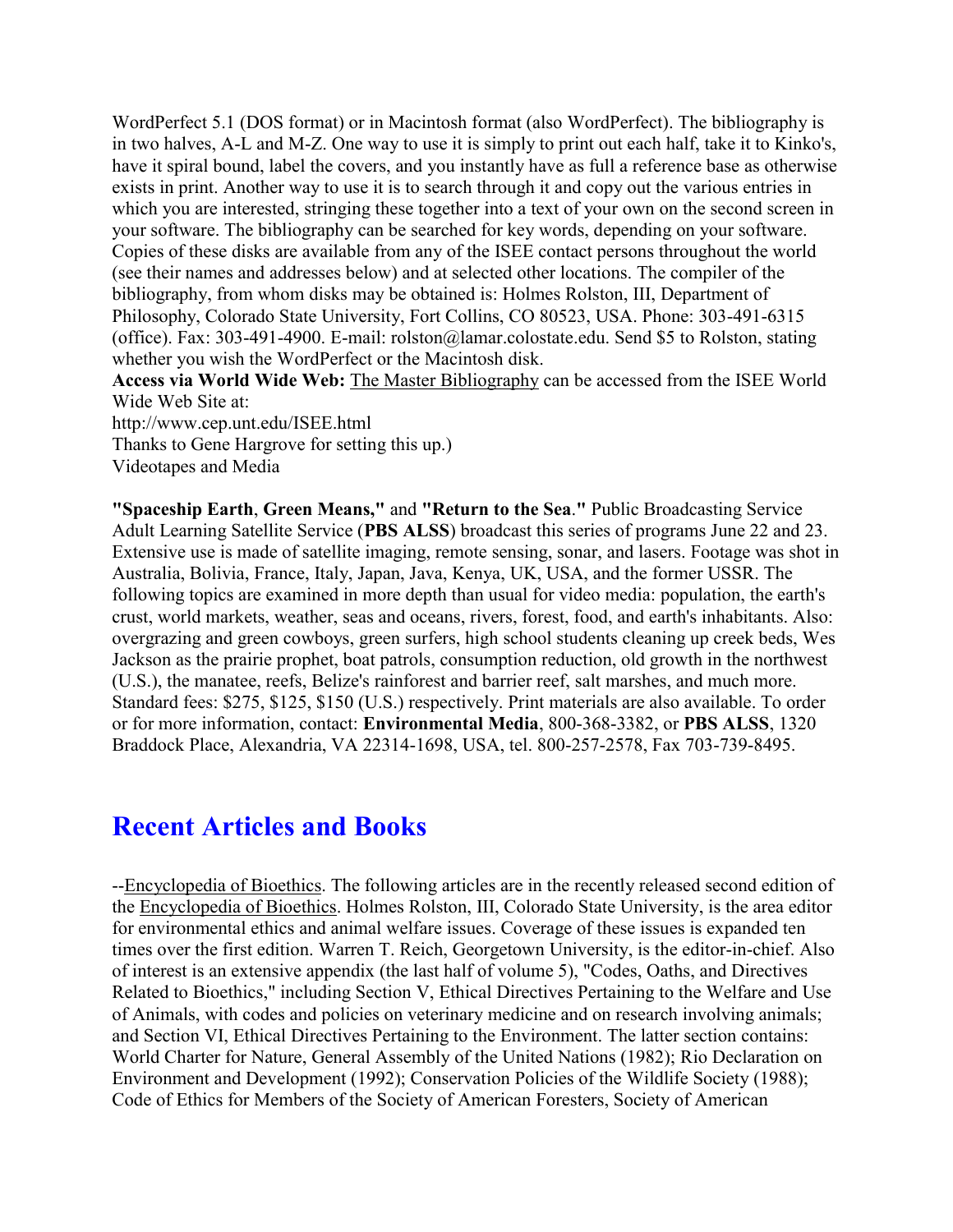Foresters (1976, amended 1986, 1992), the last amendment with the land ethic canon; Code of Ethics and Standards of Practice for Environmental Professionals (1979, revised 1994); and Code of Ethics, National Environmental Health Association (revised 1992).

--Callicott, J. Baird, "Environmental Ethics: Overview," Encyclopedia of Bioethics, revised ed. (New York: Macmillan Library Reference, Simon and Schuster, 1995), 676-87.

--Naess, Arne, "Deep Ecology" (Environmental Ethics), Encyclopedia of Bioethics, revised ed. (New York: Macmillan Library Reference, Simon and Schuster ,1995), 687-88.

--Callicott, J. Baird, "Land Ethic" (Environmental Ethics), Encyclopedia of Bioethics, revised ed. (New York: Macmillan Library Reference, Simon and Schuster, 1995), 688-90.

--Warren, Karen J., "Ecofeminism" (Environmental Ethics), Encyclopedia of Bioethics, revised ed. (New York: Macmillan Library Reference, Simon and Schuster, 1995), 690-94.

--Wenz, Peter, "Environmental Health," Encyclopedia of Bioethics, revised ed. (New York: Macmillan Library Reference, Simon and Schuster, 1995), 694-99. --Sagoff, Mark, "Environmental Policy and Law," Encyclopedia of Bioethics, revised ed. (New York: Macmillan Library Reference, Simon and Schuster, 1995), 701-7.

--Engel, J. Ronald, "Environment and Religion," Encyclopedia of Bioethics, revised ed. (New York: Macmillan Library Reference, Simon and Schuster, 1995), 707-14.

--Shrader-Frechette, Kristin, "Hazardous Wastes and Toxic Substances," Encyclopedia of Bioethics, revised ed. (New York: Macmillan Library Reference, Simon and Schuster, 1995), 1026-32.

--Regan, Tom, "Ethical Perspectives on the Treatment and Status of Animals" (Animal Welfare and Rights), Encyclopedia of Bioethics, revised ed. (New York: Macmillan Library Reference, Simon and Schuster, 1995), 159-71.

--Linzey, Andrew, "Vegetarianism" (Animal Welfare and Rights), Encyclopedia of Bioethics, revised ed. (New York: Macmillan Library Reference, Simon and Schuster 1955), 171-76.

--Rolston, Holmes, III, "Wildlife Conservation and Management" (Animal Welfare and Rights), Encyclopedia of Bioethics, revised ed. (New York: Macmillan Library Reference, Simon and Schuster, 1995),176-80.

--Linzey, Andrew, "Pet and Companion Animals" (Animal Welfare and Rights), Encyclopedia of Bioethics, revised ed. (New York: Macmillan Library Reference, Simon and Schuster, 1955), 180-83.

--Dunlap, Julie and Kellert, Stephen R., "Zoos and Zoological Parks" (Animal Welfare and Rights), Encyclopedia of Bioethics, revised ed. (New York: Macmillan Library Reference, Simon and Schuster, 1995), 184-87.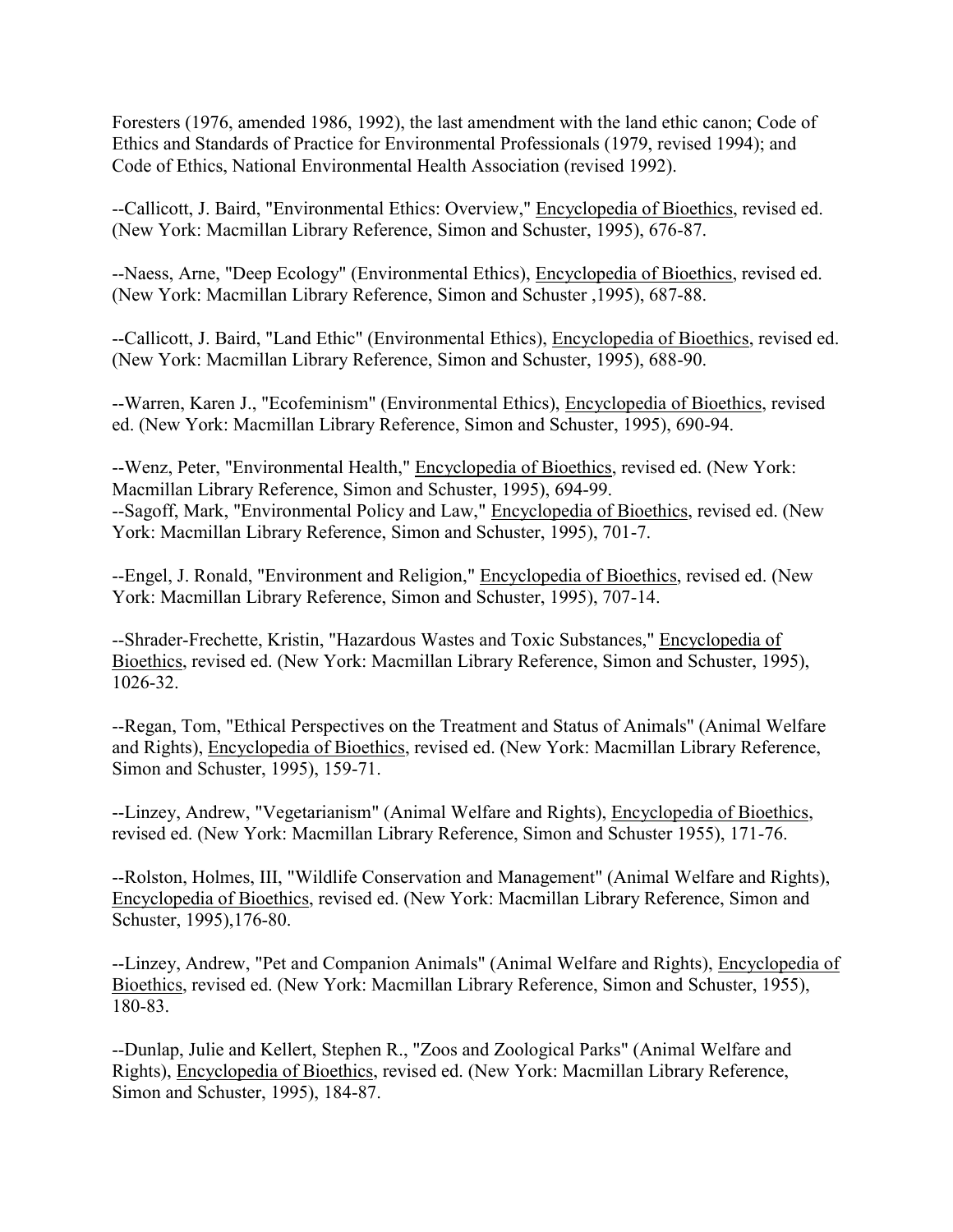--Loftin, Robert and Klein, Ellen, "Hunting" (Animal Welfare and Rights), Encyclopedia of Bioethics, revised ed. (New York: Macmillan Library Reference, Simon and Schuster 1995), 187-90.

--Rollin, Bernard E., "Animals in Agriculture and Factory Farming" (Animal Welfare and Rights), Encyclopedia of Bioethics, revised ed. (New York: Macmillan Library Reference, Simon and Schuster, 1995), 190-93.

--Jamieson, Dale, "Climatic Change", Encyclopedia of Bioethics, revised ed. (New York: Macmillan Library Reference , Simon and Schuster, 1995), 393-99.

--Rolston, Holmes, III, "Endangered Species and Biodiversity", Encyclopedia of Bioethics, revised ed. (New York: Macmillan Library Reference, Simon and Schuster, 1995), 671-75.

--Engel, J. Ronald, "Sustainable Development," Encyclopedia of Bioethics, revised ed. (New York: Macmillan Library Reference, Simon and Schuster, 1995), 2456-62.

--Kesel, M. Lynne, "Veterinary Ethics," Encyclopedia of Bioethics, revised ed. (New York: Macmillan Library Reference, Simon and Schuster, 1995), 2520-25.

--Easterbrook, Gregg, A Moment on the Earth: The Coming Age of Environmental Optimism. New York: Viking, 1995. 745 pages. \$27.95. It's been only 25 years since the first Earth Day. Easterbrook argues that the past quarter-century has been nothing short of revolutionary: diminished air pollution, cleaner drinking water than before the first factory was built, hundreds of laws against toxic waste, thousand of towns recycling garbage, endangered species protected by law, littering and smoking--very recently common in America--are now both despised. Although environmentalists are often pessimists, Easterbrook gives them a pat on the back. In a review in The New York Times Book Review (April 23, 1995, p. 13), Michael Specter predicts that Easterbrook's book will be hated by "the liberal ideologues of the environmental movement" and praised by those peddling the Contract with America. The book is poorly documented, Specter points out. Easterbrook has written on environmental issues for Newsweek, The New Republic, and other publications.

--Dowie, Mark, Losing Ground: American Environmentalism at the Close of the Twentieth Century. Cambridge, MA: MIT Press, 1995. 317 pages. \$25. Dowie is a former editor and publisher for Mother Jones magazine. He argues that the national environmental movement is risking irrelevance because the people leading its largest organizations are too white, too male, too elite, too polite, and too involved with Washington. For instance, CEOs often sit on boards of environmental organizations like the National Wildlife Federation and the Sierra Club. The environmental movement is losing its strong grassroots support. The so-called Wise Use Movement--a loose coalition of property owners, ranchers, small-business executives, and municipal officials--has gained considerable clout with the grassroots.

--Earle, Sylvia Alice, Sea Change: A Message of the Oceans. New York: G. P. Putnam's Sons, 1995. 361 pages. Illustrated. \$25.95. This book is a plea for the preservation of the oceans. A distinguished biologist specializing in marine ecosystems, Earle was chief scientist for the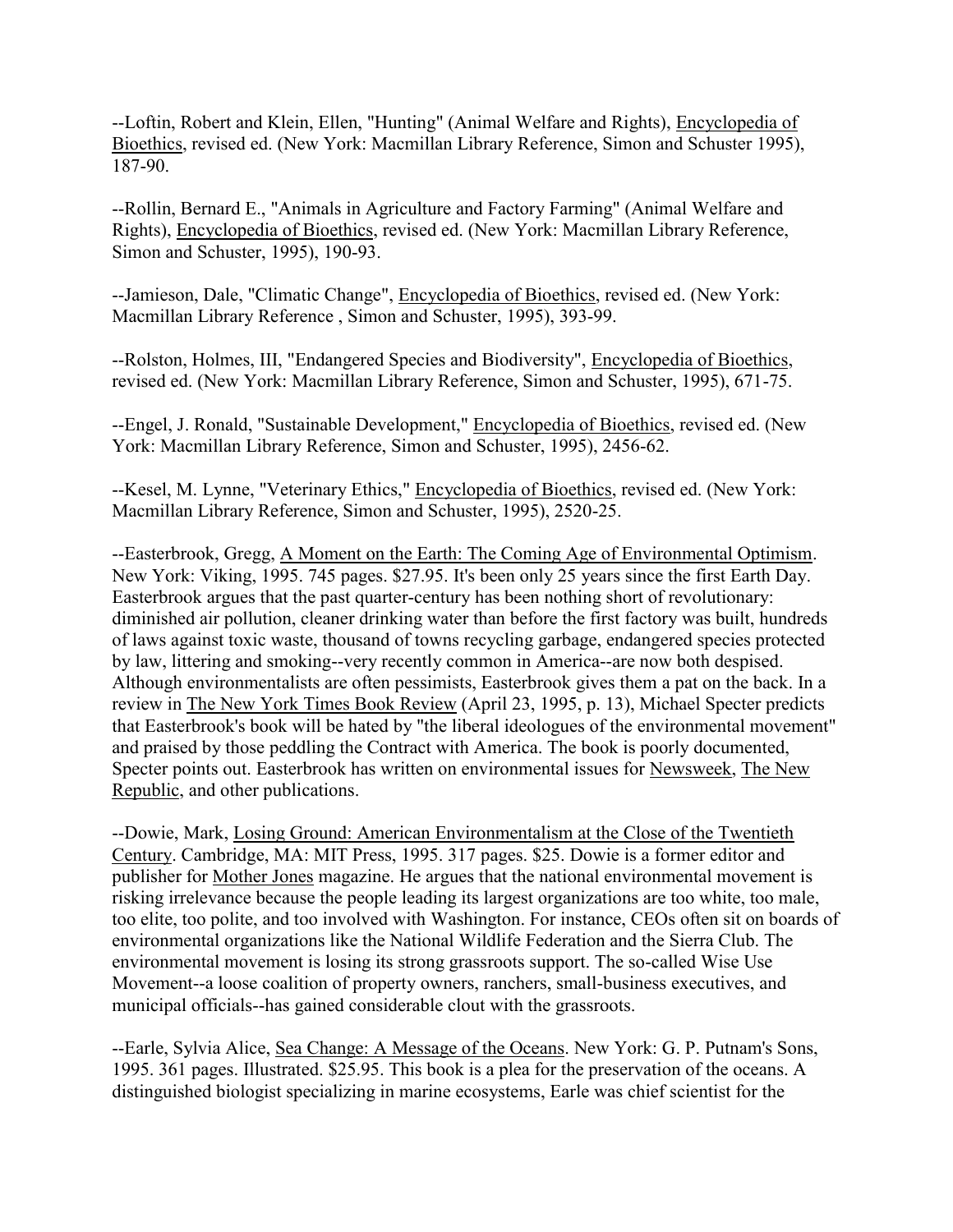National Oceanic and Atmospheric Administration from 1990-92, where she discovered that U.S. commits only \$11 million per year to marine sanctuaries compared to \$1.4 billion to national parks.

--Mann, Charles C., and Mark L. Plummer, Noah's Choice: The Future of Endangered Species. New York: Alfred A. Knopf, 1995. 302 pages. \$24.

--Stevens, William K., Miracle Under the Oaks: The Revival of Nature in America. New York: Pocket Books, 1995. 332 pages. Illustrated. \$22. Tells the story of how teams of volunteers have adopted and rehabilitated parcels of land.

--Frasz, Geoffrey B., The Problem of Community. Ph.D. dissertation at the University of Georgia, completed 1994, under the direction of Frederick Ferré. The philosophical problem of community, reflected in the field of environmental ethics. Chapter 1: How to balance the needs, rights, and interests of the community as a whole with the needs, rights, and interests of the individuals who make up that community; how to develop a mixed community that allows for human flourishing, as well as a diverse nonhuman biotic component. This is applied to the holism/pluralism debate. Chapter 2: The human community, attempts to define community, and two major attempts to describe this. Chapter 3: The biotic community: a historical account of the change in ecology from populations to ecosystems, ending with a new version of a biotic community based on insights from the emerging science of complexity; a critique of the positions of Aristotle and Whitehead on community, and the metaphysical concepts of humans and nature that underlie each one. Chapter 4: Aristotle's concept of friendship can be extended through Whitehead to include nonhuman entities. Chapter 5: Whitehead's metaphysics can serve as a foundation for a postmodern concept of community; the general features of a constructive postmodern version of community; Frederick Ferré's "personalistic organicism" provides a solution to the community problem in environmental ethics. Frasz is currently teaching a course in environmental ethics at the Community College of Southern Nevada that attracts environmental science students from the University of Nevada at Las Vegas. Address: Geoffrey Frasz, Philosophical and Regional Studies, Community College of Southern Nevada, North Las Vegas, NV 89030, USA. 702-651-4126. frasz@nevada.edu

--Sessions, George, ed., Deep Ecology for the 21st Century. Boston: Shambhala Publications, 1995. 488 pages. 39 selections, 13 by Arne Naess. Others: Gary Snyder, Fritjof Capra, Thomas Berry, Dave Foreman, Paul Shepard, John Rodman, Thomas Birch, Donald Worster, Stephan Bodian, Chellis Glendinning, Jack Turner, Delores LaChapelle, Andrew McLaughlin, Del Ivan Janik, Wayland Drew, Richard Langlais, Warwick Fox, Jerry Mander, Ed Grumbine, Wolfgang Sachs. Sessions teaches philosophy at Sierra College, Rocklin, CA, USA.

--Brower, David, with Steve Chapple, Let the Mountains Talk, Let the Rivers Run: A Call to Those Who Would Save the Earth. New York: Harper Collins West, 1995. 196 pages. \$20. Brower recalls half a century of activism, outlines crucial contemporary battles--saving Siberia's forests, revamping bureaucratic environmental organizations, and building supercars--and passionately points the way to a green 21st century. Highly endorsed by President Jimmy Carter and Harvard biologist Edward O. Wilson.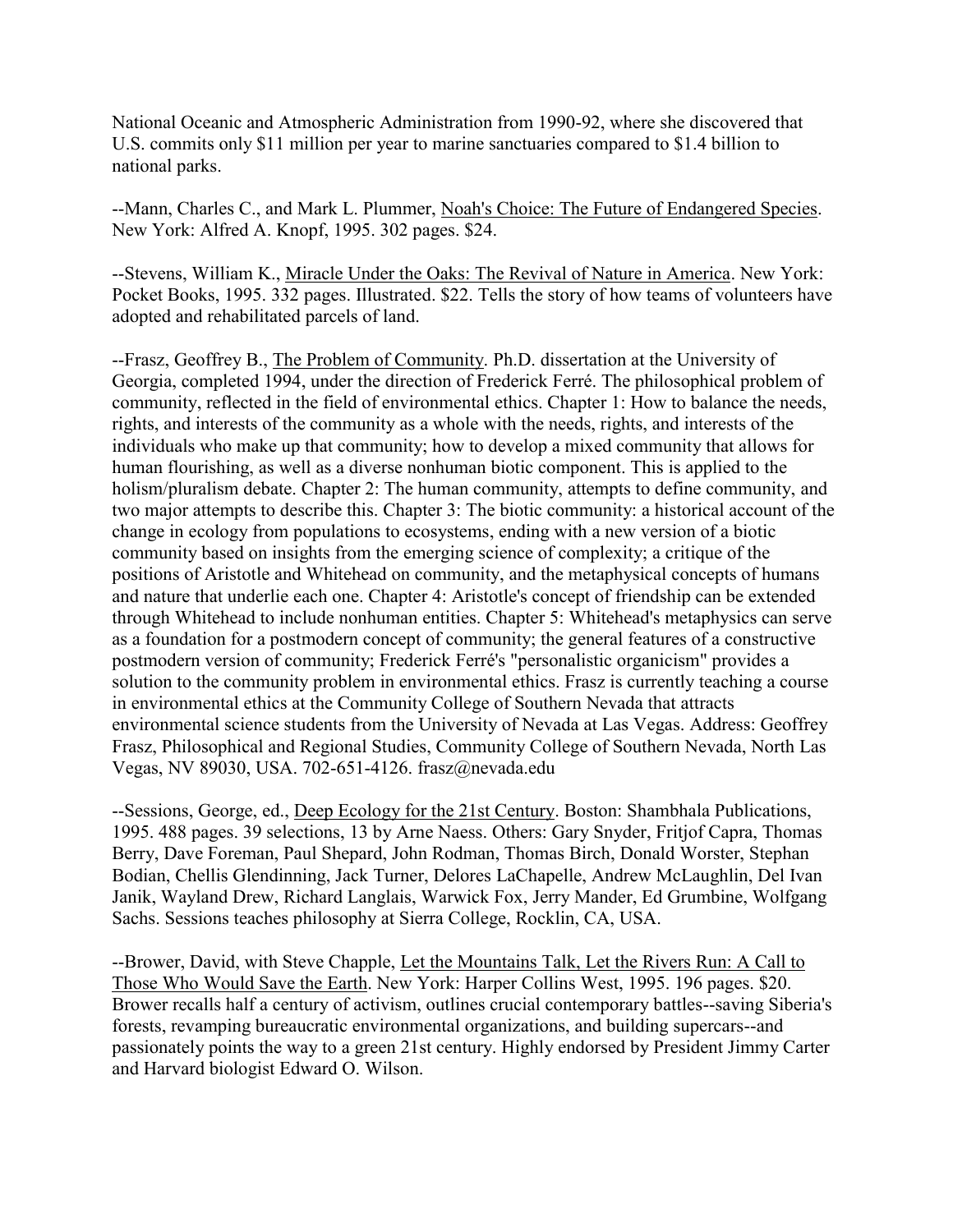--Gottlieb, Roger S., ed., This Sacred Earth: Religion, Nature, and Environment. New York: Routledge, 1995 (to be released in November). A comprehensive survey of sacred texts, classical literature, and a broad spectrum of the new ecotheological writings. Multicultural sources. A unique, historical and critical introduction to the theory and practice of religious environmentalism. Part I: The Moment of Seeing: Selections from Nature Writers Linking Nature and Spirit. Part II: How Have Traditional Religions Viewed Nature? Part III: Ecotheology in the Age of Environmental Crisis: Transforming Tradition. Part IV: Ecology in an Age of Environmental Crisis: Ecofeminist Spirituality. Part V: Ecotheology in an Age of Environmental Crisis: Spiritual Deep Ecology. Part VI: Religious Practice for a Sacred Earth. Part VII: Ecology, Religion and Society. Four dozen or so authors.

--ISLE: Interdisciplinary Studies in Literature and Environment is the journal of the Association for the Study of Literature and Environment (ASLE). Published twice a year, it began publication in 1993 as a forum for critical studies primarily of the literary and secondarily of the performing arts that proceed from or address environmental considerations, including ecological theory, conceptions of nature and their artistic depiction, the human/nature dichotomy, and related concerns. Contact: Patrick Murphy, ed., English Department, Indiana University of Pennsylvania, Indiana, PA 15704-1094, USA.

--Association for the Study of Literature and the Environment, Bibliography, 1990-1993. Nearly 700 books, articles, and dissertations on fiction, poetry, and non-fiction literature of the environment, criticism, environmental politics, history, philosophy, ethics, rhetoric, and theology. Cost \$6.50, checks payable to ASLE, to Allison B. Wallace, ASLE Treasurer, HC78, Box 200, Unity College of Maine, Unity, ME 04988, USA.

--Association for the Study of Literature and the Environment, Handbook on Graduate Study in Literature and Environment. Cost \$5.00, checks payable to ASLE, to Allison B. Wallace, ASLE Treasurer, HC78, Box 200, Unity College of Maine, Unity, ME 04988, USA.

--Ehrenfeld, David, ed., Readings from Conservation Biology in six volumes: 1) To Preserve Biodiversity: An Overview, 2) Wildlife and Forests, 3) Plant Conservation, 4) The Landscape Perspective, 5) Genes, Populations and Species, 6) The Social Dimension: Ethics, Policy, Law, Management, Development, Economics, Education. Cambridge, MA: Blackwell Science, 1995. Between 30 and 40 articles in each volume. Each is \$24.95. 800-215-1000. Fax 617-492-5263.

--Francione, Gary L., Animals, Property, and the Law. Philadelphia: Temple University Press, 1995. 349 pages. Paper, \$22.95; cloth \$59.95. Current legal standards of animal welfare do not and cannot establish rights for animals. As long as they are viewed as property, animals will be subject to suffering for the social and economic benefit of human beings. The history of the treatment of animals, anticruelty statutes, vivisection, the Federal Animal Welfare Act, and specific cases such as the controversial injury of unanaesthetized baboons at the University of Pennsylvania (Francione represented some 100 sit-in protestors at the National Institutes of Health, Bethesda, Maryland, over this issue). Francione argues that there is a paradoxical gap between our professed concern with the humane treatment of animals and the overriding practice of abuse permitted by U.S. law. Francione is professor of law at Rutgers University.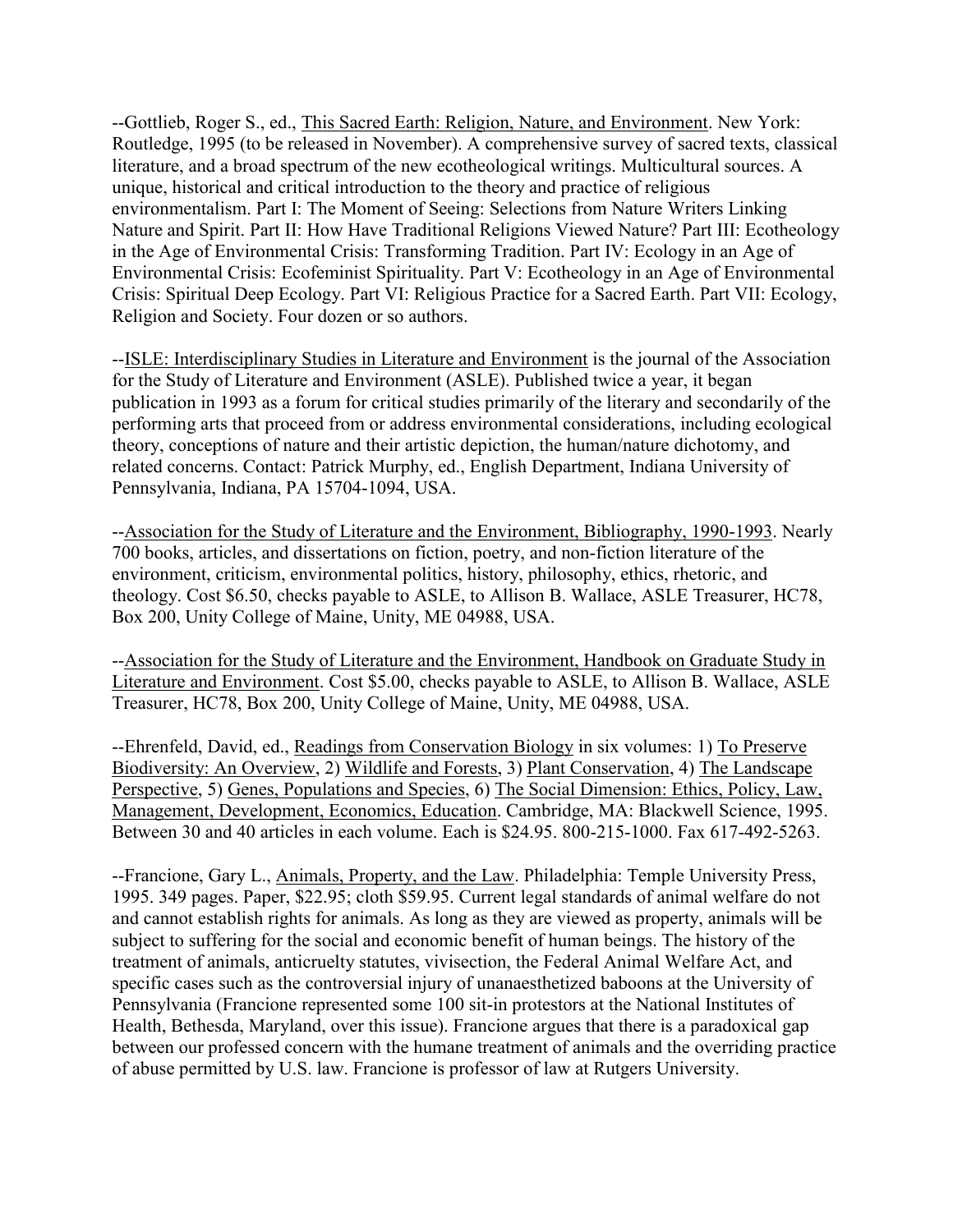--"Grazing and Advocacy." Ought a conservation biologist be an advocate, and if so how does science and advocacy mix? The discussion continues with a series of letters, Conservation Biology 9 (1995): 233-39. See earlier, Newsletter 6, no.1, Spring 1995. Useful case for classroom discussion, as well as interestingly mixing theory and important practice. Any philosophers have anything to contribute?

--Stanley, Jr., Thomas R., "Ecosystem Management and the Arrogance of Humanism," Conservation Biology 9 (1995): 255-62. There are two fundamentally different views of ecosystem management: biocentric, considering human uses of resources to be constrained by the primary goal of maintaining ecological integrity; and anthropocentric, centering on human resources and including ecological and social considerations. The anthropocentric view is uppermost, tacitly in the logic of ecosystem management, and ecosystem management is, in its usual manifestations, another example of the arrogance of humanism. Stanley is with the U.S. National Biological Survey, Fort Collins, CO, USA.

--Mech, L. David, "The Challenge and Opportunity of Recovering Wolf Populations," Conservation Biology 9 (1995): 270-78. There is an expanding opportunity for wolf recovery, but, because of the wolf's mobility, fertility, and long life, there are few places where wolves can be reintroduced without control, which means trapping and killing problem wolves. Those who favor wolves typically favor government rather than public control, but if control were allowed by the public (ranchers, landowners, hunters), this could be more effective and cheaper, more acceptable to those for whom wolves create problems, and allow wolves to live in far more places. Mech is the foremost wolf biologist in the world, with the National Biological Service, Laurel, MD, USA.

--Sessions, George, "Postmodernism, Environmental Justice, and the Demise of the Ecology Movement?" Wild Duck Review, Literature and Letters of Northern California, 5th Issue, June/July 1995.

--Haigh, Martin J., George Revill and John R. Gold, "The Landscape Assay: Exploring Pluralism in Environmental Interpretation," Journal of Geography in Higher Education 19, no. 1 (1995).

--Lackey, Robert T., "Ecological Risk Assessment," Fisheries 19, no. 9 (September 1994): 14- 18. Risk assessment is used by the scientific elite as a tool to impose their values on the public in the guise of scientific objectivity. The affluent drive the decision-making process of managing and protecting ecological resources. Ecosystem "health" is a strictly anthropocentric notion, and risk assessment will likely be perceived as a form of ecological triage. Lackey is deputy director of the EPA's Environmental Research Laboratory in Corvalis, OR, USA, and holds a courtesy professorship in wildlife and fisheries at Oregon State University. This paper, nor the ones that follow, do not reflect EPA policy positions.

--Lackey, Robert T., "Ecosystem Health, Biological Diversity, and Sustainable Development: Research That Makes a Difference," Renewable Resources Journal (1995) (in press). Addressing important policy problems and being reasonably likely to be achievable scientifically are the criteria for selecting research. Research especially needed today is: 1) credible procedures to determine ecosystem health, 2) scientific bases for legislation regarding biodiversity and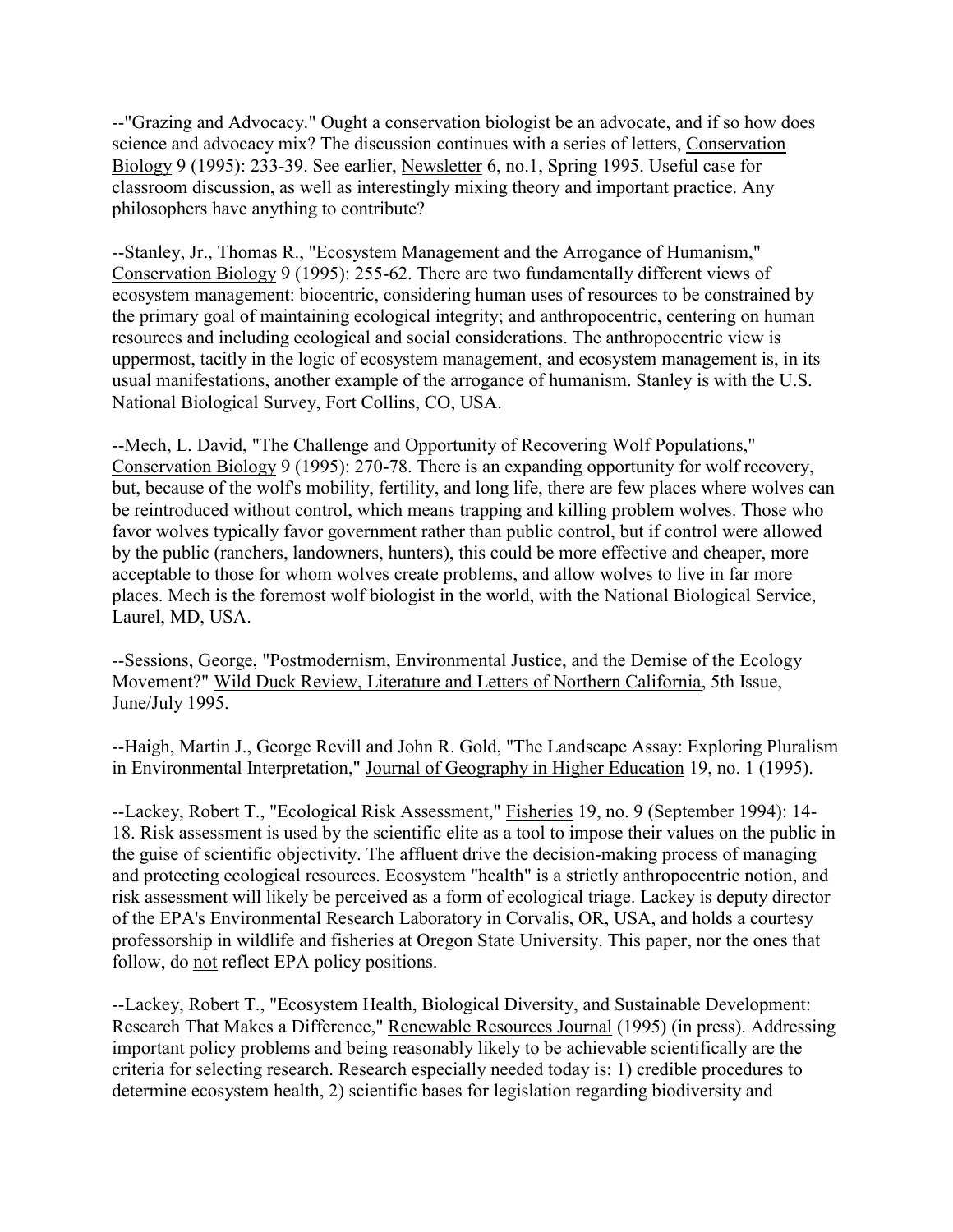endangered species, and 3) a clear understanding regarding the interrelationship of ecosystem stability, biodiversity, and such external stress as habitat alteration (including development) and harvesting biotic resources.

--Lackey, Robert T., "Seven Pillars of Ecosystem Management," The Environmental Professional 17, no. 4 (1995): (in press). The seven pillars are: 1) the continuing evolution of social values and priorities; 2) place-based, necessitating clearly defined boundaries; 3) achievement of social benefits; 4) ecosystemic stress factors; 5) biodiversity, which may or may not be a factor; 6) "sustainability," if used as a concept in management, needs to be clearly defined; and 7) scientific information is important but only one element in decision-making, which is fundamentally one of public or private choice.

--Tunstall, Daniel B. and van der Wansem, Mieke, ed., 1993 Directory of Country Environmental Studies: An Annotated Bibliography of Environmental and Natural Resource Profiles and Assessments. World Resources Institute, International Institute for Environment and Development, and IUCN--The World Conservation Union, 1993. A previous edition was in 1990. Features Africa, Central America, Carribean, South America, Asia, Oceania. Listings on 129 countries, 354 studies.

--Braus, Judy A., and David Wood, Environmental Education in the Schools: Creating a Program that Works. Troy, Ohio: North American Association for Environmental Education (NAAEE) (Box 400, Troy, OH 45373, USA), 1994. ISBN 1-884008-08-9. Environmental education, including ethics, with children and youth, in the field or in elementary and secondary schools. Thousands of ideas. Originally prepared for the U.S Peace Corps.

--Rang Shijie Geng Mei Hao--For a Better World (in both Chinese and English). Commemorative book, by China Environment News and the China Environmental Culture Promotion Association, about 40 pages, based on special issue Chinese stamps that promote environmental conservation. The stamps are quite artistically done, and the accompanying essays are on such topics as water, desertification, the Three Gorges, the narcissus, Dujiang Dam, forests, the Dunhuang Cave Frescoes, sturgeon, the Luanhe River Diversion Project, the red ibis, Dinghu Mountain, the giant panda, Wulingyuan scenic area, Pere David's deer, Wuyi Mountain, Suzhou, the garden city. "The love for nature and the country has always existed in the virtues of the Chinese history." (Thanks to Xu Guangming, Suzhou Institute of Urban Construction and Environmental Protection.)

--Gorlin, Rena, ed., Codes of Professional Responsibility, 3rd. ed., Washington, DC: BNA (Bureau of National Affairs) Books, 1994. \$75. This hardcover volume contains 51 official codes of ethics issued by 45 associations in business, health, and law--most in full text. Each code is fully indexed, facilitating comparative analysis of codes and professions. Data on each association (address, phone, etc.) and a brief discussion of its code's development and implementation are also provided. The Resources section lists hundreds of U.S. and worldwide organizations, educational programs, periodicals, and bibliographies on ethics, professionalism, and public policy.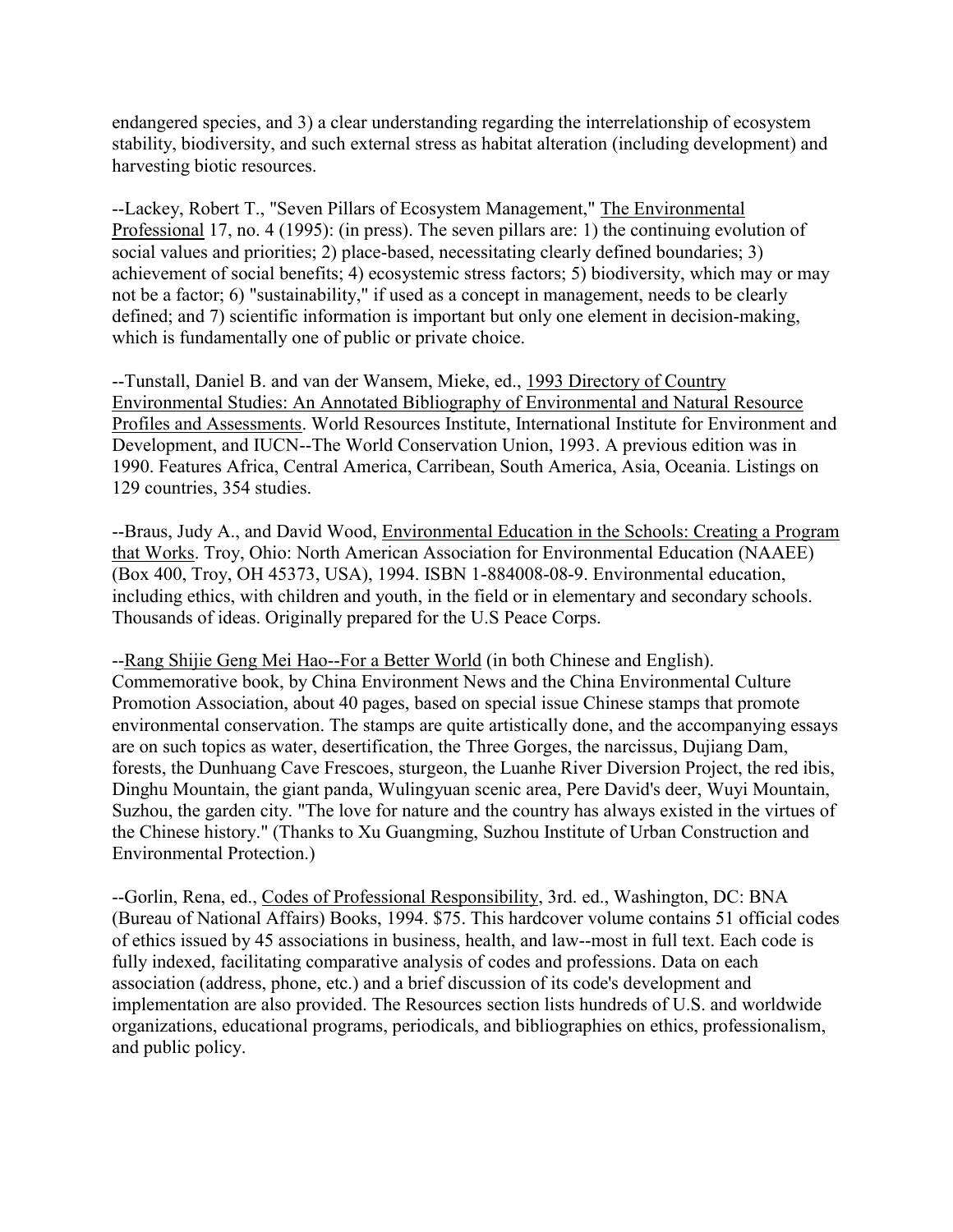--Freyfogle, Eric T., "The Ethical Strands of Environmental Law," University of Illinois Law Review, 4, 1994. The morality that underlies the environmental movement, and the extent to which environmental statutes reflect this new moral order in environmental law. The U. S. Congress's acts and pronouncements do not form a coherent moral order, nor do they convey a vision of ecological well-being. In result, environmental lawmaking is approaching a crisis of vision and imagination, stumbling on knotty issues such as nonpoint-source water pollution and declining wildlife habitat. Principles that could guide environmental lawmaking oriented by more encompassing, more deep-rooted issues of ecosystem health. Freyfogle teaches law at the University of Illinois.

--Satchell, Michael, "A New Day for Earth Lovers," U.S. News and World Report, April 24, 1995. Republican party efforts to kill environmental laws have galvanized the struggling green movement.

--Westra, Laura, and Peter Wenz, ed., Faces of Environmental Racism: Confronting Issues of Global Justice. Lanham, MD: Rowman and Littlefield, 1995. 300 pages. \$21.95 paper. \$57.50 cloth. Holistic approaches to environmental protection risk unjustly sacrificing certain minorities for the good of the whole. Racial minorities in the U.S. are disproportionately exposed to toxic wastes and other environmental hazards. Internationally, wealthy countries of the North increasingly ship hazardous wastes to poorer countries of the South. Contributors: Hussein Adam, Robert D. Bullard, Clarice Gaylord, Robert Goodland, Omari Kokole, Bill Lawson, Howard McCurdy, Richard Phillips, Kristin Shrader-Frechette, Peter S. Wenz, Laura Westra. Westra is in philosophy at the University of Windsor. Wenz is in philosophy at Sangamon State University.

--Strudler, Alan, "Valuing Nature: Assessing Damages for Oil Spills," Report from the Institute for Philosophy and Public Policy 15 no. 1 (Winter, 1995): 6-10. The Valdez spill reviewed. Determining dollar amounts commensurate with nonuse values has proved elusive. But one should not conclude that any dollar amount imposed by a court is arbitrary and unfair. Arbitrariness can be limited by judges who review damage awards for their consistency with comparable cases. Accidents themselves are deeply arbitrary, and, in the case of oil spills, there is no reason that the weight of the arbitrary should fall entirely on the shoulders of the public. By imposing liability for lost nonuse values on firms like the Exxon corporation, the burden of arbitrariness is more fairly shared. Strundler is a Research Scholar at the Institute for Philosophy and Public Policy, University of Maryland.

--Cremo, Michael A., and Mukunda Goswami, Divine Nature: A Spiritual Perspective on the Environmental Crisis. Foreward by William McDonough. Los Angeles: Bhaktivedanta Book Trust, 1995. 108 pp. Pb. \$ 9.95 U.S.; \$12.95 Canada. Includes a bibliography of environmental books and videos available from the Bhaktivedanta Society. Michael W. Fox of the Humane Society (USA) praises the book as "wonderful." Also the author of the Hanover Principles, McDonough is Dean of Architecture at the University of Virginia. Cremo is a research associate at the Bhaktivedanta Institute, and Goswami is the Director of Communications for the International Society for Krishna Consciousness (ISKCON). Chapters in the book are: Planet in Trouble, Meat and the Environment, Toward a Spiritual Solution, Science Nature and the Environment, A Science of Consciousness, Karma and the Environment, Rural Communities of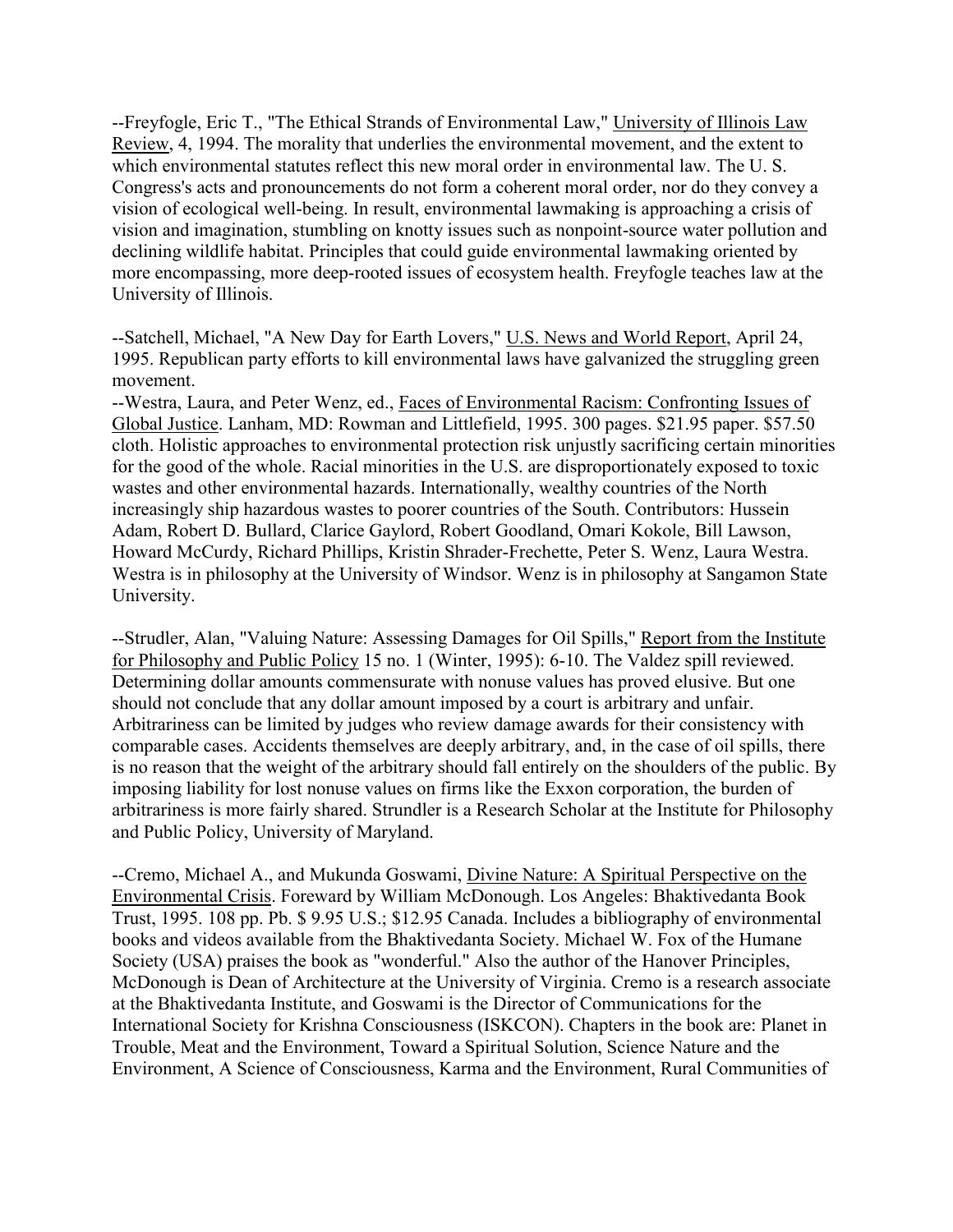ISKCON (sub-sections: Ox Power, Karma-Free Diet, Village Life, Sustainable Small Towns, Opportunities for Involvement), and the Environment of the Soul.

--Lyons, Jonathan, "Smuggled Orangutans: the Bangkok Six," The Animals' Agenda 15 no. 2 (March 1995): 22- . Torn from their mothers and sold to smugglers, six infant orangutans were discovered, nearly dead, in packing crates at the Bangkok airport. Two of the smugglers were apprehended and a Mexican zoo official mistook a U.S. Fish and Wildlife agent in a gorilla suit for the real deal.

--Raizis, Anthony, "The Plight of Animals in Romania," The Animals' Agenda 15 no. 2 (March 1995): 28- . Romania's totalitarian regime took its toll on animals. A research scientist describes the efforts being made to establish humane standards of animal care and control in Romania, where the average salary is \$100 a month in U.S. dollars, and the average family spends three quarters of that amount on food.

--Holdt, Jennifer, "The Challenge of Cruelty Prosecutions," The Animals' Agenda 15 no. 2 (March 1995): 30- . Justice is blind and judges are hard seeing when animals are the victims of cruelty. The public outreach coordinator of the Animal Legal Defense Fund, explains why and suggests what activists can do to help secure justice for animals.

--Fiorelli, Paul E. and Rooney, Cynthia J., "The Environmental Sentencing Guidelines for Business Organizations: Are There Murky Waters in Their Future? Boston College Environmental Affairs Law Review 22 no. 3 (Spring 1995): 481- . --Murchison, Kenneth M., "Environmental Law in Australia and the United States: A Comparative Overview," Boston College Environmental Affairs Law Review 22 no. 3 (Spring 1995): 503- .

--Smith, Richard, "Getting Rich is Glorious." The Ecologist 25 no. 1 (January 1, 1995): 14- ). China's market economy has increased insecurity and environmental degradation.

--West, Karen, "Ecolabels: The Industrialization of Environmental Standards," The Ecologist 25 (no. 1, January 1, 1995):16- . Ecolabelling schemes are being promoted by governments and industry as substitutes for environmental regulation. Without the backing of legally-binding standards, however, ecolabelling is little more than a marketing gimmick, providing minimal protection for the environment or for the consumer. Under GATT, even this weak instrument could be ruled a barrier to trade.

--EJAP, The Electronic Journal of Analytic Philosophy, Issue on Justifying Value in Nature, 3 (Spring 1995). ISSN: 1071- 5800. Articles: Martin Schönfeld (guest editor), "Introduction to Justifying Value in Nature"; Robin Attfield, "Preferences, Health, Interests and Value"; Kent Baldner, "Transcendental Idealism and the Fact/Value Dichotomy"; J. Baird Callicott, "Intrinsic Value in Nature: A Metaethical Analysis"; Stephen R. L. Clark, "Objective Values, Final Causes: Stoics, Epicureans, and Platonists"; S. F. Sapontzis, "The Nature of the Value of Nature"; Donald VanDeVeer, "Interspecific Justice and Intrinsic Value." With EJAP, there are two issues a year, put on the network, or "published" all at once. The journal is not meant to be printed, it will never be "bound", there are no "volume" numbers. Each issue is referenced in the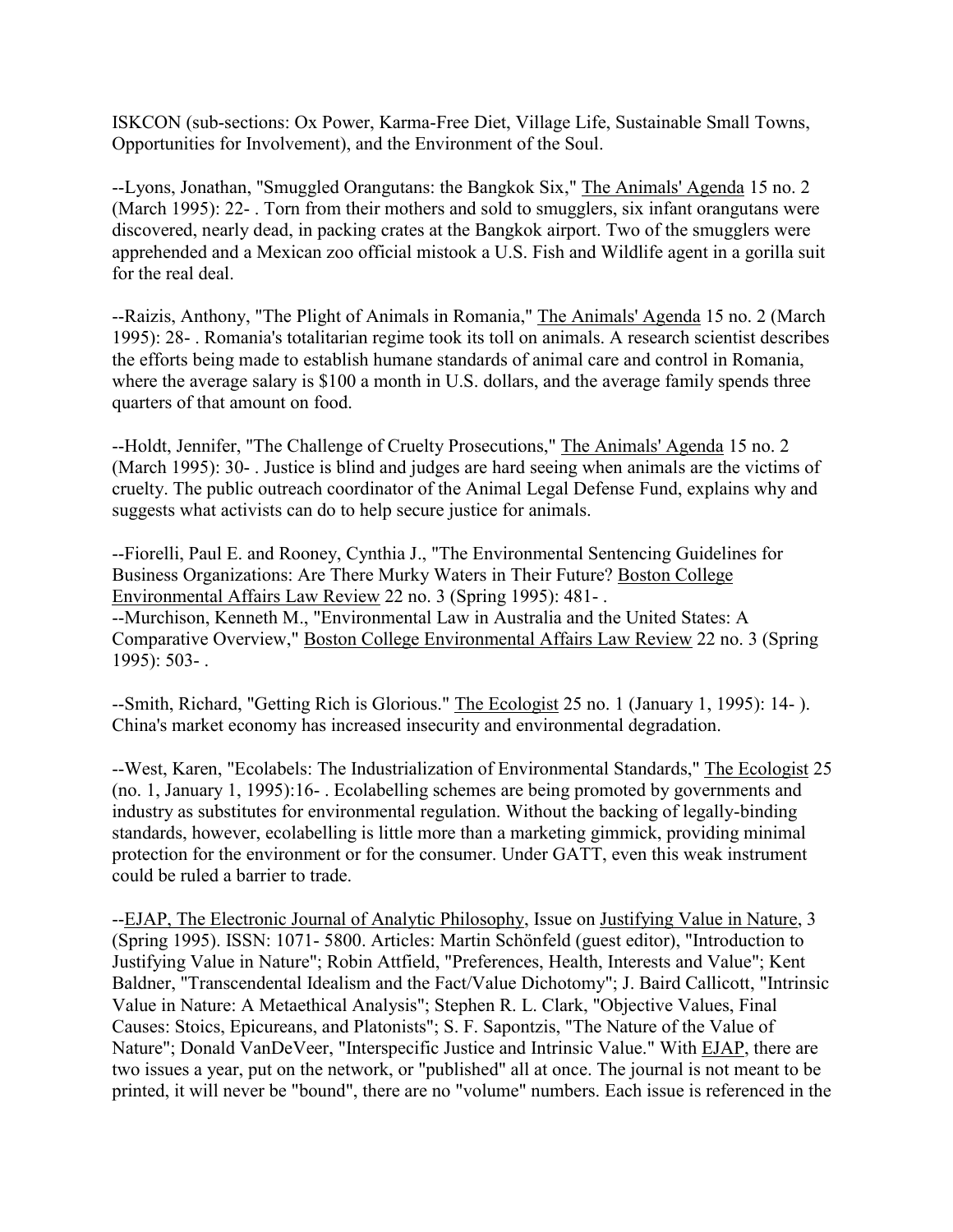order of release. There are no page numbers but each paragraph is numbered and referenced instead. **To subscribe: It's free!** Send a message to: listserv@iubvm.ucs.indiana.edu with "subscribe ejap [Firstname] [Lastname]" in the body. Subscribers receive instructions for retrieving EJAP files from the listserver. Anonymous FTP: phil.indiana.edu/ejap/ Gopher: phil.indiana.edu World Wide Web: http://www.phil.indiana.edu/ejap/ EJAP is produced at the Department of Philosophy, Indiana University:  $e$ jap $@p$ hil.indiana.edu

--Ransel, Katherine P., "The Sleeping Giant Awakens: PUD No.1 of Jefferson County v. Washington Department of Ecology," Environmental Law 25 no. 2 (1995): 255- . Ransel is the public interest lawyer who represented the plaintiffs in Jefferson County. She analyzes the U.S. Supreme Court's 1994 decision that confirms the right of states to impose minimum instream flow requirements on federal hydroelectric projects and discusses its implications.

--Fisher, Michael, "Environmental Racism Claims Brought Under Title VI of the Civil Rights Act," Environmental Law 25 no. 2 (1995): 285- . Fisher evaluates the usefulness of Title VI's prohibition on discrimination in U.S. federal funding to the environmental justice movement, focusing on the evidentiary demands that a title VI case presents and concluding that a Title VI approach to litigation would overcome the doctrinal barriers that have frustrated past attempts to apply civil rights laws to the problem of discrimination.

--"Colloquium: Who Runs The River?" Environmental Law 25 no. 2 (1995): 349- . On November 4, 1994, the Northwest Water Law and Policy Project of Northwestern School of Law of Lewis and Clark College held a colloquium on issues affecting Columbia River salmon. The focal points of the colloquium were two decisions: Northeast Resource Information Center v. Northwest Power Planning Council and Idaho Department of Fish and Game v. National Marine Fisheries Service, that held that the federal agencies responsible for running the river had violated the Northwest Power Act and the Endangered Species Act. Participants in the conference included attorneys who argued both sides of these cases. These articles are adaptations of remarks delivered at the colloquium.

--Wright, Al, "Should the Courts Run the River?" Environmental Law 25 no. 2 (1995): 403- . The courts as managers of the Columbia River. --Eames, Mark A., "The Endangered Species Act, the Federal Columbia River Power System, and the National Marine Fisheries Service," Environmental Law 25 no. 2 (1995): 389- .

--Liu, Sylvia F., "American Indian Reserved Water Rights: The Federal Obligation to Protect Tribal Water Resources and Tribal Autonomy," Environmental Law 25 no. 2 (1995): 425- . A federal water policy that has historically neglected tribal sovereignty dictate a broad interpretation of the Indian reserved water rights doctrine.

--Axelsen, Kaarin L., "Problems of Punitive Damages for Political Protest and Civil Disobedience," Environmental Law 25 no. 2 1(995):495- . Axelsen examines Huffman & Wright Logging Co. v. Wade, a recent Oregon case in which members of Earth First! were assessed punitive damages for trespassing on private property to protest a logging operation. She concludes that the freedom of expression provisions of the U.S. and Oregon Constitutions make punitive damages inappropriate in cases of political protest and civil disobedience.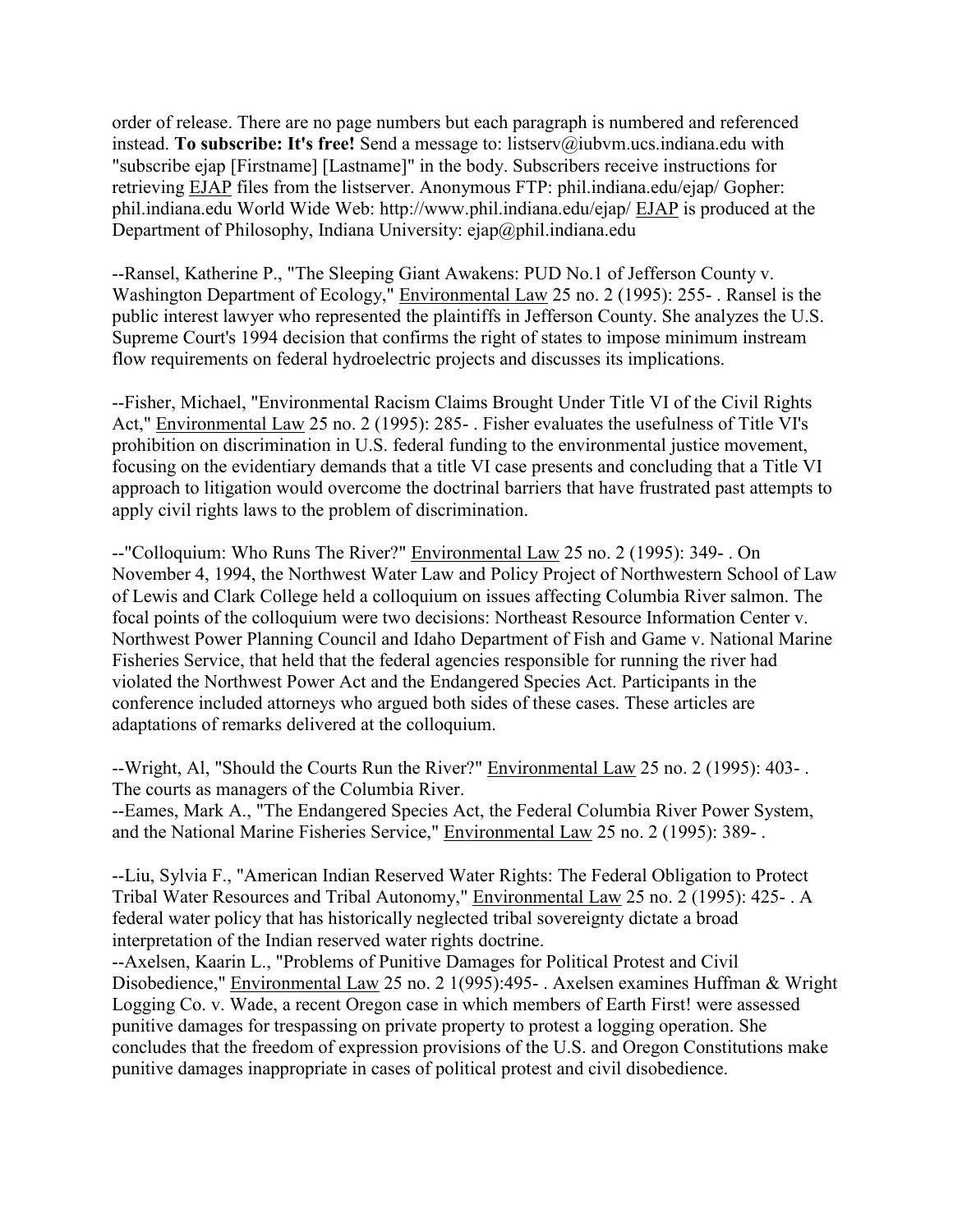--Dill, Starla K., "Animal Habitats in Harm's Way: Sweet Home Chapter of Communities for a Great Oregon v. Babbitt," Environmental Law 25 no. 2 (1995): 513- . Dill criticizes the majority opinion in Sweet Home III. She argues that, pursuant to the Chevron doctrine, the majority should have held the Fish and Wildlife Service interpretation of harm as habitat modification a reasonable interpretation of the Endangered Species Act and concludes that the Supreme Court should reverse Sweet Home III and declare the Fish and Wildlife Service regulation valid.

--Ethical and Philosophical Issues in Environmental Epidemiology. The report of a World Health Organization / International Society for Environmental Epidemiology Workshop held last fall, at Research Triangle Park, North Carolina, USA, is now available in English, French, German, and Russian. Contact: Roberto Bertollini, World Health Organization, Regional Office for Europe, European Centre for Environment and Health, Via Vincenzo Bona, 67, I-00156 Rome, Italy. Phone 39-6-4116640. Fax 39-6-4116649.

--Arrow, Kenneth, et al., "Economic Growth, Carrying Capacity, and the Environment," Science 268 (April 28, 1995): 520-521. Eleven authors, reporting from a Swedish conference; other authors include Robert Costanza, C. S. Holling, and David Pimentel. Economic policy typically ignores environmental concerns, or considers them tangential. But economic liberalization and other policies that promote gross national product are not substitutes for environmental policy. It is typically thought that in developing nations, environmental quality first degenerates and, with further development, later improves, a U-shaped curve. This is true for selected pollutants but not true for environmental quality as a whole. Economic policy needs to recognize carrying capacity and ecosystem resilience, though these are complex and dynamic, not simple and fixed relations. Economic liberation may require more, not less regulation, because the signals of ecosystem stress are frequently received after irreversible changes have already occurred, or are misinterpreted, or relocated to other nations, and there is little incentive under present policy for a more ecologically sustainable economics. Arrow is in economics at Stanford University; Costanza in ecological economics at the University of Maryland; Holling in zoology at the University of Florida; Pimentel in entomology, ecology, and systematics at Cornell University.

--Education for the Earth: A Guide to Top Environmental Studies Programs. Princeton, NJ: Peterson's Guides, Second Edition, 1994.

--Bond, Ivan, "The Importance of Sport-Hunted African Elephants to CAMPFIRE in Zimbabwe," TRAFFIC Bulletin 14 (1994): 117-119. Hunting of elephants brought over \$9 million to Zimbabwe, distributed under the Communal Areas Management Program for Indigenous Resources (CAMPFIRE) to local peoples. Some 60 elephants were killed, in a population of 76,000 elephants, and five of these would have been destroyed in any case as problem animals. Hunters are mostly Americans, some Europeans. Local peoples have a much more positive attitude toward elephants when they see these benefits; they now discourage and report the poachers. CITES permits such hunting, but not the sale of elephant products, and this costs these rural communities about \$1 million annually. Pragmatists will love this, but the author does not examine the ethical impact, either on Zimbabweans, Americans, or elephants of having wealthy Americans lay out up to \$35,000 to put down a trophy elephant, with trickledown benefits to poor Zimbabweans whose annual incomes are a small fraction of this. Bond is with World Wildlife Fund in Harare, Zimbabwe.

--Berry, R. J., "Sam", "Creation and the Environment," Science and Christian Belief 7 (1995):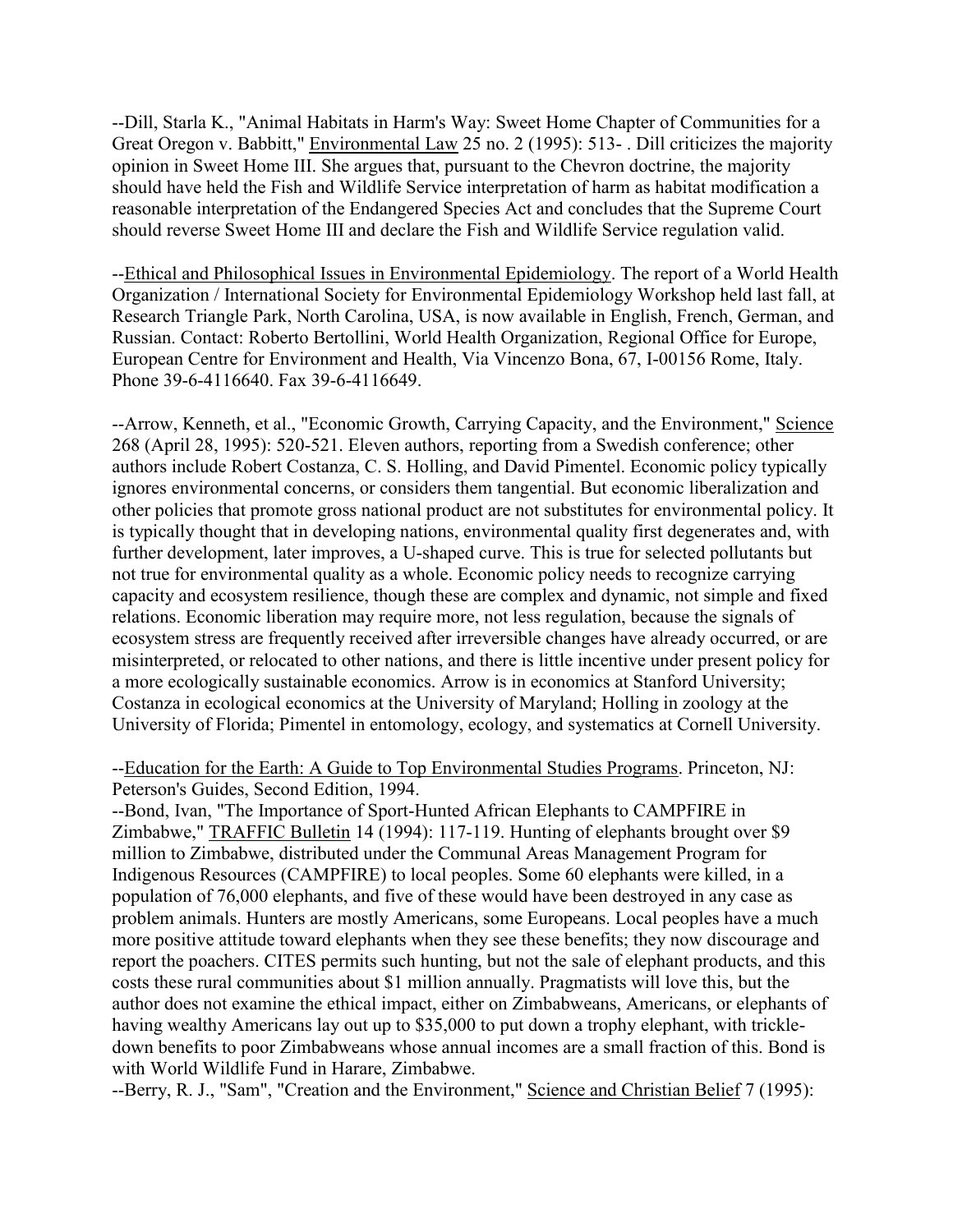21-43. Debates about creation and evolution have distracted attention from the proper understanding of the environment as God's creation, for which we are responsible to God. This has left the way open for a plethora of odd religious ideas, which in turn have raised suspicions about orthodox Christian interpretations of the environment and distracted from the obligations of stewardship laid by God on his people. This essay reviews some of the deficiencies and divergences of creation doctrine, beginning from the implicit teaching of scripture that God created the world ex nihilo, that nature is not divine, and that it has been redeemed by Christ's work. The consequence of living in God's image in God's world is that we are stewards, accountable to God for our creation-care. The working-out of this doctrine is explored in terms of the more important distortions of our relationship to the world (syncretism, New Age teachings, Gaia, creation spirituality, deep ecology) and the weakness of our current perceptions. The conclusion is that traditional teachings about responsible stewardship need to be asserted and emphasized by Christians, and that these form the basis of environmental care for Christian and non-believer alike. Berry is professor of genetics at University College London, formerly president of the British Ecological Society, of the Linnean Society, and the European Ecological Federation.

--Bourdeau, Philippe, Fasella, P.M., and Teller, A., ed., Environmental Ethics: Man's Relationship with Nature, Interaction with Science. Luxembourg: Commission of the European Communities, 1990. Papers from the Sixth Economic Summit Conference on Bioethics, Val Duchesse, Brussels, May 10-12, 1989, called by the Economic Summit Nations (G7). A Working Party was commissioned to produce a Code of Environmental Practice, with R. J. Berry as chair. The code can be found in R. J. Berry, ed., Environmental Dilemmas: Ethics and Decisions (London: Chapman and Hall, 1992), 253-62, essentially a stewardship ethic. The Bourdeau volume is not easy to obtain in the U.S.; only the libraries at Duke University and at the University of North Texas seem to have it.

--McMichael, Anthony J., Planetary Overload: Global Change and the Health of the Human Species. New York: Cambridge University Press, 1993. 352 pages. An analysis of the ways in which global change is affecting human health adversely.

--Mayer, J. "The Stalemate in Food and Agricultural Research, Teaching, and Extension," Science 260: 881-82.

--Ornstein, Robert and Paul Ehrlich, New World, New Mind: Moving toward Conscious Evolution. New York: Doubleday, 1989. 302 pages. Humans were, from evolutionary natural selection, a good fit in the circumstances under which they evolved. But "there is now a mismatch between the human mind and the world people inhabit. This mismatch interferes with the relationships of human beings with each other and with their environment" (9). The rapid pace of cultural changes requires us "to take our evolution into our hands and create a new evolutionary process, a process of conscious evolution . . . We need to replace our old minds with new ones" (12). Ornstein is a well-known science writer; Ehrlich is a biologist at Stanford University and active conservationist.

--Scherer, Donald, "Sustainable Resources, Ethics," in Encyclopedia of Energy Technology and the Environment, a four volume set, pp. 2571-77. San Francisco: John Wiley, 1995.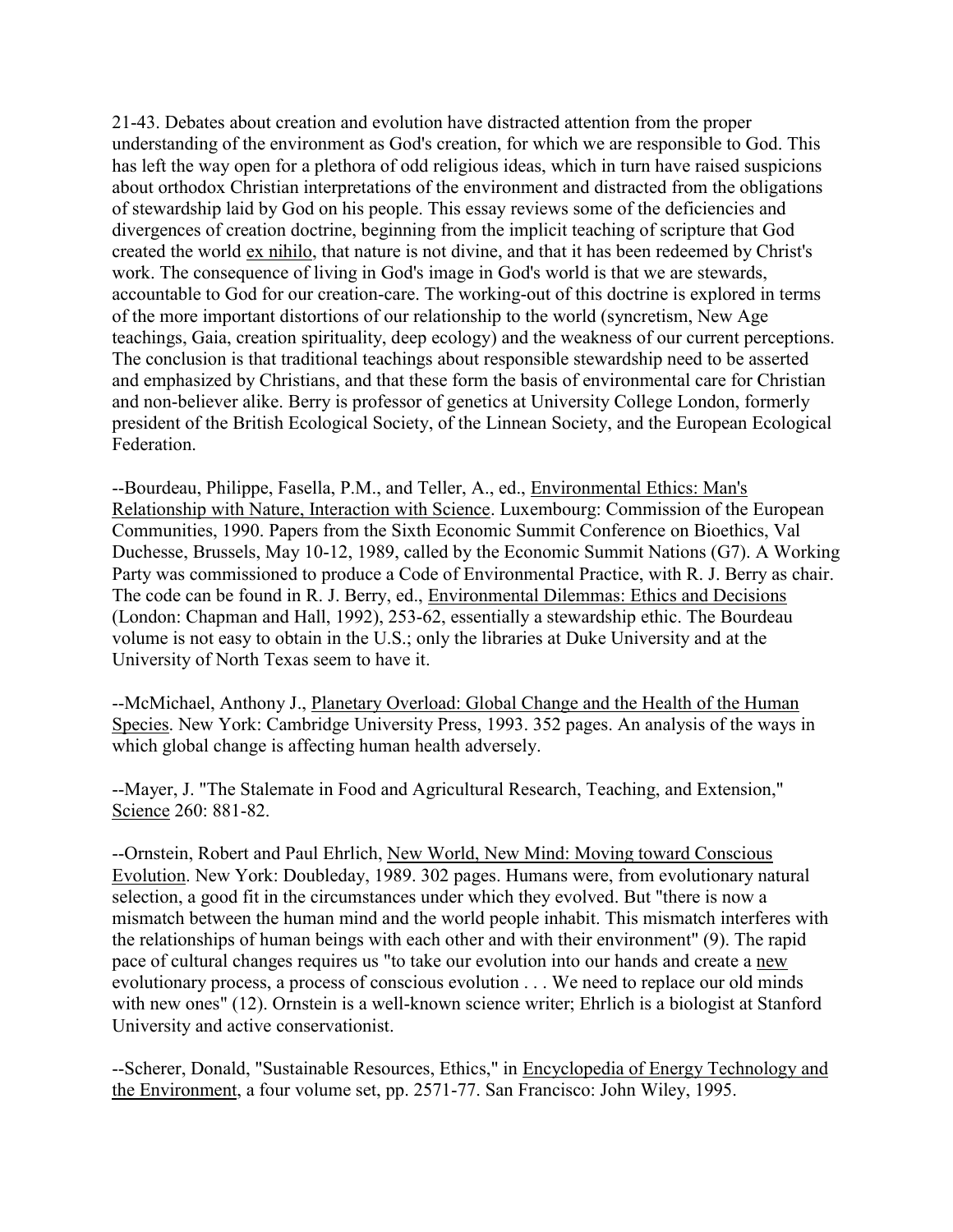Sustainability of choice; sustainability of lifestyles; sustainability of resources; sustainability and substitutability; sustainability and justice; justice and the meaning of opportunity; sustainability and the well-being of ecosystems; the good of a person and the good of an ecosystem compared; ecosystemic goods as public goods; managing common resources; public goods and government involvement; proper resource pricing; justice, opportunity, and public goods; pollution: prevention versus clean-up; sustainability and reusability; reusability and ecosystem sustainability; distributing proven technologies; empowering individuals; reforming management; coping with congestion; the evaluation of sustainability; the ethics of sustainability; the ethics of sustainable energy; and more. A useful introduction, quite suitable for classroom use. Scherer is in philosophy at Bowling Green State University, Ohio, USA.

--Sloan, D., "A Postmodern Vision of Education for a Living Planet." In D. R. Griffen and R. Falk, ed., Postmodern Politics for a Planet in Crisis. Albany: State University of New York Press, 1993.

--Daly, Herman, "The Perils of Free Trade," Scientific American. November 1993, 50-57.

--Blueprint for a Green Campus: The Campus Earth Summit Initiatives for Higher Education. Pittsburgh, PA, USA: Heinz Family Foundation (3200 CNG Tower, 625 Liberty Avenue, 15222, USA), 1995. Available through Campus Green Vote, 1400 16th St., NW, Box 24, Washington, DC 20036; USA, 202-939-3338. Fax 202-797-6646. In February 1994 over 450 faculty, staff, and students from 22 nations, 6 continents, and all 50 U.S. states met at Yale University in a Campus Earth Summit. Here is their set of recommendations for higher education instititions around the globe to work for an environmentally sustainable future. With sections on ten recommendations: 1. Integrate Environmental Knowledge into All Relevant Disciplines. 2. Improve Undergraduate Environmental Studies Course Offerings. 3. Provide Opportunities for Students to Study Campus and Local Environmental Issues. 4. Conduct a Campus Environmental Audit. 5. Institute an Environmentally Responsible Purchasing Policy. 6. Reduce Campus Waste. 7. Maximize Campus Energy Efficiency. 8. Make Environmental Sustainability a Top Priority in Campus Land-Use, Transportation, and Building Planning. 9. Establish a Student Environmental Center. 10. Support Students who Seek Environmentally Responsible Careers. (Thanks to David Orr, Oberlin College.)

--Orr, David W., "The Liberal Arts, the Campus, and the Biosphere," Harvard Educational Review 60 (1990): 205-16. Where does the campus fit into the biosphere? What role should universities play in the struggle to save the environment? Although critics, such as Allan Bloom, have recently accused liberal arts institutions of failing to educate college youth properly, few have addressed the question of how colleges and universities might make students more aware and responsible about their place in the natural world. Orr offers a rationale for incorporating environmental concerns into the curriculum of higher education and suggests examples of curricular innovations, including programs for restructuring the ways colleges procure food, deal with waste, and use energy. A focus on the ecosystem of the college campus can broaden students' visions of the natural world in which they live. Orr teaches environmental studies at Oberlin College.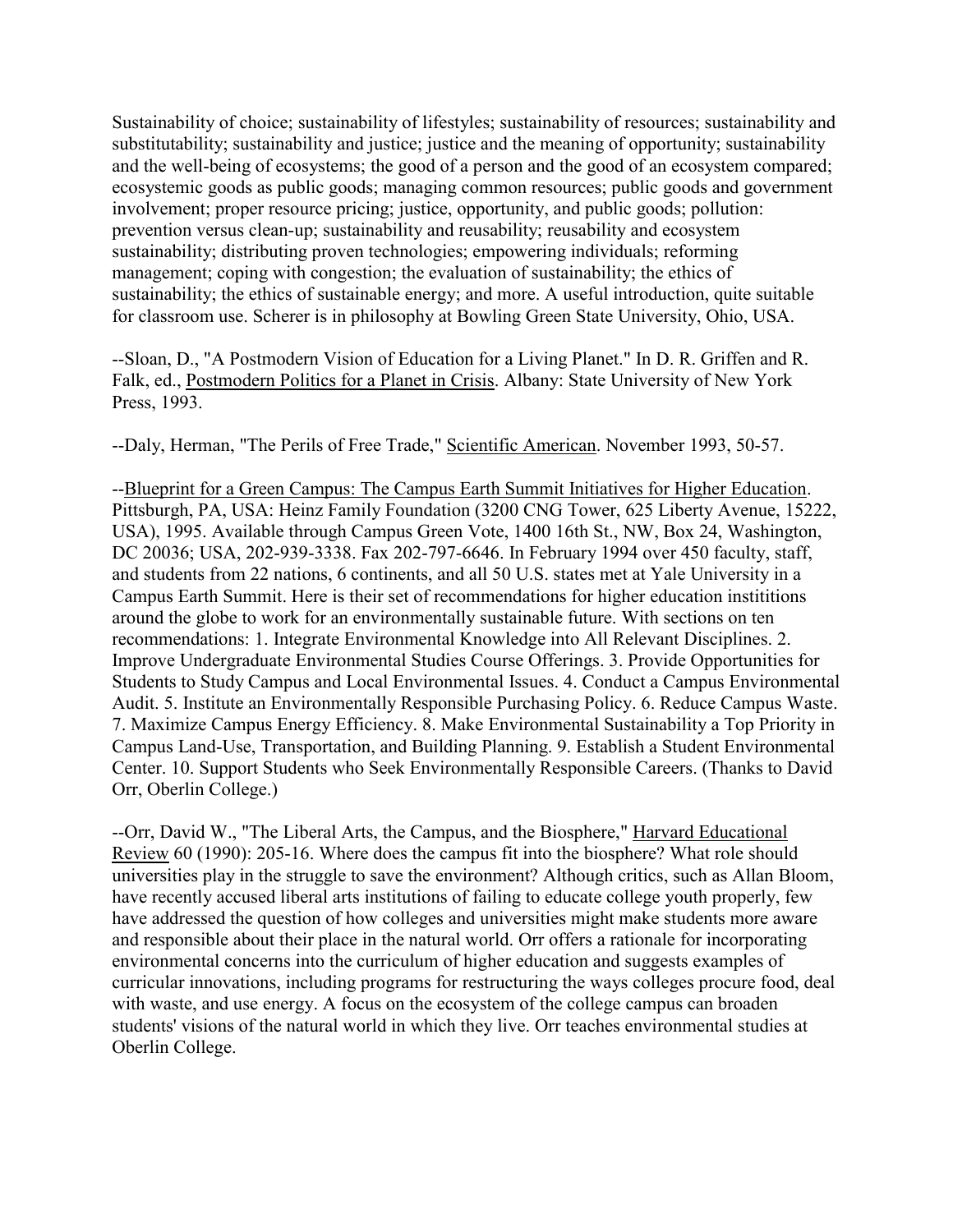--Weiskel, Timothy C., "Environmental Ethics and the Problem of Community," Quinnipiac/Schweitzer Journal 1, no. 2 (Fall/Winter 1994-95): 44-53. A social anthropologist, Weiskel is director of the newly created Center for the Study of Values and Public Life at Harvard Divinity School. The environment is decaying before communities summon the will to balance their way of life. The journal is available for \$5 U.S. per issue: Public Relations, Quinnipiac College, 275 Mt. Carmel Ave., Hamden, CT 06518, USA.

--Bowers, C. A., Education, Cultural Myths, and the Ecological Crisis: Toward Deep Changes. Albany, NY: State University of New York Press, 1993. What our priorities should be in public school and university education as we face the environmental crisis. How our cultural beliefs contribute to the accelerating degradation of the environment as the most fundamental challenge we face. All other social and educational reforms must be assessed in terms of whether they mitigate or exacerbate the ecological crisis. Thought patterns formed in the past are reproduced through the metaphorical language used in the classroom, with the result that both conservative and liberal educators and their critics ignore the ecological crisis. Aldo Leopold, Wendell Berry, and Gregory Bateson suggest a more ecologically sustainable ideology. Bowers teaches education at Portland State University, Oregon.

--McInnis, Noel, and Don Albrecht, ed., What Makes Education Environmental? Washington, DC: Environmental Educators, Inc., and Louisville, KY: Data Courier, Inc., 1975. Two dozen articles. The authors are both freelance authors, based in Wisconsin.

--Haas, Peter M., Keohane, Robert O., and Levy, Marc A., Institutions for the Earth: Sources of Effective International Environmental Protection. Cambridge, MA: MIT Press, 1993. Seven international environmental issues: ozone, European acid rain, the Baltic and North Seas, oil pollution of oceans, fisheries, pesticides, population, and what the proliferating international institutions can and cannot do. State sovereignty is not incompatible with progress in solving difficult problems, but the most effective institutions must penetrate the state politically to a high degree.

--Donnelley, Strachan, "Trout, Salmon, and Rivers: Saving the Human and Natural Future." A report from an exploratory meeting of the Hastings Center, Trout, Salmon, and Rivers Project. The salmon problem, besides its immediate interest and relevance, with many natural and social values at stake, is a bellwether for further environmental conflicts and their resolution. Contact Strachan Donnelley, The Hastings Center, 255 Elm Road, Briacliff Manor, NY 10510, USA.

--Vogel, Joseph Henry, Genes for Sale: Privatization as a Conservation Policy. New York: Oxford University Press, 1994. 155 pages. \$29.95, hardcover. "The thesis of this book is that the creation of property rights over genetic information can make habitat preservation compete with alternative land uses" (33). This is "the baseline ethic assumed in the policy: those who benefit pay the costs associated with the benefits" (5). Vogel proposes "a gargantuan database" that can track what plants grow on whose land, with "genesteaders" who protect such land from development, and share the royalties when useful finds are made. The proposal raises all the issues of ownership of genetic diversity, plus issues of whether landownership tied to genetic diversity rights is likely to produce a just distribution of costs and benefits. He deplores the idea of a common good of mankind.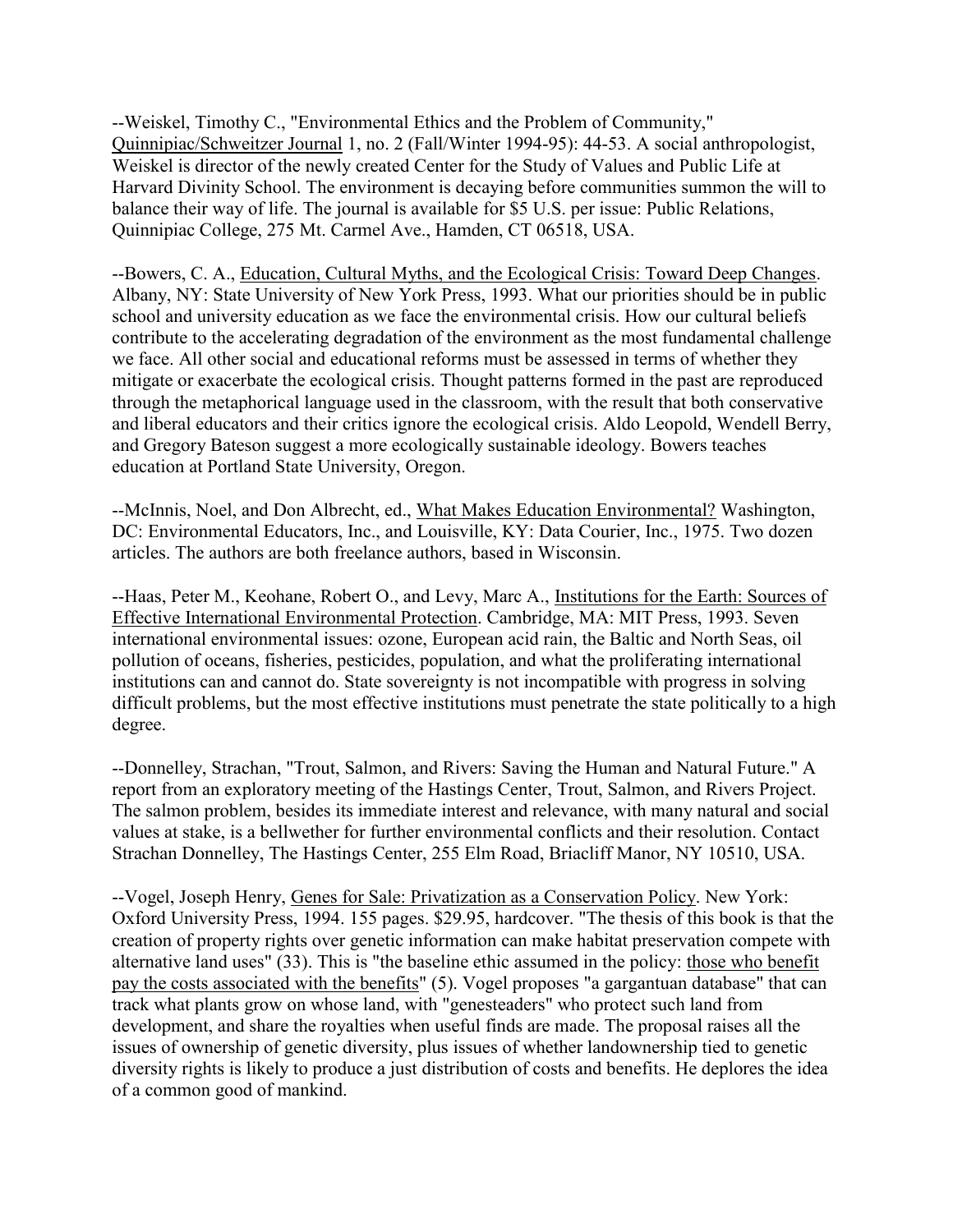One of Vogel's provocative illustrations. Chimpanzees know what species of plants to eat when they are sick. Jane Goodall discovered this "monkey know how" (43). Some 27 species are under investigation. What if a pharmaceutical company, alerted by this chimp behavior, uses one of these plants to make a new drug? Jane Goodall should establish a property right to these plants; pharmaceutical companies should pay her when they use such plants. "The economic advice to Goodall is that she keep her findings secret until privatization eventuates" (43). But, since Jane Goodall doesn't own the land on which the chimpanzees live, nor does she own the chimpanzees, perhaps neither Goodall nor the pharmaceutical companies have a right to steal the chimp's knowledge without compensating them. This could be the solution to chimp conservation! Vogel teaches economics at the Facultad Latinoamericana de Ciencias Sociales, Quito, Ecuador.

--de-Shalit, Avner, "From the Political to the Objective: The Dialectics of Zionism and the Environment," Political Studies 4: 70-88. Is the argument that we can only conceive of the "environment" in political terms far-fetched? Is an objective understanding of the concept of the "environment" possible? By an analysis of three phases in the relationship between Zionism and the environment, it can be argued, first, that not only the developmental but also the romantic attitudes to the environment regard the latter instrumentally and both constituted political definitions of the environment; and second, that a direct transition from a romantic-ruralist attitude to the environment to a modern, scientifically-based environmentalism is impossible, and that the antithesis of the ethos of development has been necessary for the instrumental and political approach to the environment to be abandoned.

--Coufal, James E., and Charles M. Spuches, Environmental Ethics in Practice: Developing a Personal Ethic. Materials for Natural Resources Management Instructors. Syracuse, NY: SUNY College of Environmental Science and Forestry, 1995. 309 pages. Designed especially for professionals affiliated with the Society of American Foresters, the National Association of Professional Forestry Schools and Colleges, and the National Association of University Fisheries and Wildlfe Programs. Funded by a USDA Higher Education Challenge Grant, and a SUNY Environmental Science and Forestry Grant. Field tested in some 20 locations. Copies have been placed with over 60 colleges of forestry, natural resources, and other related programs. Copies available for \$15.00 from Dr. Charles M. Spuches, Coordinator of Instructional Development, SUNY-ESF, 1 Forestry Drive, Syracuse, NY 13210, USA. Phone 315-470-6810. Unit One: An Introduction to the Roots of Environmental Ethics. In 3-ring notebook form. Unit Two: Models for Understanding and Use. Unit Three: Environmental Ethics in Practice: Examples, Reflections and Cases. Includes overhead masters, codes of ethics of selected natural resources organizations, and selected readings on environmental ethics. The readings include: David N. Bengston, "The Nature of Value and the Value of Nature"; Membership Concerns Survey, Situational Ethics Workgroup, American Fisheries Society, "Should We Eat These Fish? A Situation Ethics Survey of AFS Members"; J. Baird Callicott, "The Wilderness Idea Revisited"; and Holmes Rolston, III, "The Wilderness Idea Reaffirmed"; Callicott, "The Land Aesthetic"; James. W. Giltmier, "How Can We be Ethical Conservationists if We are Irrational in the Way We Think?"; Leo McAvoy, "An Environmental Ethic for Parks and Recreation"; Ian S. Moss, "Foresters' Ethics"; Bob Scarfo, "Stewardship: The Profession's Grand Delusion"; Christopher A. Wood, "Ecosystem Management: Achieving the New Land Ethic"; Craig R. Wyant, "The Environmental Role of Landscape Architects." Included in the text is James E. Coufal, "Biodiversity and Environmental Ethics: A Personal Reflection." Case studies: Red-cockaded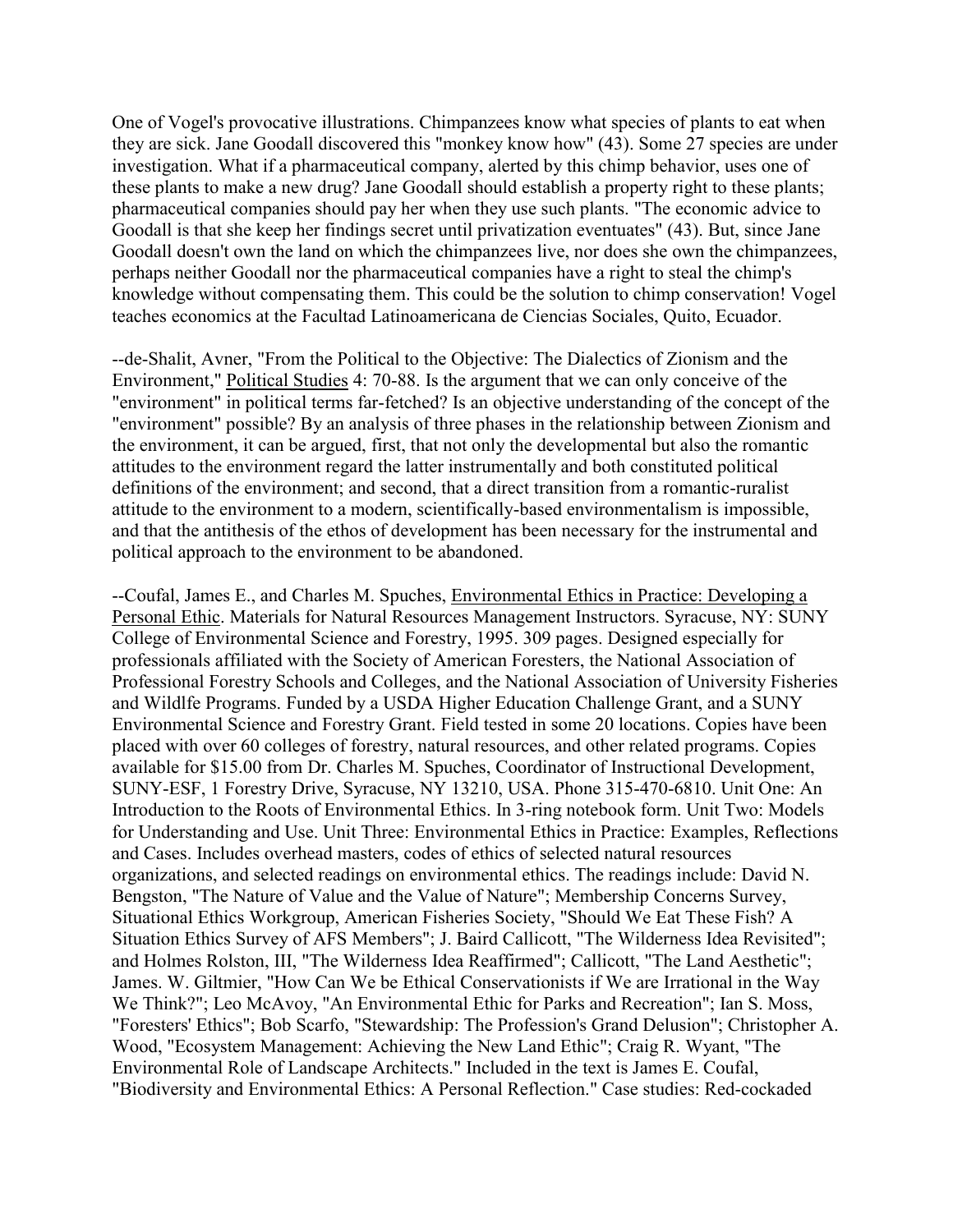woodpeckers on private forest land; logging ordinances and aesthetics, corridor design, religious forests and secular forest policies. Yellowstone National Park: To burn or not to burn? Is that the question? Coufal is professor of forestry and environmental studies, and Spuches is instuctional developer at SUNY College of Environmental Science and Forestry. Impressive for its mix of theory and practice at the level useful for the forestry and environmental professional.

--McKinney, Matthew J., "Dispute Resolution Courses in Natural Resource Schools: Status and Needs for the Future," Renewable Resources Journal, Summer 1993. Much of the problem in environmental conflict is structural, as well as differences on issues. Few opportunities exist for the interests affected by proposed actions to participate directly in the decisionmaking process. What's going on, and what might be better, at 46 natural resources schools in the training of natural resource professionals entering this arena. McKinney has taught a dispute resolutions course at the University of Montana, and is director of the Montana Consensus Council.

--Leiss, William, The Domination of Nature. Montreal: McGill-Queen's University Press, 1994. Paper, \$19.95. 1994 reprint of a book first published 23 years ago, in 1972, here unaltered, and something of a classic in the field. The global predicament can only been understood in terms of the most deeply rooted attitude that drives Western civilization: the idea of the domination of nature. Leiss holds the Research Chair in Environmental Policy, School of Policy Studies, Queen's University.

--Howard, A. E. Dick, "State Constitutions and the Environment," Virginia Law Review 58 (1972): 193- . "A theme Thomas Jefferson often developed, and one which he explicitly applied to the revision of constitutions, was: `The earth belongs always to the living generation.' He meant, of course, that while the present generation of men may venerate the wisdom of their forebears they must adapt that heritage to the needs of their time. Had Jefferson lived in this time of environmental concern, he might have amended his adage to say, `The earth belongs always to the living generation--and to generations unborn.' This would recognize the fiduciary obligation which those who today inhabit the earth owe to those who will come after" (228-29). An older article, but worth reading. Howard is an authority in constitutional law at the University of Virginia.

--Myers, Norman, "The World's Forests: Need for a Policy Appraisal," Science 268 (May 12, 1995): 823-24. The World Commission on Forests and Sustainable Development is soon to be established and gives promise of a better appraisal of how forests can confer their manifold benefits on society. Forests once covered more than 40% of Earth's land surface, but their expanse has been reduced by one-third, mostly since 1950. Tropical forests have been reduced by half, the fastest vegetational change of this magnitude in human history. Forestry has so far been dominated by private interests, commercial for the most part. Certain of these interests could well have an explanded role in the future, but public interests deserve to be better represented in the policy arena, especially the fast-growing interests at a global level. Myers is an environmental consultant based in Oxford, UK.

--Wolf, Tom, Colorado's Sangre de Cristo Mountains. Niwot, CO: University Press of Colorado, USA, 1995. 384 pages. \$39.95 cloth. Of interest for its argument that wilderness designation for the Sangre de Cristo mountains, with the richest ecological and cultural diversity from Montana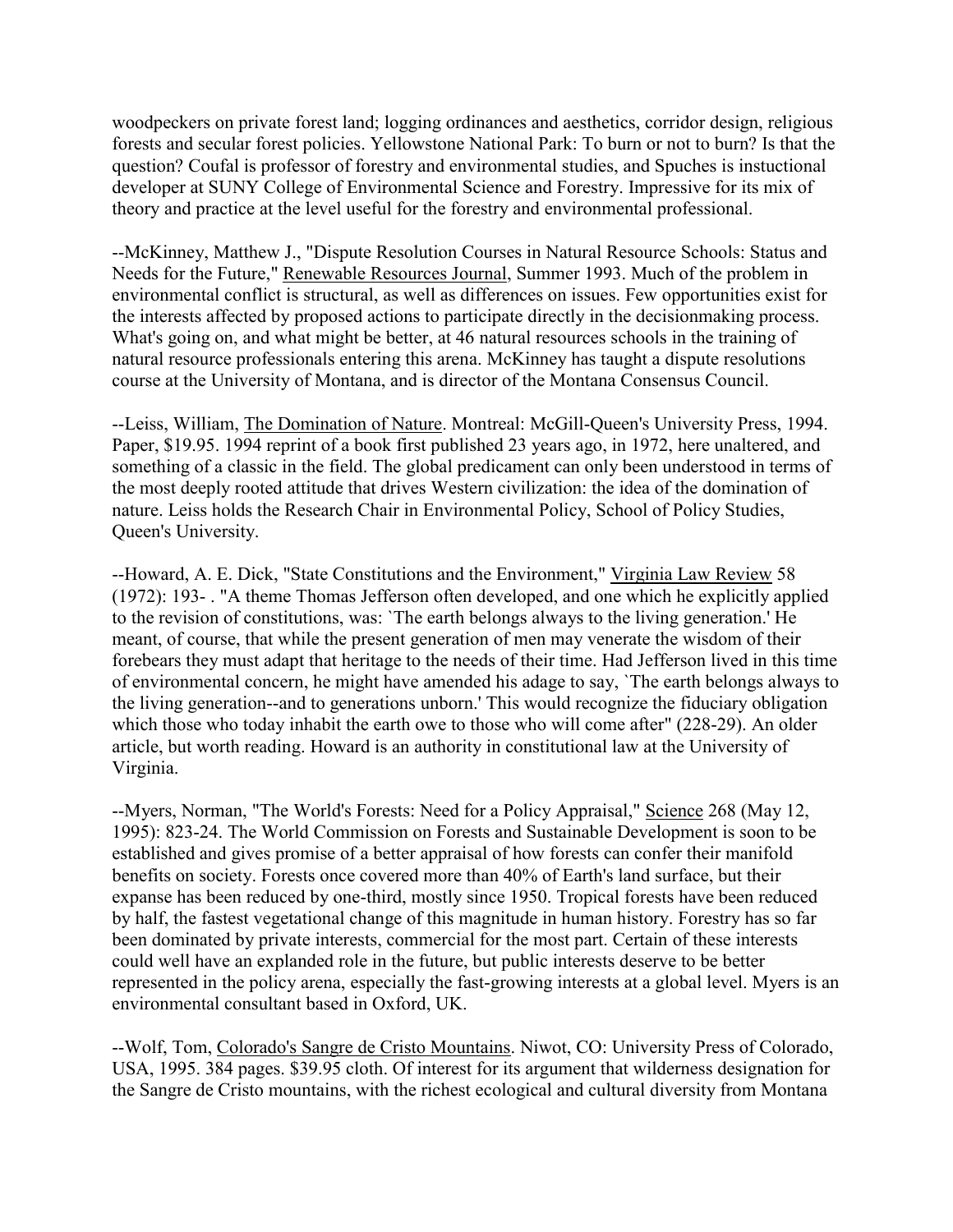to New Mexico, will result in weaker crucial links between their ecology and the economies of the human communities that surround them. He proposes downsizing the federal management and maintains that the large private ranches in the region are the sites of exciting experiments in creating and maintaing wildlife habitat that tie cultural to biological diversity. Wolf teaches at Colorado College.

--Fowler, Robert Booth, The Greening of Protestant Thought. Chapel Hill: University of North Carolina Press, 1965.

--Serres, Michel, The Natural Contract. Trans. Elizabeth MacArthur and William Paulson. Ann Arbor: University of Michigan Press, 1995. Translated from the French, Contrat naturel. More on this, as well as on Luc Ferry, Le Nouvel order écologique and Des animaux et des hommes in future Newsletters.

--Ferry, Luc, The New Ecological Order. Trans. Carol Volk. Chicago: University of Chicago Press, 1995. Cloth, \$34.95; Paper, \$14.95. A philosophy professor at the Sorbonne analyzes deep ecology. He finds it irrational and antidemocratic.

--Duchin, Faye, Glenn-Marie Lange, Knut Thgonstad and Annemarth Idenburg, The Future of the Environment: Ecological Economics and Technological Change. New York: Oxford University Press, 1995. \$29.95. Applies economic principles to the environment and concludes that present plans for recycling, fuel efficiency, and pollution abatement don't do enough.

--Bailey, Ronald, ed., The True State of the Planet. New York: Free Press, 1995. Paper, \$15. The perils of deforestation and global warming are exaggerated, but the oceans are in trouble.

--Thomashow, Mitchell, Ecological Identity: Becoming a Reflective Environmentalist. Cambridge, MA: MIT Press, 1995. \$25. Tries to make peace within the environmental movement by exploring the spiritual benefits of activism.

--Grinde, Donald A, and Bruce E. Johansen, Ecocide of Native America: Environmental Destruction of Indian Lands and Peoples. Clear Light Press, 1995. \$24.95. Argues for the Native American policy of sustainability, and reports on contamination of reservations by industrial and radiation waste.

--Wildavsky, Aaron, But Is It True? A Citizen's Guide to Environmental Health and Safety Issues. Cambridge, MA: Harvard University Press, 1995. \$30. Argues that claims of imminent disaster from global warming and acid rain--but not ozone depletion--are "mostly false, unproven or negligible."

--Houle, Marcy, The Prairie Keepers: Secrets of the Grasslands. Addison-Wesley, 1995. \$20. A wildlife biologist gives a portrait of a grassland ecosystem.

--Stewart, Frank, A Natural History of Nature Writing. Shearwater/Island Press, 1995. Cloth, \$32.50; paper, \$16.95. From Thoreau to Ed Abbey, nature writing has profoundly influenced American literature.

--Roszak, Theodore, Mary E. Gomes, and Allen D. Kanner, ed., Ecopsychology: Restoring the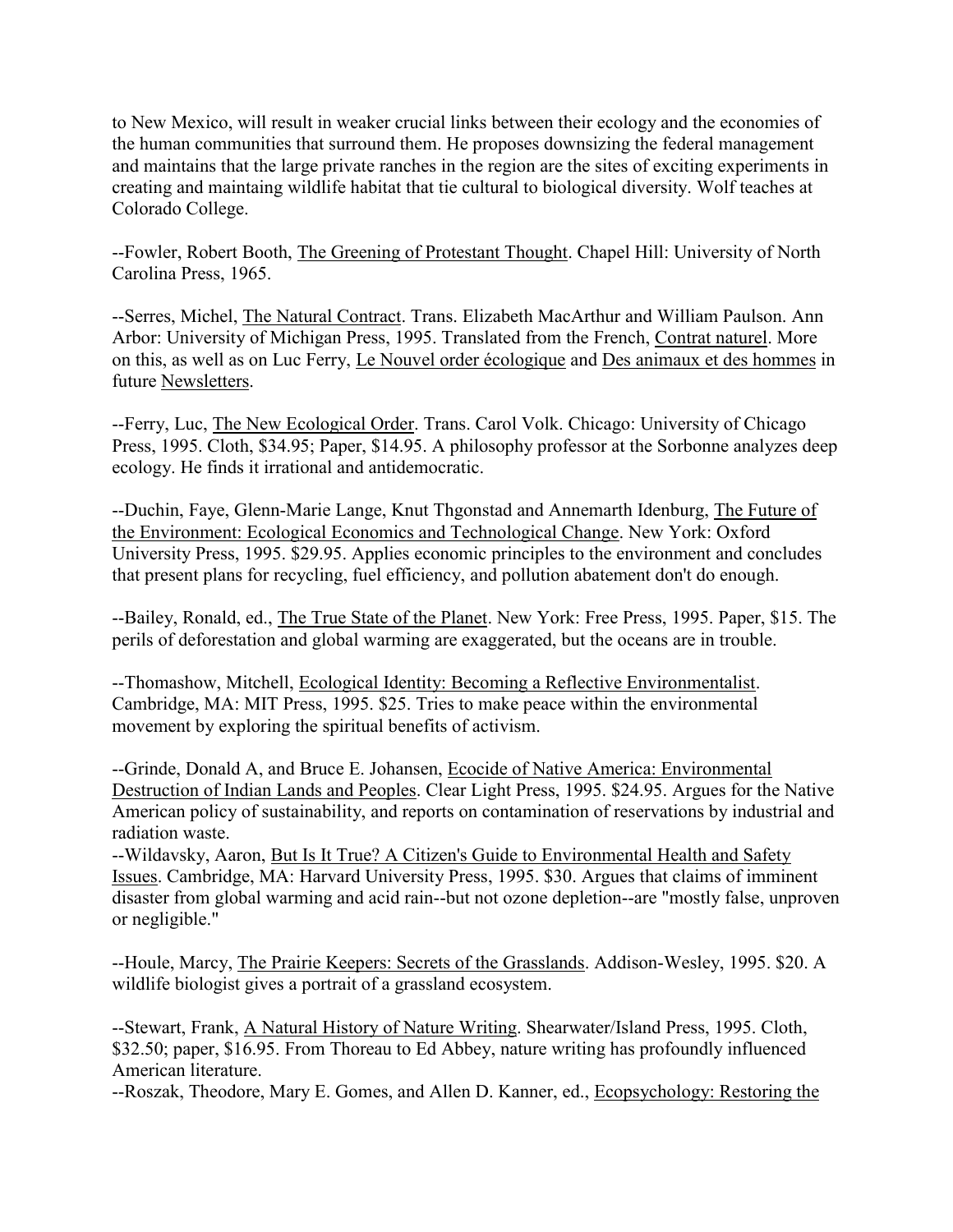Earth, Healing the Mind. San Francisco: Sierra Club Books, 1995. Paper, \$15. The roots of our destructive and exploitative environmental attitudes are psychological, and laws alone won't alter our bahavior.

--Hughes, J. Donald, "Ecology and Development as Narrative Th emes of World History," Environmental History Review 19 (1995): 1-16. The story line, or organizing principle, of virtually everything that aspires to be world history in recent times is "development," as revealed by a survey of textbooks, but this is an inadequate principle. The new narrative of world history must have ecological process as its major theme. It must keep human events within the context where they really happen, and that is the ecosystem of the Earth. Hughes teaches history at the University of Denver.

--Coulson, John, and Nicola J. Crockford, ed., Bird Conservation: The Science and the Action, special supplement to Ibis: The International Journal of the British Ornithologists Union, 137 (1995). Over 250 pages, two dozen authors, the proceedings of a 1994 conference, 220 delegates from 20 countries. Worldwide perspectives. Often developments in botany or entomology (birds eat seeds and insects!) have as much to do with bird conservation as ornithology. As visible as birds are, there is an astonishing lack of information about their conservation. Well over 100 species have become extinct within recent centuries. Give patterns and centers of endemism, the future of a quarter of all birds species on Earth depends solely and uniquely on the success or failure of conservation within a critical 5% of the Earth's land surface. With "Conclusions and Recommendations" drafted during the conference.

--Knickerbocker, Brad. "Sagebrush Revolt: Ranchers Clash with Rangers in Wild West." The Christian Science Monitor, July 13, 1995, pp. 1, 18.

--Cahn, Robert. "Over the Desert A Nuclear Dawn, Part III: Elation gives place to contemplation." The Christian Science Monitor, July 13, 1995, pp. 10, 11.

--Clayton, Mark. "Latest Fish Fight: 'Captain Canada' Takes on Alaska." The Christian Science Monitor, July 12, 1995, pp. 1, 9.

--Trumbull, Mark and Mark Clayton. "Clear-Cutting of Rain Forests Faces Restraints." The Christian Science Monitor, July 12, 1995, pp. 1, 8.

--Knickerbocker, Brad. "Western States Chart New Course: Fighting Summer Fires with Fire." The Christian Science Monitor, July 11, 1995, pp. 1, 4.

--Rohde, David. "France Forced into Ground-Zero Test: Greenpeace ship boarded at nuke testing site." The Christian Science Monitor, July 11, 1995, pp. 1, 8.

--Cahn, Robert. "Countdown at Trinity, Part II: Welders' glasses, sunburn lostion, and 150 evacuation trucks at the ready." The Christian Science Monitor, July 11, 1995, pp 10, 11.

--Knickerbocker, Brad. "Will Congress Heed Public on Energy?" The Christian Science Monitor, July 11, 1995, p. 13.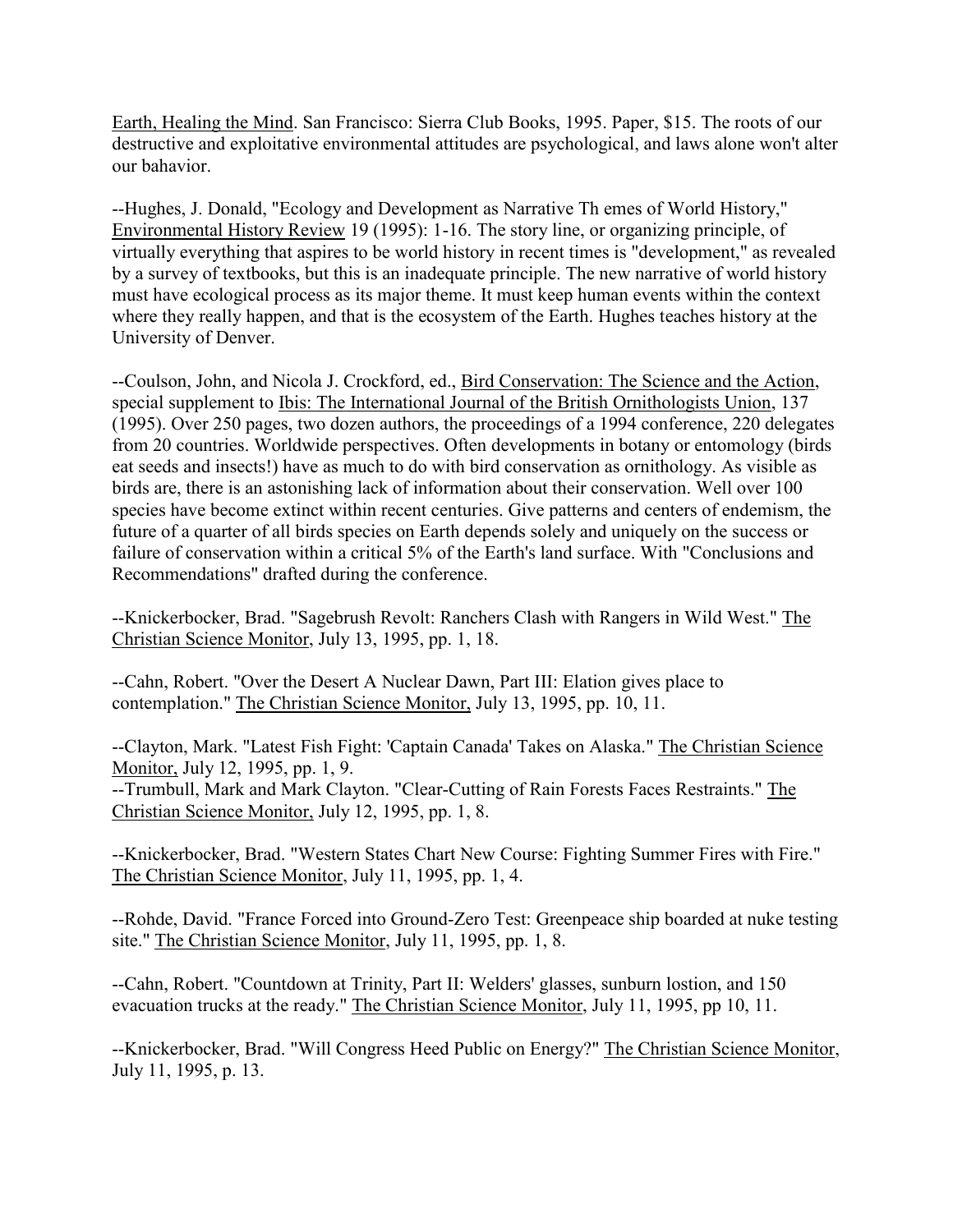--Anderson, Nick. "A Whale of a Debate Over Salt Stirs Debate in a Baja California Lagoon." The Christian Science Monitor, July 10, 1995, pp. 1, 18.

--Cahn, Robert. "How They Built the Bomb, Part 1: Clouds over Alamogordo." The Christian Science Monitor, July 10, 1995, pp. 9-11.

--Rosen, Yereth. "Pushing Frontiers of Oil Exploration: Old Alaska Fields Stir New Interest." The Christian Science Monitor, July 6, 1995, pp. 1, 18.

Lazaroff, Leon. "Pushing Frontiers of Oil Exploration: Drillers Going Off Deep End in Gulf." The Christian Science Monitor, July 6, 1995, pp. 1, 18.

--Burke, Justin. "Germany's Green Sprout Into Third Force." The Christian Science Monitor, July 6, 1995, p. 6.

--Clayton, Mark. "Canada to Kell Seals To Aid Cod Fishermen." The Christian Science Monitor, July 6, 1995, p. 7.

--"Sensible Species Protection." The Christian Science Monitor, July 6, 1995, p. 20.

--Decker, Jonathan P. "Fishermen Flounder As Gill Net Ban Kicks In." The Christian Science Monitor, July 5, 1995, p. 3.

--Spotts, Peter N. "Sweating in the Name of Science: A Geological Journey. Are the Adirondacks Rising? . . ."The Christian Science Monitor, July 3, 1995, pp. 9-11.

--Knickerbocker, Brad. " Court Sends Mixed Signals in Landmark Rulings: Endangered Species Act Weathers Court Battle." The Christian Science Monitor, June 30, 1995, pp. 1, 18.

--Pierre, Andrew J. "The Missing Link in Global Stability." The Christian Science Monitor, June 30, 1995, p. 19.

--Rosen, Yereth. "Oil Debate in Alaska Is All in a Name." The Christian Science Monitor, June 29, 1995, p. 4.

--Tyson, James. "Tilling Middle Ground of Property-Rights Debate." The Christian Science Monitor, June 27, 1995, p. 4.

--Rohde, David. "In Australia, Environment Wins Over Jobs." The Christian Science Monitor, June 27, 1995, pp. 10, 11. --Knickerbocker, Brad. "Congress Ponders Competing Proposals For Utah Wilderness." The

Christian Science Monitor, June 27, 1995, p. 11.

--Knickerbocker, Brad. "Separating the Park System's Chaff From Its Wheat." The Christian Science Monitor, June 26, 1995, pp. 1, 4.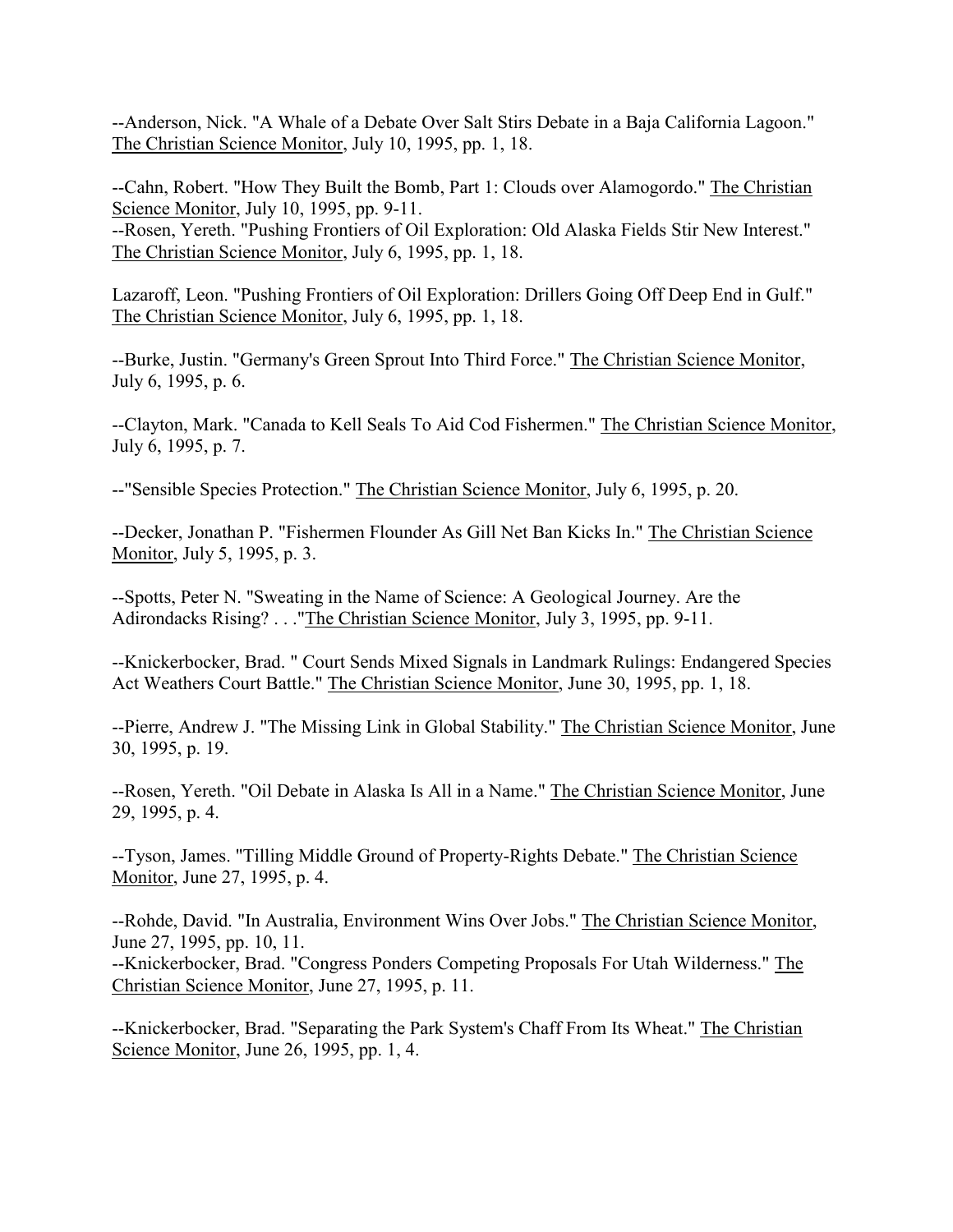--Chaddock, Gail Russell. "Pacific Nations Use Money to End French Atomic Tests: Despite outcry, President Chirac stands by decision to resume testing." The Christian Science Monitor, June 23, 1995, p. 6.

--Vellela, Toni. "Music Meets Environment at Clearwater Revival Festival: Pete Seeger's Hudson River cleanup project turns 30." The Christian Science Monitor, June 23, 1995, p. 12.

--Vasey, Lloyd. "Collision in the China Sea: World oil and shipping lanes at stake in multination dispute." The Christian Science Monitor, June 22, 1995, p. 19.

--Moffett, George. "Promise of Rice Aplenty for World is Limited by Shrinking Resources." The Christian Science Monitor, June 21, 1995, pp. 1, 18.

--Knickerbocker, Brad. "'New Forestry': A Kinder, Gentler Approach to Logging." The Christian Science Monitor, June 20, 1995, pp. 10, 11.

--Spotts, Peter N. "Gear up for a Four-Day Race, Fueled by the Sun." The Christian Science Monitor, June 20, 1995, p. 12.

## **Issues**

**Aldo Leopold Stamp Proposed as U.S. Postage.** The 50th anniversary of Leopold's death will be in 1998 and the 50th anniversary of the publication of A Sand County Almanac is 1999. Letters of endorsement: Citizens' Stamp Advisory Committee, c/o Stamp Management, U.S. Postal Service, 475 L'Enfant Plaza, S.W. Room 5301, Washington, DC 20060-2420, USA.

#### **Native American Whaling for Ceremonial and Subsistence Purposes?**

The Makah, a tribe beset by poverty, drugs, and unemployment and located at the tip of Washington's Olympic Peninsula plans to begin limited hunting of gray whales, a species recently taken off the endangered species list. The only Indian Nation in the U.S. with whalehunting rights guaranteed by treaty, the Makah plan to use exploding harpoons to kill 5 whales a year to provide food and to serve as a catalyst to instill traditional cultural and spiritual values in their young people.

A U.S. supported international moratorium on commercial whaling is 10 years old but has been routinely violated by Norway, Iceland, and Japan. The moratorium does allow some killings by native people in northern latitudes where there are few other sources of food. The Makah have not hunted whales for 70 years and removed from a subsistence life style. Killing five whales a year will not threaten the species, but could set a precedent and there are over a dozen Canadian tribes that can show a tradition of whaling. The Sea Shepherd Conservation Society (the Earth First! of the seas having sunk two of Iceland's whaling ships) will try to prevent the Makah from hunting the whales. Says its leader Paul Watson, "They used to keep slaves, as well. Do we go back to that? I don't see the point in making a distinction between natives having more of a right to kill whales than nonnative people." The U.S. State Department has not ruled on the Makah's request but is likely to oppose it if the Makah sell some of the meat from these 40 ton giants. An excellent case study that merges considerations of animal rights, endangered species, rights of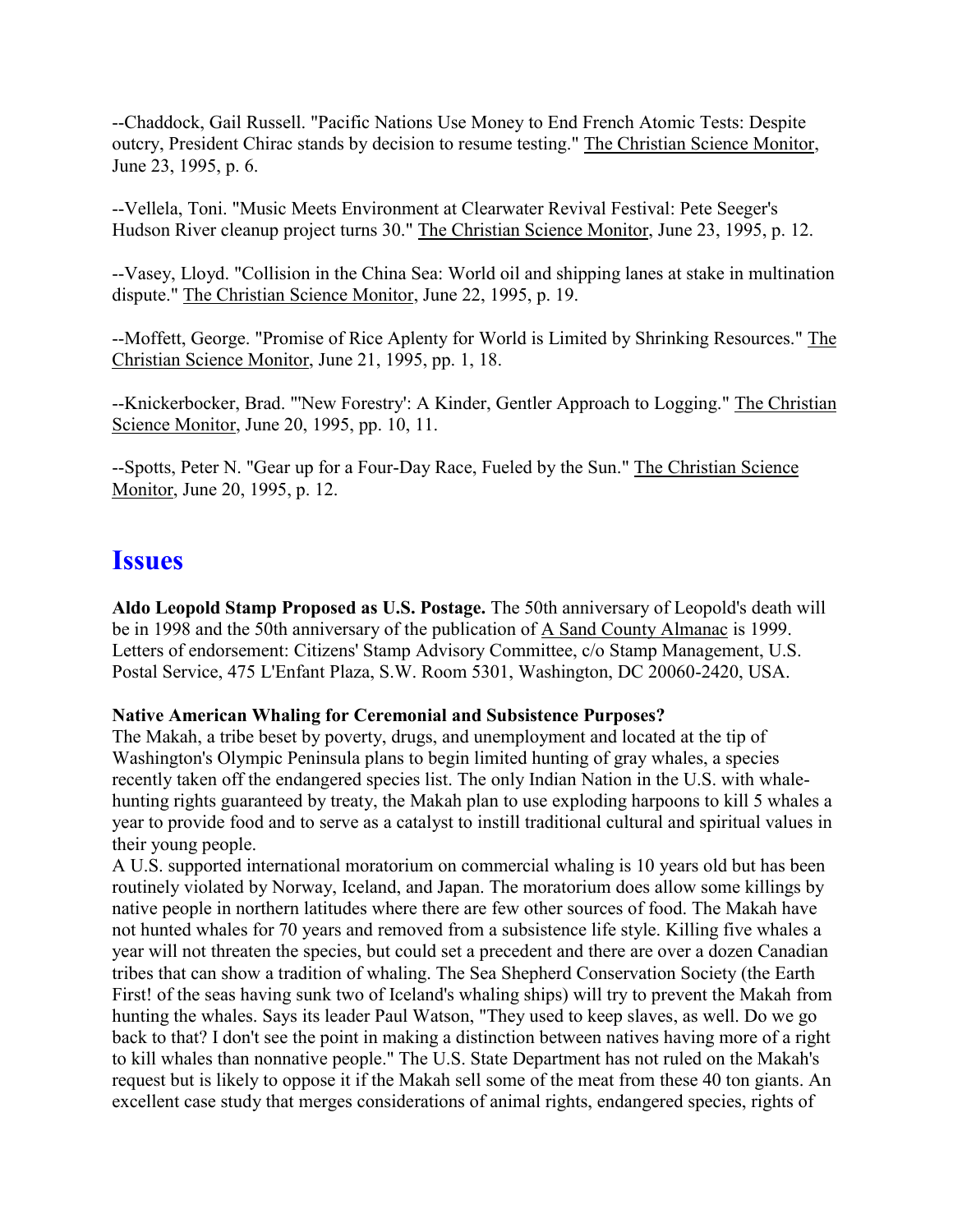native peoples, and consequentialist versus nonconsequentialist evaluations of hunting. See Timothy Egan, "Tribe's Hope in a Whale Hunt Worries U.S.," New York Times, June 4, 1995, p. A1. (Contributed by Ned Hettinger)

#### **Rooster Pulls, Animal Rights, and Native Religious Traditions**

A Pueblo Indian rite of worship and sacrifice where horsemen compete to uproot a rooster buried to its neck has drawn protest from animal rights supporters around the country. The practice called "the gallo" occurs on St. John The Baptist Day. Men named Juan or John honor their patron saint with the offering of the rooster whose blood is said to baptize the earth. The rooster is often torn to pieces as the winner is chased by the other horseman who try to grab "the trophy." In a bald rejection of cultural relativism, one protestor says, "We can't allow someone to be cruel just because of who they are. It would be insulting if we were to hold natives to different standards." To combat a decided lack of human empathy for chickens, the president of United Poultry Concerns says: "They are charming, delightful and interesting birds. Despite all the genetic manipulation that has been imposed on them, the essential nature of the chicken has not changed." See George Johnson, "In New Mexico, an Ancient Rite or a Blood Sport?," New York Times, June 24, 1995, p. A6.

#### **Empathy, Self-Awareness, and Animal Morality**

Research into the nature of empathy and its presence in nonhuman animals raises questions about the assumption that only humans are moral agents. How much cognitive ability is required for the presence of empathy? If the ability to identify the needs of others and respond accordingly is a version of empathy, then empathy is present in all mammals who care for their young over a protracted period. An Emory University primatologist is publishing a book with Harvard University Press tentatively titled "Civil Like an Animal" in which he gathers stories of empathetic behavior among animals. Precursors of full-bodied empathy include mood contagion (wolves howling or people yawning in unison), imitation of others (dolphins coordinating the rate of their air bubbles to match those of divers), the ability to communicate using facial expressions (present in monkeys and apes), and engaging in facial imitation that leads to empathic experience (frown in response to another's frown and your mood will darken--the muscles of the face are connected to the emotional centers of the brain). In order to truly empathize one must perceive oneself as an individual and relate personally to another creature's plight. Self-recognition in a mirror is one way to test the ability to recognize oneself as an individual and this is something many great apes (e.g., Chimpanzees) can do, but monkeys cannot. Relatedly, chimps will put their arms around the shoulder of a companion hurt in a fight, while monkeys do not. Should we morally evaluate animals who fail to show compassion in situations where other members of their species do? Is the ability to empathize sufficient for moral agency or does one need a (cognitive) sense of duty as well? See Natalie Angier, "Scientists Mull Role of Empathy In Man and Beast," New York Times, May 9, 1995, p. B7.

#### **Hybridization and Protection of Endangered Species**

In an effort to save the Florida panther from the deleterious effects of inbreeding, wildlife officials have imported Texas cougars to mate with their Florida relatives. One of 30 subspecies (or races) of puma found in North and South America, fewer than 50 Florida panthers remain.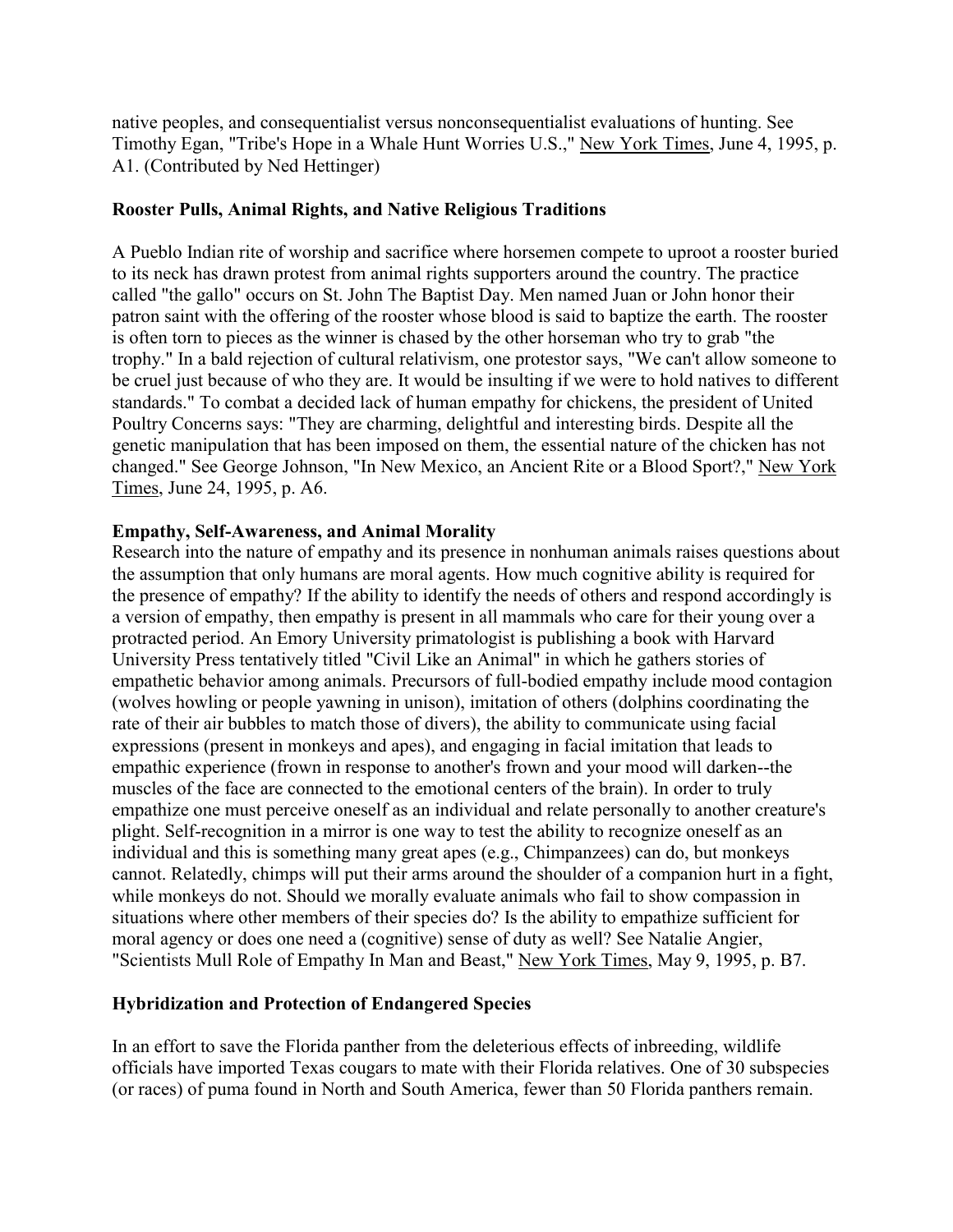Without the infusion of new genes, its survival chances are low. The cross breeding evidences an equivocal policy concerning the role of hybrids in the protection of endangered species. Recently, scientists had decided that zoo-bred orangutans will not be used as a genetic reservoir for replenishing endangered wild populations--as was originally intended--because they are crosses between two different subspecies of orangutans and this would undermine the genetic integrity of the wild populations. (About 10,000 orangutans survive in the wild.) Does this desire to preserve genetic purity "reflect a sentimental view of nature in which humans are ever in search of the pristine, the true, the Edenic," and manifest "hubris nearly as offensive as the idea of eugenetics?" Is there a consistent, philosophically-justifiable conservation policy underlying these cases?

The role of hybrids in preserving biodiversity has important political ramifications. In the case of the now extinct dusky seaside sparrow, the U.S. Interior Department at one point ruled that this sparrow should not be protected under the Endangered Species Act because conservationists, in an attempt to revitalize its degenerate gene pool, had crossed the dusky with Scott's seaside sparrows, a related subspecies. Opponents of protecting endangered species have frequently used the idea that the Endangered Species Act only protects pure species, subspecies, or populations and not hybrids. Gray wolves sometimes interbreed with coyotes and there have been attempts to remove the gray wolf from the endangered species list and stop its reintroduction to Western wildlands on these grounds. Captively bred red wolves which were extinct in the wild and are now being reintroduced in the Southeast may be a hybrid between coyotes and an extinct subspecies of gray wolf, a fact that has been seized upon by local opponents of the reintroduction who see no need to protect "woyotes." See Catherine Dold, "Florida Panthers Get Some Outside Genes," New York Times, June 20, 1995, p. B5 and Natalie Angier, "Orangutan Hybrid, Bred to Save Species, Now Seen as Pollutant," New York Times, February 28, 1995, p. B5.

#### **Supreme Court Protects Endangered Species, Congress May Not**

The U.S. Supreme Court ruled 6 to 3 that the Endangered Species Act (ESA) prohibits habitat modification of private lands when it significantly impairs an endangered species' ability to breed, feed, or find shelter. A timber industry group had challenged the law arguing that its prohibition on "harming" endangered species meant only direct physical harm and not destruction of habitat. The ruling is an important victory for endangered species in the U.S. as 90% have habitats on privately-owned land. Reflecting a growing movement opposed to environmental regulation of private land, the Court's minority wrote that the decision "imposes unfairness to the point of financial ruin--not just upon the rich, but upon the simplest farmer who finds his land conscripted to national zoological use."

S-768, a wholesale overhaul of the ESA written by an industry coalition of timber, mining, ranching, and utility interests and introduced by Senator Slade Gorton of Washington, would eliminate this habitat protection. Among other provisions that would significantly weaken protection for endangered species under the Act and "put people and economics back into the equation with endangered species," Gorton's bill would allow the Secretary of the Interior to decide not to protect an endangered species. Under current law, only a specially formed, highlevel, endangered species committee or "God Squad" can decide to let humans drive a species extinct. See John Cushman, "Environmentalists Win Victory, but Action by Congress May interrupt the Celebration," New York Times, June 30, 1995, p. A14 and Timothy Egan, "Industry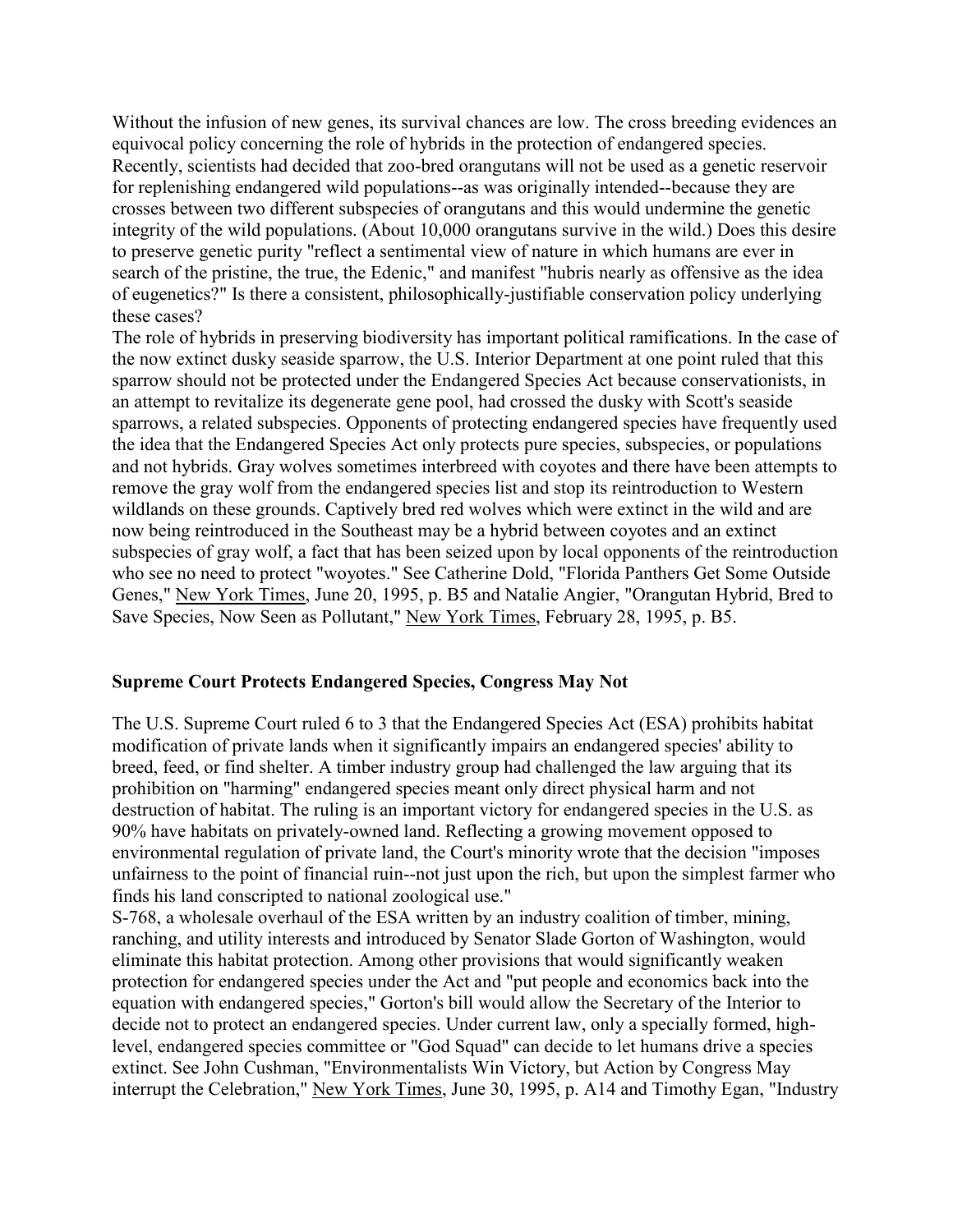Reshapes Endangered Species Act," New York Times, April 13, 1995. (Contributed by Ned Hettinger)

### **Greenpeace and German Greens Stop Sinking of Oil Rig**

Royal Dutch Shell's attempt to sink a giant offshore oil rig 150 miles off the coast of Scotland was successfully prevented by Greenpeace spawned publicity and a German boycott of Shell stations that decreased business by 30%. Shell stations in Germany were also vandalized, shot at, and one was gutted by a fire bomb. Some Norwegian officials are hoping that mooring and onshore disposal of the over 400 aging rigs in the North Sea could be a growth industry. See stories in New York Times, June 17, 1995, June 21, 1995, p. A4, and June 29, 1995, p. A4.

### **Coercive Chinese Control of Population**

Methods to enforce China's "one child per family" policy include forced sterilization under penalty of blowing up homes, confiscation of property, and public tracking of menstrual cycles on village chalk boards. Many Chinese outmaneuver China's household registration system by becoming migrants and shifting children among relatives. Communist Party leaders deny these coercive family-planning tactics, but local officials are barraged with quotas and deadlines to get results. Party leaders are determined to control the human growth that they fear will sap the benefits of China's economic rise. See Patrick Tyler, "Population Control in China Falls to Coercion and Evasion," The New York Times, June 25, 1995, p. A1.

### **Funding Source for Compensating "Takings"**

A "betterment tax" is a way to provide funds for paying landowners whose property has been "taken" (i.e., devalued) by government environmental and other regulations. Increases in land value not resulting from improvements to the land are due to population growth, economic growth, and infrastructure investments made by local governments. Because such increments in value were produced by society and not the land owner, they fairly belong to society. "Thus an appropriate source of funds for paying financial compensation for public 'takings' of private wealth is to raise revenue from private 'takings' of that value created by society." See letters to the editor, "Government Also Adds to Property Values," New York Times, May 22,1995, p. A10.

**Earth's "Vital Signs 1995."** Worldwatch Institute reports each year on the earth's status. On the up side:

-Sale of photo-voltaic cells is up 15% over 1994

-Usage of energy-efficient compact fluorescent bulbs is up 16%

-Wind powered generation of electricity: up 22%, with noteable expansions in Germany and India

-Rapid growth in environmental treaties: now 173

On the down side:

-A slight rise in the number of wars

-45 million more TVs (almost half the world's population have the tube)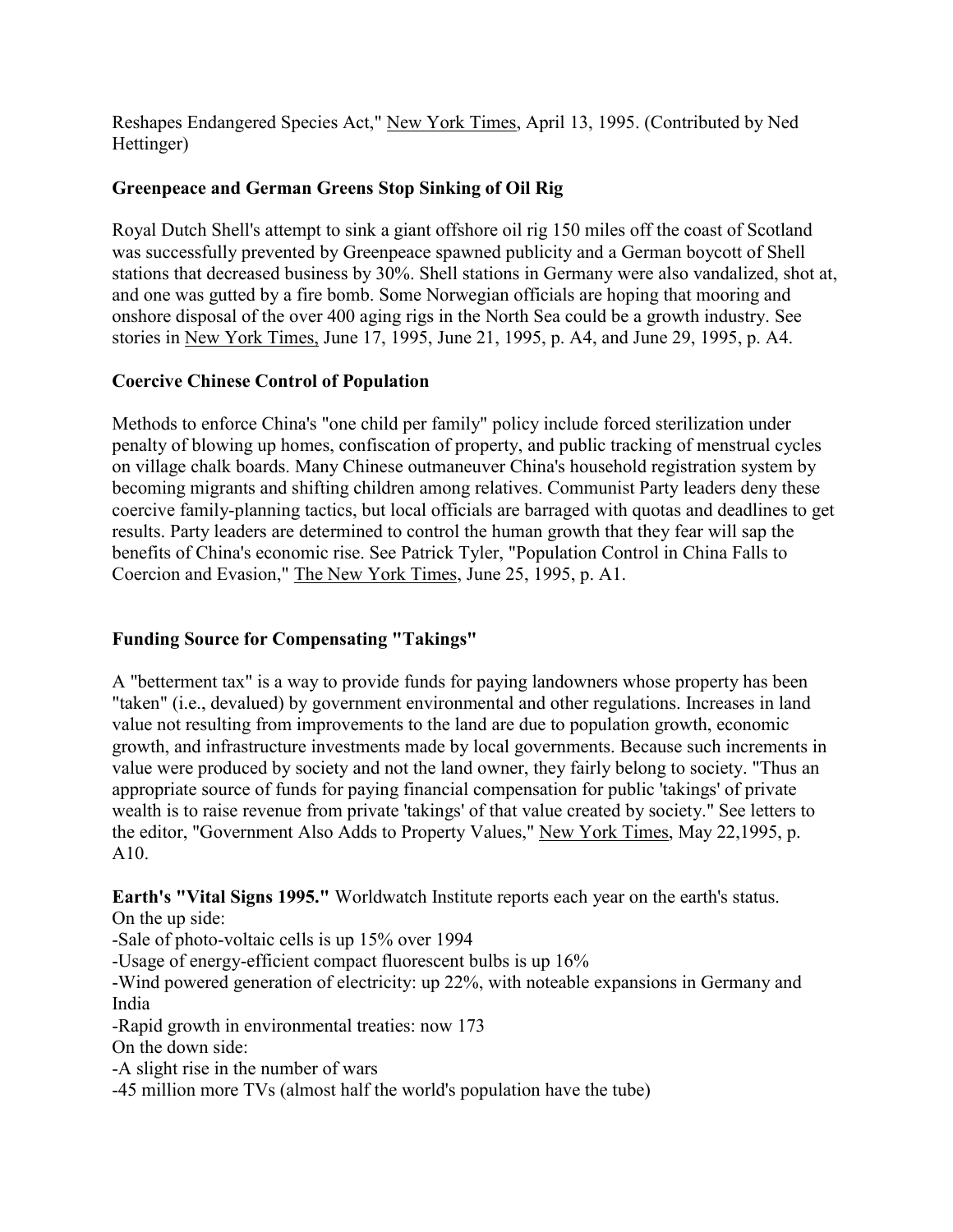-1% rise in cigarettes produced

-74% of the earth's population live in urban areas (up from 72% a decade ago)

-173 million computers (only 4 million in 1981)

-Declines in frog populations in 17 countries due to chemical contamination, habitat destruction, the pet trade, and "the human taste for frog meat."

The research is paid for by the United Nations and private grants.

#### **25 Million-Year-Old Bacteria Returned to Life?** Raul Cano and Monica Boruki,

microbiologists at California State Polytechnic University, San Luis Obispo, isolated a spore from a bee in ancient amber in the Dominican Republic, placed it in a nutrient medium, and established a growing colony. The previous record for known spore revival is about 70 years. Previously such claims have turned out to be contaminants, but special precautions were taken in this case. From DNA analysis, the bacterium is quite similar to Bacillus sphaericus, found today in the digestive tracts of Dominican bees. This seems evidence of a symbiotic relationship 25 million years old, although both the bee and presumably the bacillus have since evolved into slightly different species. It also raises the specter of Jurassic Park. What ancient life can be revived in the future? Rights to the discovery have been bought by Ambergene Corporation, seeking to find ancient organisms from which new antibiotics can be produced. Story in Science, May 19, 1995.

**Whirling Disease in Colorado Wild Fish.** This disease co-evolved with brown trout and was not introduced into the U.S. until the mid-1950's. Introduced brown trout become carriers but do not suffer much mortality. It has proved impossible to eradicate, once introduced. The organism reached Colorado in 1987. Hatchery studies were judged to indicate that there would be little effect from the organism in the wild, even though researchers knew that western salmonids (rainbow, cutthroat, salmon) were susceptible to it. No studies of the organism in the wild were conducted. Fishermen are anxious for waters to be stocked, which is politically popular in Colorado. Hatchery fish used in stocking introduced the organism into the wild in selected streams, and total year class failures resulted. Researchers have faced mounting evidence of the seriousness of the disease, and there has been public conflict and conflict within the agency on assessing the disease. Some say researchers have been pressured to attribute the fish failure to variables other than the introduced pathogen. Eighty percent of hatchery fish production is whirling disease positive, though so far most Western Slope waters remain uninfected. That situation could change rapidly, as infected fish are used for stocking. Essentially the tradeoff is between maintaining fish stocking to please sportsmen and resulting tourist income versus a conservative approach giving priority to disease-free waters and ecosystem protection. (Thanks to Mary McAfee, Colorado Division of Wildlife, Grand Junction, Colorado, USA.)

**Wetlands Reform Bill Disputed.** Current legislation in the U.S. Congress (HR 961) proposes changes to the Clean Water Act that would remove 60% to 80% of the 105 million acres of currently designated wetlands in the contiguous U.S. and 175 million acres in Alaska. The new designation would require "wetlands" to be covered with surface water at least 21 days during the growing season and home to obligate hydrophytes, which grow only in very wet areas. Most bogs and fens would be eliminated. Story in Science, May 19, 1995.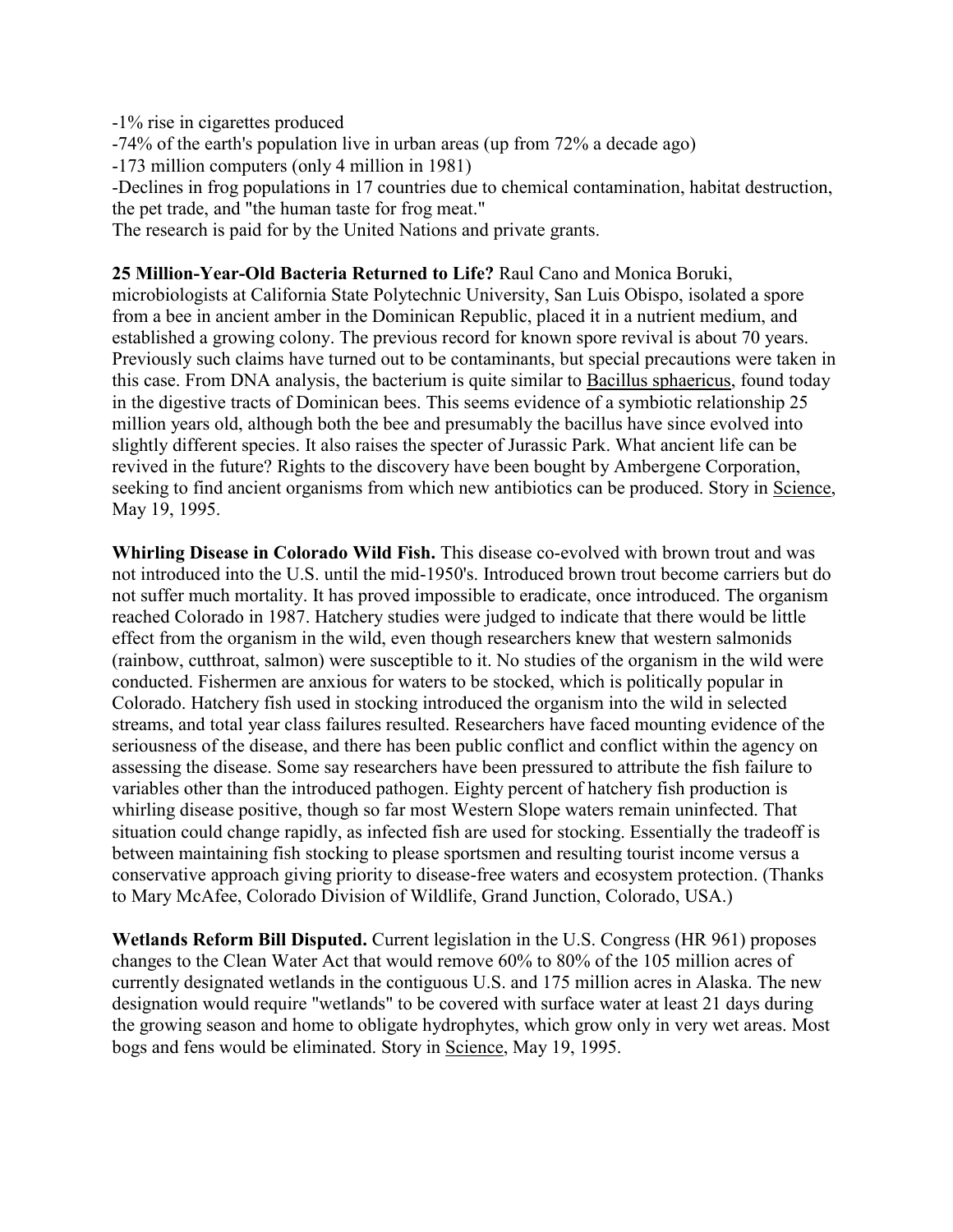**Religious Leaders Oppose Patenting Genes and Animals.** Led by the United Methodist Church, representatives of over 80 faiths have issued a statement opposing patented ownership of animals and genes in humans and animals. The report does not oppose genetic technology, nor patents on engineering processes or engineered products, but rather on what is created by God rather than by humans. God's creation, animals and genes, should be part of the common heritage of humankind. Story in Science, May 26, 1995.

**National Academy of Sciences Backs U.S. Endangered Species Act.** The National Research Council of the Academy issued a report that the Act is scientifically sound and that additional programs, setting aside vital habitats, are needed to improve the odds for threatened organisms. Restricting human activity in the habitats of endangered species is nececessary to set the stage for their recovery. Story in Science, May 26, 1995.

**Faulty Dioxin Analysis by the U.S. Environmental Protection Agency.** So said the EPA's Science Advisory Board. EPA had claimed there was no threshold below which dioxin poses no health risk, and the Advisory Board finds no evidence for this conclusion. The Advisory Board accused EPA of reading its policy agenda into the data. Story in Science, May 26. 1995.

**Risk Assessment and Biases.** EPA employee Robert T. Lackey boldly argues that risk assessment is used by the scientific elite as a tool to impose their values on the public in the guise of scientific objectivity. Moreover, the affluent drive the decision-making process of managing and protecting ecological resources. Ecosystem "health" is a strictly anthropocentric notion, and risk assessment will likely be perceived as a form of ecological triage. For Lackey's recent publications, see the Articles and Books section of this Newsletter (above). Lackey is deputy director of the EPA's Environmental Research Laboratory in Corvalis, OR, and holds a courtesy professorship in wildlife and fisheries at Oregon State University. In case you're wondering, Lackey's views do not reflect EPA policy positions.

**Wilderness as Therapy.** Wilderness camps for troubled youth combine the physical challenges of Outward Bound-style experiences with counseling. All camps are not created equal; some participants have died. See "The Call of the Wild," Time, June 26, 1995, p. 64.

**Logging Restrictions on Private Land in Kentucky? Not Yet.** Eastern Kentucky is wellknown for its Appalachian hardwood and coal--and its poverty. In Whitesburg, Letcher County, Judge-Executive Carroll Smith proposed a timber ordinance, but the proposal died for lack of a second before the county magistrates, at the fiscal court, on June 20, 1995. The magistrates, however, did listen to two hours of speeches--by concerned citizens, property owners, and loggers. The law would have required loggers to: apply for a \$10 license to harvest timber on private land in the county; submit proof of \$500,000 in liability insurance; and submit a plan showing how the timber would be removed so as to protect streams from erosion and repair disrupted land. The debate was classic Appalachia: private property vs. public interest, business allegedly over-burdened by regulation, skepticism of industry, rich vs. poor. Like the coal industry when it faced regulation, the loggers complained that regulation would bankrupt them. Jerry Toliver, a private timber owner, told the assembly that he wanted his timber logged but that he couldn't find any logger that he trusted to do it right. Patricia Ann Blanton gave a dramatic, emotional appeal for regulation: Amos, her aged father, had died of a heart attack while trying to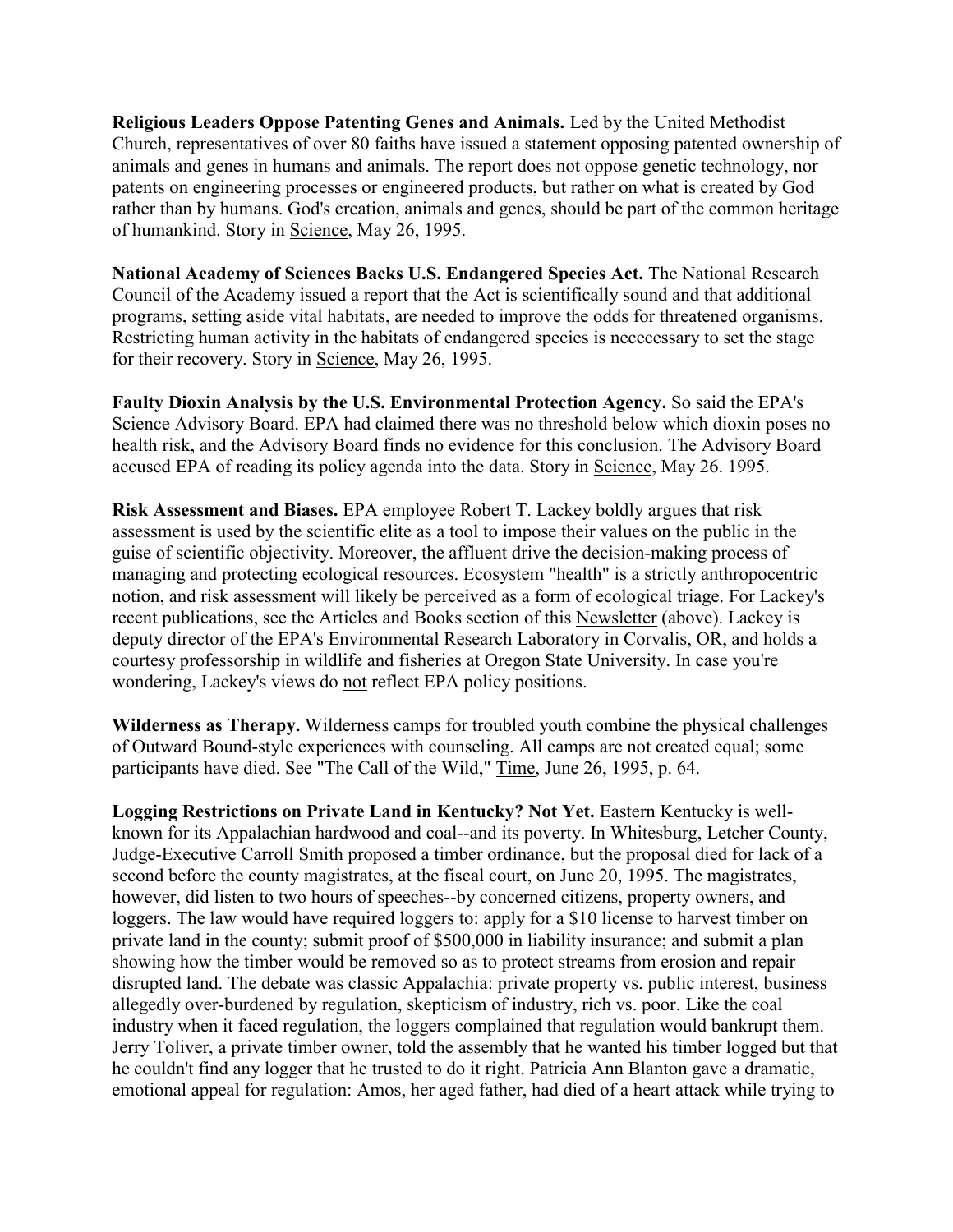clear a fallen tree off his road, a tree fallen due to irresponsible logging. Herby Smith, another local property owner, argued that regulation doesn't hurt responsible loggers, only the bad guys. Maybe next time the good guys will win. (Story by Karen Samples, Lexington Herald-Leader, June 21, 1995, pp. B1, B12.)

**Fire Ants, Pesticides, and Parasitic Maggots.** Arriving in the 1930s, likely in Mobile, Alabama, in shiploads of lumber from South America, fire ants have now spread across the southern U.S. from Florida to California and as far north as Tennessee and Virginia Beach, Virginia. Frost has kept the ants in the south, although in the mountains of east Tennessee as much as 7% of the ant population survived the frigid winter of 1993-94. They are amazingly adaptive, and have an unexplained attraction to electrical current. The ant's bite feels like being stuck with a hot needle and causes an infection that usually scars. The ants are aggressive, attacking anyone near or on their mounds, although there are reports of the ants in hospital beds and disrupting football games. They are crowding out and killing other insects, lizards, birds, and other small mammals. In the 1950s and 1960s, government officials tried to eradicate the ants with such powerful chemicals as hephtachlor and mirex, but instead killed most wildlife in the targeted areas. Now the Agriculture Department hopes that a tiny parasitic fly will end the ant epidemic. The fly lays its eggs on the ants, and the maggots then feed on the ant's head, eventually severing it from the ant's body. The feds are still testing the fly to make sure it's safe. (Story in Time, June 5, 1995, p. 57.)

Report from Laura Westra, Secretary of ISEE

Because the date of our incorporation was April 1994, Westra Accounting Ltd. produced two separate Financial Statements, for the periods January-April 1994 and April-December 1994; the latter, an interim statement. Combined total fees received were \$4,372.00, including Canadian Fees, and that total included donations and prepaid fees. As the total membership to which Newsletters are sent is at least 550 effective members, many are still not paying, or paying late, or skipping a year altogether. We hope to indicate on our labels the last date paid with the next mailing (Summer 1995). If you have not paid in 1995, please use the enclosed pink slip to catch up on what you owe, at \$15.00 U.S. per year or \$20.00 CND; \$10.00 for students in either currency.

Not all the statements from other groups were available (more to come). Western Europe had total revenues of \$286.00 U.S. and a net balance of \$91.00 U.S. retained earnings. Dr. Achterberg reports that not even half of the roughly 70 members pay regularly. South Africa now has 16 members, revenues of \$111.00 U.S. and retained earnings of \$55.00 U.S.; again, not everyone pays.

# **Events**

### **1995**

--July and August. New Jersey School of Conservation, Montclair State University, Branchville, NJ, offers various conservation courses, outdoors and in the classroom. This is the largest resident center for environmental studies in the Western Hemisphere, serving over 11,000 students annually, located on a 240 acre tract of land within Stokes State Forest, and surrounded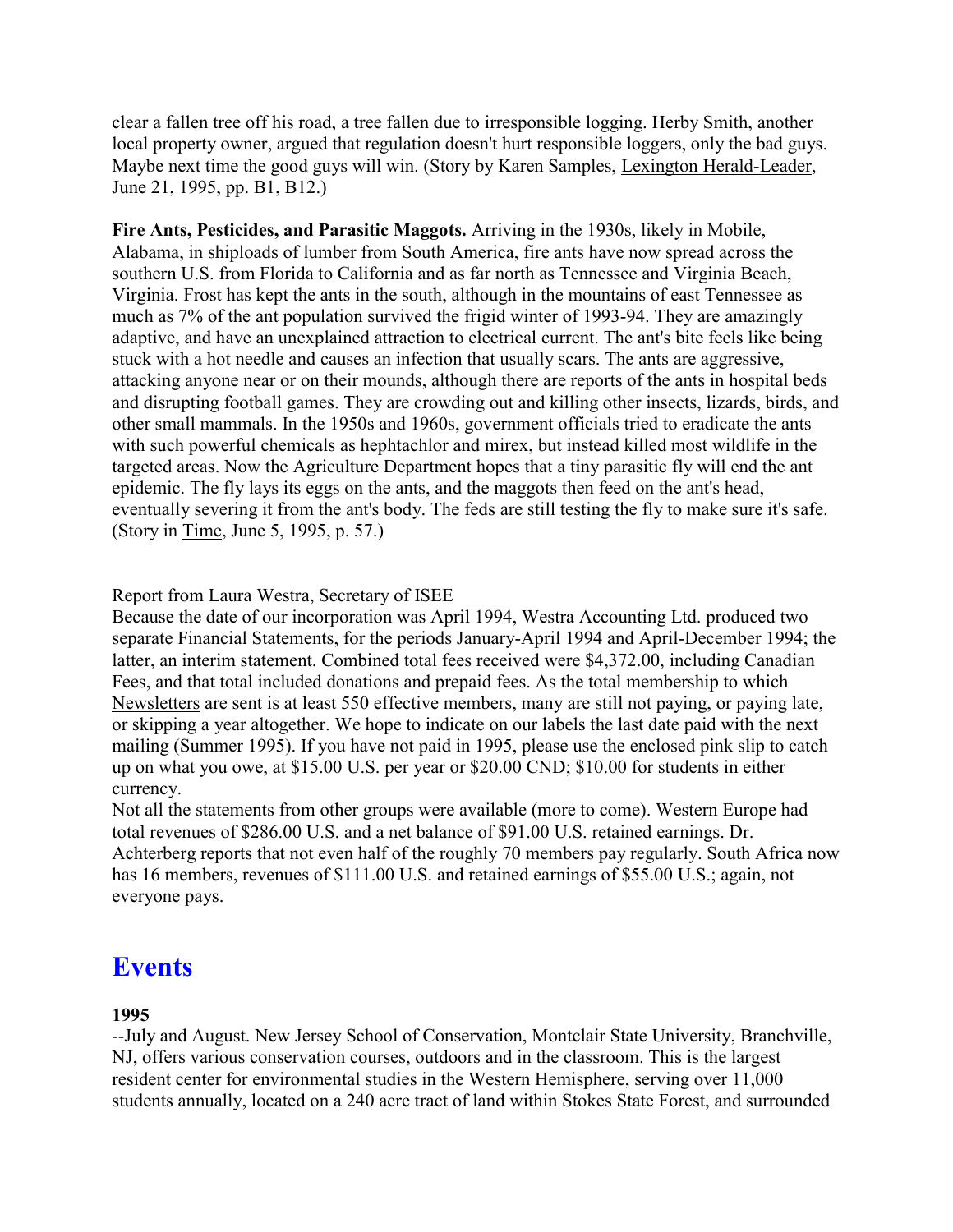by 30,000 acres of natural area, all in New Jersey! Contact: New Jersey School of Conservation, Montclair State University, 1 Wapalanne Road, Branchville, NJ 07826, USA.

--July 2-7. Australian Association of Philosophy (Australian Division), annual conference at University of New England, Armidale, NSW. ISEE section and papers are invited. See the announcement above.

--July 7-16. 10-day Summer School in Applied Deep Ecology, Chinook Learning Center, Whidbey Island, Washington. Contact The Institute for Deep Ecology, P. O. Box 1050, Occidental, CA 95465, USA. Phone 707-874-2347.

--July 16-20. Amsterdam. Fourth International Conference of the American Society of Law, Medicine and Ethics, the University of Amsterdam, and the Dutch Society of Health Law. A theme (no. IV) is "Health, Ecology, Persons and Planet." The connections between human health and ecological health, including how new concepts developed in medicine, ethics, and law might be applicable to the promotion of ecological health, and vice-versa. These include resource allocation; justice (including inter-generational justice) in health care; open and closed legal systems and concepts of trust, covenant and quality of life.

--July 16-20. Conference, International Association for Bear Research and Management, University of Alaska, Fairbanks. With a session on bears in the Yellowstone ecosystem. Papers invited. Contact: Harry Reynolds, Alaska Department of Fish and Game, 1300 College Road, Fairbanks, Alaska 99701-1599, USA. Fax 907-452-6410

--July 30-August 3. Ecological Society of America, in Snowbird, Utah. ISEE sponsored a session last year (in Knoxville, Tennessee) and interested persons should contact Laura Westra, address below. The Ecological Society of America has 6,300 members and this is an excellent opportunity for philosophers, ethicists, and others to interact with them. For conference details: Ecological Society of America, 2010 Massachusetts Ave., N.W., Suite 420, Washington, DC 20036. Phone 202-833-8773.

--August 1-5. XIII International Congress of Aesthetics, Lahti, Finland. Theme: Aesthetics in Practice: Connections between Academic Research in Aesthetics and Everyday Life, especially Concerning the Environment." This follows and continues a very successful First International Conference on Environmental Aesthetics held at Koli National Park in Finland this past June. Papers on the aesthetics of nature are especially welcomed. Contact: Sonja Servomaa, University of Helsinki, Lahti Research and Training Centre, Kirkkokatu 16, 15140 Lahti, Finland. Phone 358-18-892-11. Fax: 358-18-892-219.

--August 3-10. YMCA of the Rockies, Estes Park, Colorado. Society for Philosophy in the Contemporary World (SPCW). Conference theme: Human Nature, Human Habitat. Several environmental papers have been submitted, including ones by Mel Boulter (Kent, UK, on Callicott's misinterpretation of Leopold), Val Plumwood, and Jack Weir (on the political implications of comprehensive religio-environmental philosophies for politics in a secular state). Proposals on topics in environmental ethics, animal ethics, and ecophilosophy are welcome. Opportunities for hiking in the Rockies. Accommodations for children and families. Contact: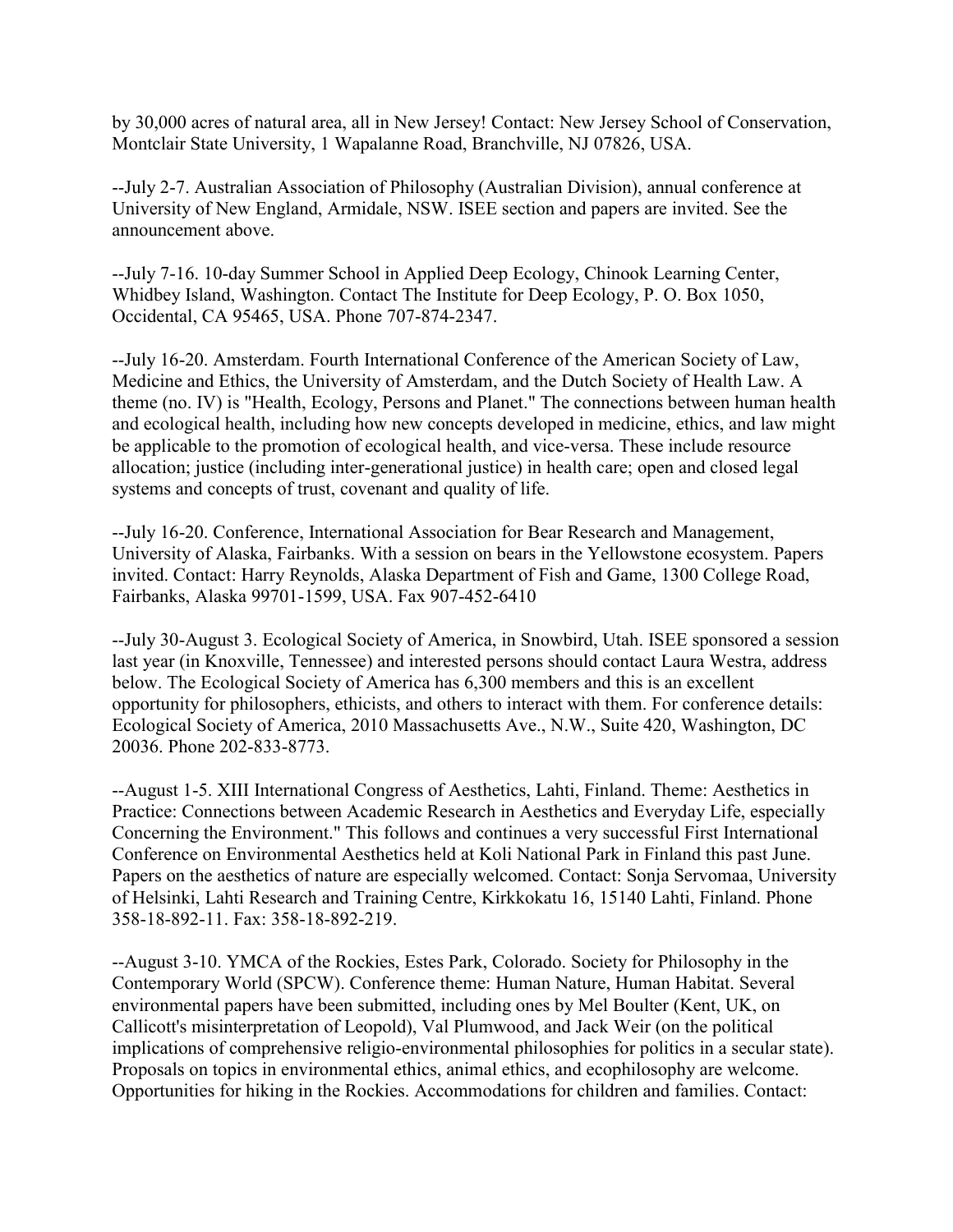Prof. John Jones, Program Chair, Department of Philosophy, Marquette University, Milwaukee, WI 53233, USA, tel. 414-288-6857; Email 6563jonesj@vmsa.csd.mu.

--August 6-10. American Institute of Biological Sciences meets in San Diego, Town and Country Hotel. Contact AIBS, 730 11th St., N.W. Washington, DC 20001-4521, Phone: 202-628-1500; Fax: 202-628-1509.

--August 6-12. International Union of Forestry Research Organizations (IUFRO), 20th World Congress, Tampere, Finland.

--August 9-12. Turku, Finland, International Conference on "Doing the Decent Thing with Genes". Topics include the Human Genome Project, the ethics of genetic intervention, Defective Genes, and the Commercial Use of Genetic Inventions in Agriculture and Animals. Invited speakers include Gregory Fowler, Ruth Chadwick and Laura Westra.

--August 19-25. Firenze, Italy. The International Conference of Logic and Philosophy of Science. Laura Westra and John Lemons will read a paper on "The Ethics of Ecosystem Integrity."

--August 25-27. Aspen, Colorado. Windstar Choices Symposium, David Brower, Frances Moore Lappé, Mary Catherine Bateson, Matthew Fox, David Suzuki (PBS, Nature), Jean-Michel Cousteau, and others. Contact: Windstar Foundation, Aspen, Phone 303-927-4777.

--August 26-29. Cortona, Italy. Centro Conferenze Sant'Agostino, Conference on Environmental Ethics, Philosophy of Ecology, and Bioethics. Papers by ecologists, biologists, economists and other scientists, as well as philosophers. Speakers include: James Karr, Reed Noss, Robert Goodland, Orie Loucks, Philippe Crabbé, Klaus Meyer-Abich, Alan Holland, Ernest Partridge, Michael Jacobs, Leena Vilkka, Greg Cooper, Laura Westra, and many others (about 50 participants). Contact Westra for more details.

--September 3-23. Ecology and Psychology with James Hillman and James Cowan. Residential course at Schumacher College, Devon. Contact: Schumacher College, Dept. IE, The Old Postern, Dartington, Devon, TQ9 6EA, UK. Tel: 44-1803-865934; Fax: 44-1803-866899

--September 11-12. European Environment Conference, University of Nottingham. Contact: ERP Environment, P. O. Box 75 Shipley, West Yorkshire, BD17 6EZ, UK. Fax 44-1274-530409.

--September 11-12. 4th IRNES Conference. University of Keele, UK. See Announcement above.

--September 11-14. Second Southwestern Rare and Endangered Plant Conference, Flagstaff, AZ. Contact: Joyce Maschinski, The Arboretum at Flagstaff, P. O. Box 670, Flagstaff, AZ 86002, USA; Tel. 602-774-1441; Email jmm@nauvax.ucc.nau.edu.

--September 14-16. The Society for Ecological Restoration. 1995 Annual Meeting: Taking a Broader View. Seattle, WA, USA. Sessions include: the importance of scale in restoration, ecology in the Pacific Northwest (USA), politics, education, theory, implementation. Contact: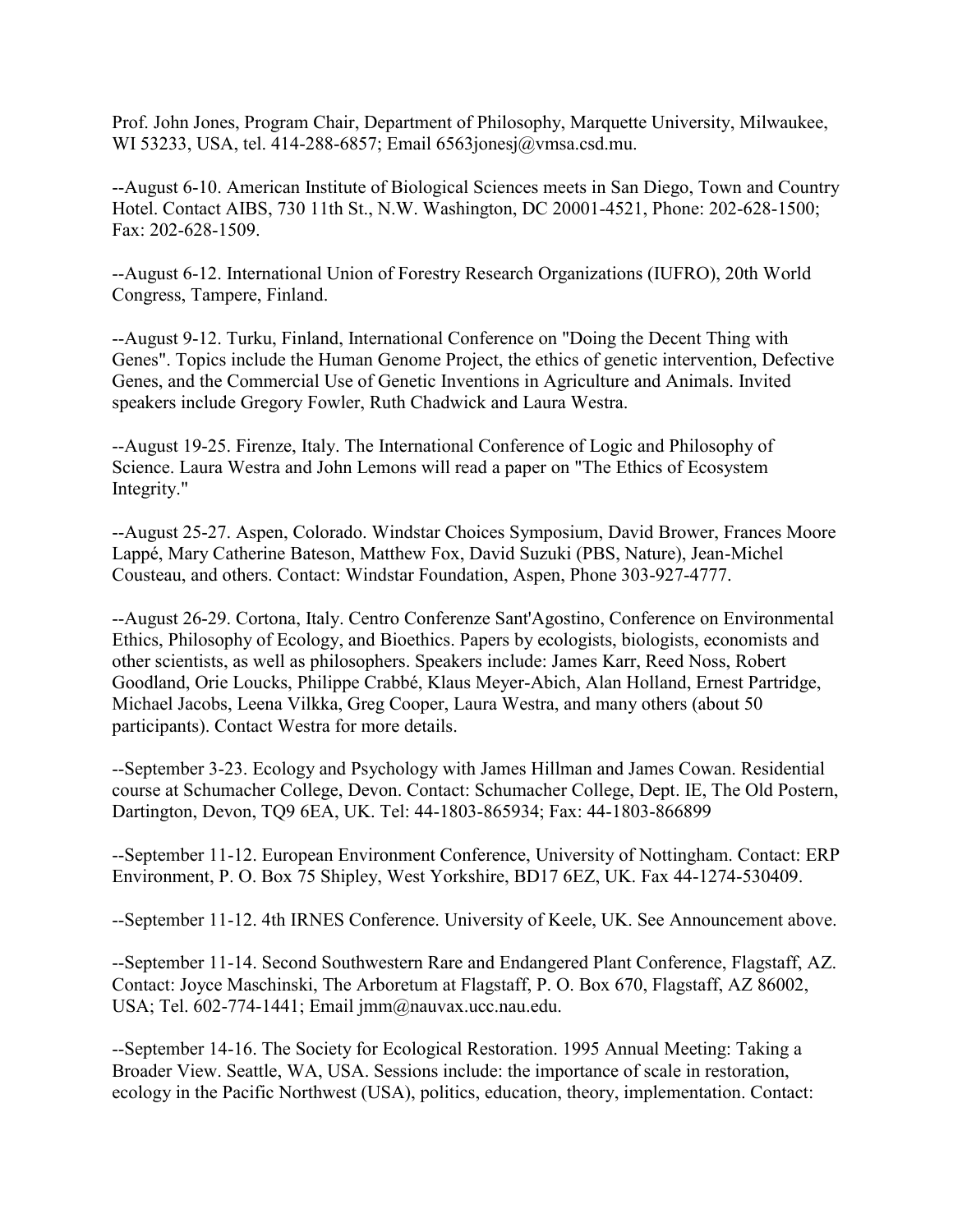SER Conference Registration, 1207 Seminole Highway, Madison, WI 53711, USA; Tel. 608- 262-9547.

--September 20-21. Business Strategy and the Environment Conference, University of Leeds. Contact: ERP Environment, P. O. Box 75 Shipley, West Yorkshire, BD17 6EZ, UK. Fax 44- 1274-530409.

--September 20-23. National Watchable Wildlife Conference, Estes Park, Colorado, adjacent to Rocky Mountain National Park. The conference will be combined with watching wildlife! Contact: National Watchable Wildlife Conference, 4800 Baseline Rd., # A-112, Boulder, CO 80303, USA. 800-499-6336.

--October 1-21. Rethinking Progress with Helena Norberg-Hodge, Susan Griffin and Mira Shiva. Residential course at Schumacher College, Devon. Contact: Schumacher College, Dept. IE, The Old Postern, Dartington, Devon, TQ9 6EA, UK. Tel: 44-1803-865934; Fax: 44-1803-866899

--October 26-28. Grassland birds. International Conference on the Ecology, Conservation, and Management of Grassland Birds, Tulsa, Oklahoma. Special attention to Latin American conservation and research. Proceedings will be published. Contact Dan Reinking, Sutton Avian Research Center, P. O. Box 2007, Bartlesville, OK 74005-2007, USA. 918-336-7778.

--October 29-November 3. Large Organisations in the 21st Century with Jonathon Porritt. Residential course at Schumacher College, Devon. Contact: Schumacher College, Dept. IE, The Old Postern, Dartington, Devon, TQ9 6EA, UK. Tel: 44-1803-865934; Fax: 44-1803-866899

--November 5-25. Ecology and Theology with Thomas Berry and Rupert Sheldrake. Residential course at Schumacher College, Devon. Contact: Schumacher College, Dept. IE, The Old Postern, Dartington, Devon, TQ9 6EA, UK. Tel: 44-1803-865934; Fax: 44-1803-866899

--November 13-15. Fire and Rare and Endangered Species and Habitats, Coeur d'Alene, Idaho. The International Association of Wildland Fire. Contact: Dr. Jason Greenlee, IAWF, P. O. Box 328, Fairfield, WA 99012, USA. Phone 509-283-2397. Fax 509-283-2264.

--December 8-15. Encuentro Centroamericano de Filosofia, Universidad Centroamericana, Managua, Nicaragua. Theme: "Philosophical Implications of Globalization." Papers due: August 30, 1995. Contact: Joroi Corominas, UCA-Nicaragua, Apdo. 69, Managua, Nicaragua CA. cong@nicarao.apc.org

--December 27-30. American Philosophical Association: Eastern Division. New York. APA contact: Linda Smallbrook, APA, University of Delaware, Newark, DE 19716, USA. ISEE sessions: contact Professor Eric Katz, Department of Humanities, New Jersey Institute of Technology, Newark, NJ 07102, USA.

1996

--January 2-9, 1996. International Development Ethics Association (IDEA), Fourth International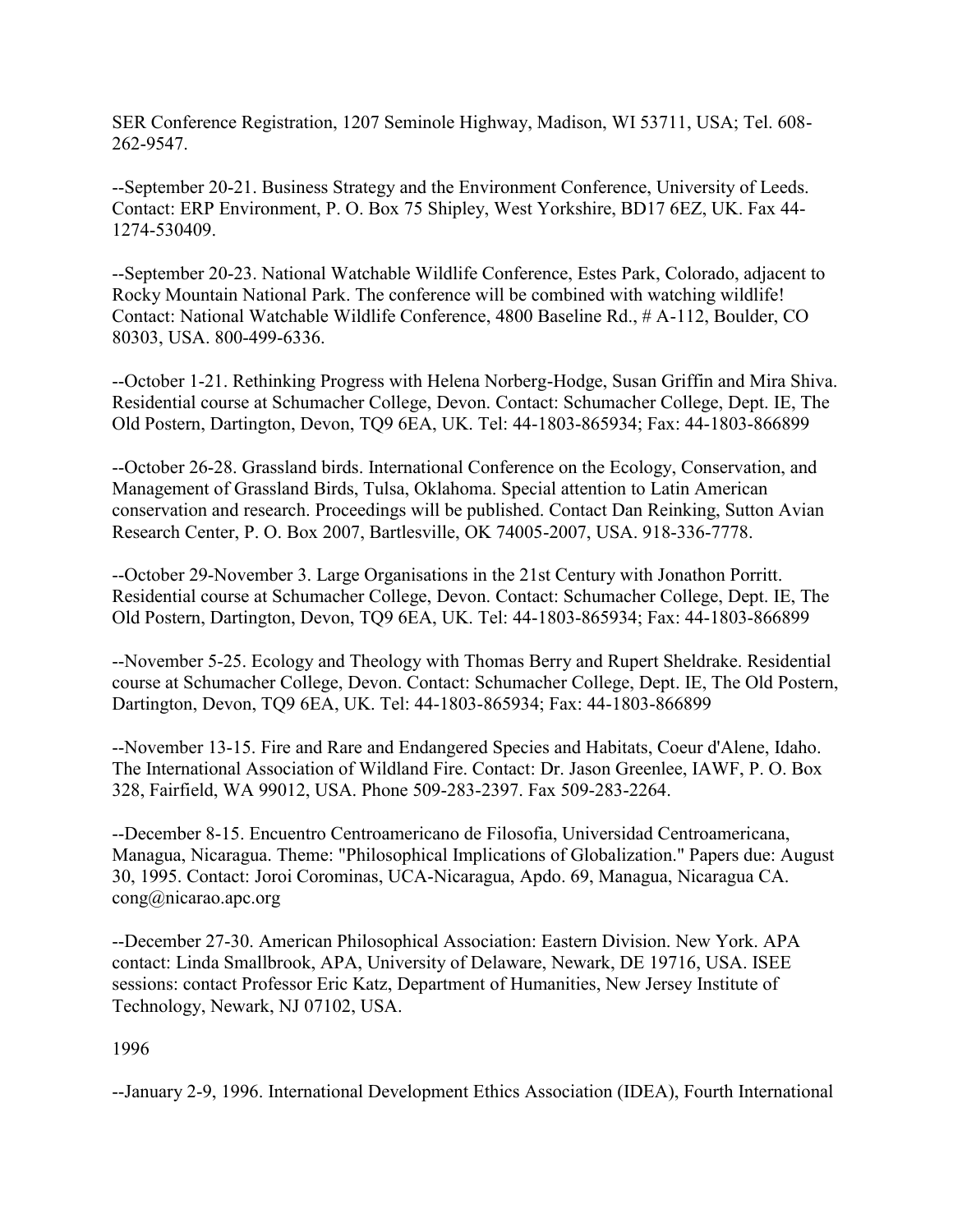Conference, on Globalization, Self-Determination, and Justice in Development, in Tamil Nadu, India. Contact: Peter Penz, Faculty of Environmental Studies, York University, 4700 Keele Street, North York, Ontario M3J 1P3, Canada. Fax 416-736-5679. es\_ppenz@orion.yorku.ca

--February 8-13, 1996. Baltimore, MD. AAAS will meet. ISEE has successfully arranged a joint session with another ISEE (International Society for Environmental Epidemiologists) on "Intersection of Environment, Health, Professional Ethics and Law." Laura Westra is coorganizer with Colin Soskolne, University of Alberta, Department of Public Health. Complete roster of speakers in next Newsletter.

--March 7-9, 1996. Society for the Advancement of American Philosophy. University of Toronto. Theme: "Contingency and Continuity." Papers due 15 October 1995. Contact: Kenneth W. Stikkers, Philosophy, Seattle University, Seattle, WA 98122, USA. ISEE Session? If interested, contact Jack Weir, UPO 662, Morehead State University, Morehead, KY 40351, USA, or Professor Laura Westra, Department of Philosophy, University of Windsor, Windsor, Ontario N9B 3P4 Canada.

--April 3-6, 1996. American Philosophical Association: Pacific Division. Seattle, WA, USA. Papers due: September 1, 1995. Contact: Anita Silvers, Philosophy, San Francisco State University, San Francisco, CA 94132. ISEE sessions: contact Professor James Heffernan, Department of Philosophy, University of the Pacific, 3601 Pacific Avenue, Stockton, CA 95211, USA.

--American Philosophical Association: Central Division. Chicago. Papers due: September 1, 1995. Contact: Hugh McCann, Philosophy, Texas A&M University, College Station, TX 77843. ISEE sessions: contact Professor Laura Westra, Department of Philosophy, University of Windsor, Windsor, Ontario N9B 3P4 Canada.

--May 18-23, 1996. Sixth International Symposium on Society and Resource Management, Pennsylvania State University, State College, PA.

--July 25-28, 1996. International Society of Business, Economics, and Ethics: First World Congress. Tokyo, Japan. Papers due: December 15, 1995. Contact: Georges Enderle, College of Business Administration, University of Notre Dame, Notre Dame, IN 46556, USA.

**The Newsletter of the International Society for Environmental Ethics** is published quarterly by the International Society for Environmental Ethics (ISEE). Holmes Rolston, III, and Jack Weir are co-editors. The Spring issue is published and mailed in April; the Summer issue in July; the Fall issue in October; and the Winter issue in January.

Requests for subscriptions should be sent to Laura Westra, ISEE Secretary, at the address below. Items for inclusion in future issues of the Newsletter should be sent to Jack Weir, the producing editor, via Email where possible. Deadlines for receipt of materials are: April 1st, July 1st, September 1st, and January 1st. Send items to:

j.weir@msuacad.morehead-st.edu (Note the hyphen!)

or

iseenewsletter@msuacad.morehead-st.edu

Postal address: Jack Weir, Dept. of Philosophy, 103 Combs Building, UPO 662, Morehead State